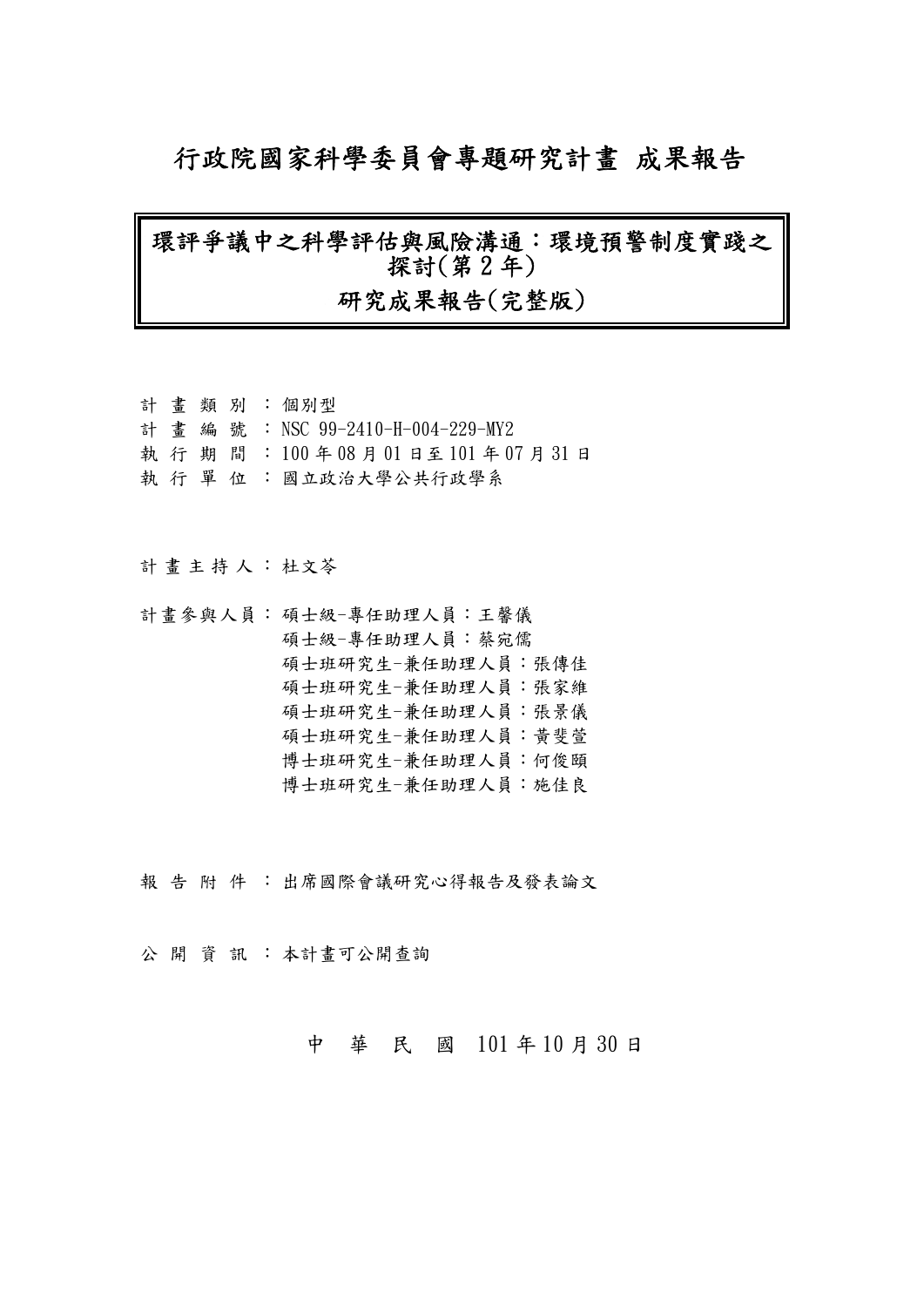中文 摘 要: 本研究計書深入探討環境預警機制的程序設計與實踐,透過 學理討論、國際公約實例蒐集,以及本土四個重大環評爭議 個案解析,論辯台灣面對科技風險所應發展的環境政策,並 在實證研究基礎上,討論既有制度與行政程序落實的可行方 向。在研究設計上,第一階段檢視我國重大工業區開發之環 評審議問題,分析我國環境預警機制使用之科學評估與風險 溝通模式。考量案例的代表性與可驗性,採用傳統(石化) vs. 新興 (電子)、新(未運轉施行開發計劃)vs. 舊(開發案 實際運轉五年以上),討論近年來深受矚目的六輕、霄裡溪上 游光電廠、國光石化與中科四期等環境爭議。本計畫進行大 量文件檢閱與內容分析,輔以國內外深度訪談與田野參與觀 察,蒐集第一手資料。第二階段則廣泛蒐集國際預警制度理 論與實踐相關資料,著重預警原則重要行政程序與制度配套 的討論,並聚焦於環境預警之資訊透明與民主實踐工具探 究,針對國際 REACH 與奧爾胡斯(Aarhus)公約進行實踐案例 之內容分析與第一手訪談資料蒐集。同時,針對個案蒐集國 外大量關於「公民科學」之文獻資料,對照國內實際案例, 為我國進行環境決策提供更多公共參與之空間。藉由國際相 關公約與案例的探討,與國內具體個案的檢視,了解我國環 評預警機制的樣貌與落實程度,以促進國內外預警原則實踐 之對話基礎,並提供我國推動預警制度與環境民主行政之參 考。

- 中文關鍵詞: 環境預警、科技風險、石化、高科技、公民參與、科技與社 會
- 英 文 摘 要 : This research project is set to explore the institutional and policy design for applying the precautionary principle. Through discussion of theoretical background, studies of international cases, and analysis of domestic environmental impact assessment (EIA) disputes, this research project provides an understanding of the characteristics of risk governance in Taiwan, and sheds light on reshaping environmental policy with the precautionary approach. For the first stage of this project, the research team examined the EIA disputes from the 4 selected domestic case studies, 6th Naphtha Cracking project at Mailiao of Yunlin County, the TFT-LCD firms at upper stream of Siaoli River, KuoKung Naphtha Cracking project at Changhua County, and 4th stage of Central Taiwan Science Park at Erlin,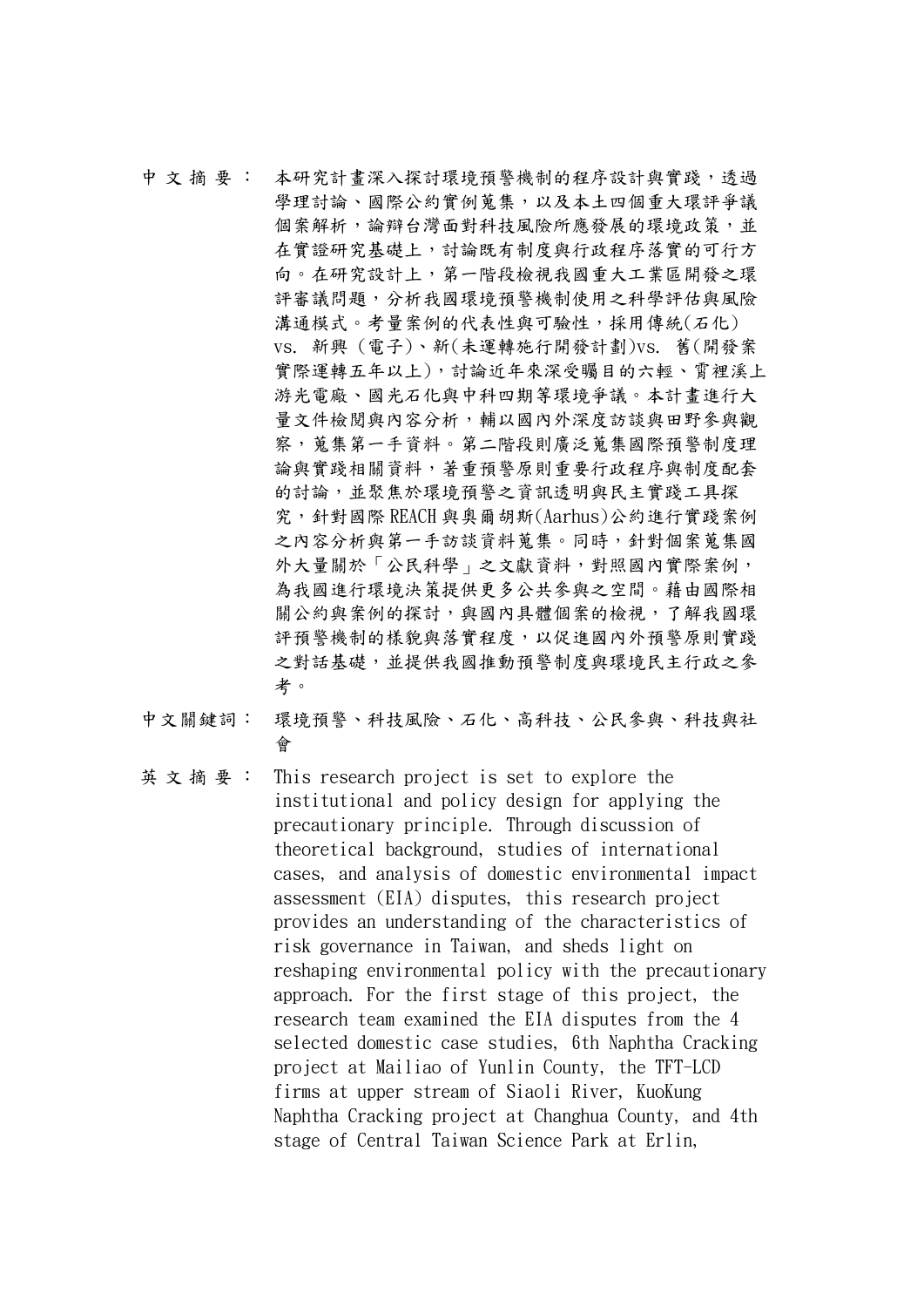Changhua County. The selection of the case studies is based on the consideration of case representation (including both high-tech electronics and naphtha cracker, two major industrial development projects in Taiwan) and research verifiability (comparatively discuss the new development plans vs. the projects with at least 5 year operational experiences). Through literature review, second-hand data collection, content analysis, in-depth interviews, and field observations, this research seeks to realize the rationale of the EIA practice and its gap in applying precautionary principle in Taiwan's context. For the second stage of this project, the research team collected wide-ranging data and information of international cases, which show the precautionary principle in action. By analyzing the case studies collected from the United Nations Aarhus Convention and European REACH directive, the research team specially focused on the discussions of public trust, information transparency, and public participation, which are highlighted as the democratic tools of precautionary principle. Furthermore, this project demonstrates the detailed examples of implementing precautionary principle, builds an international dialogue on the practice of precautionary policies, as well as provides suggestions for the public administration to develop policies and procedures addressing precautionary concepts and environmental democracy.

英文關鍵詞: precautionary principle, technological risk, hightech, Petrochemicals, public participation, STS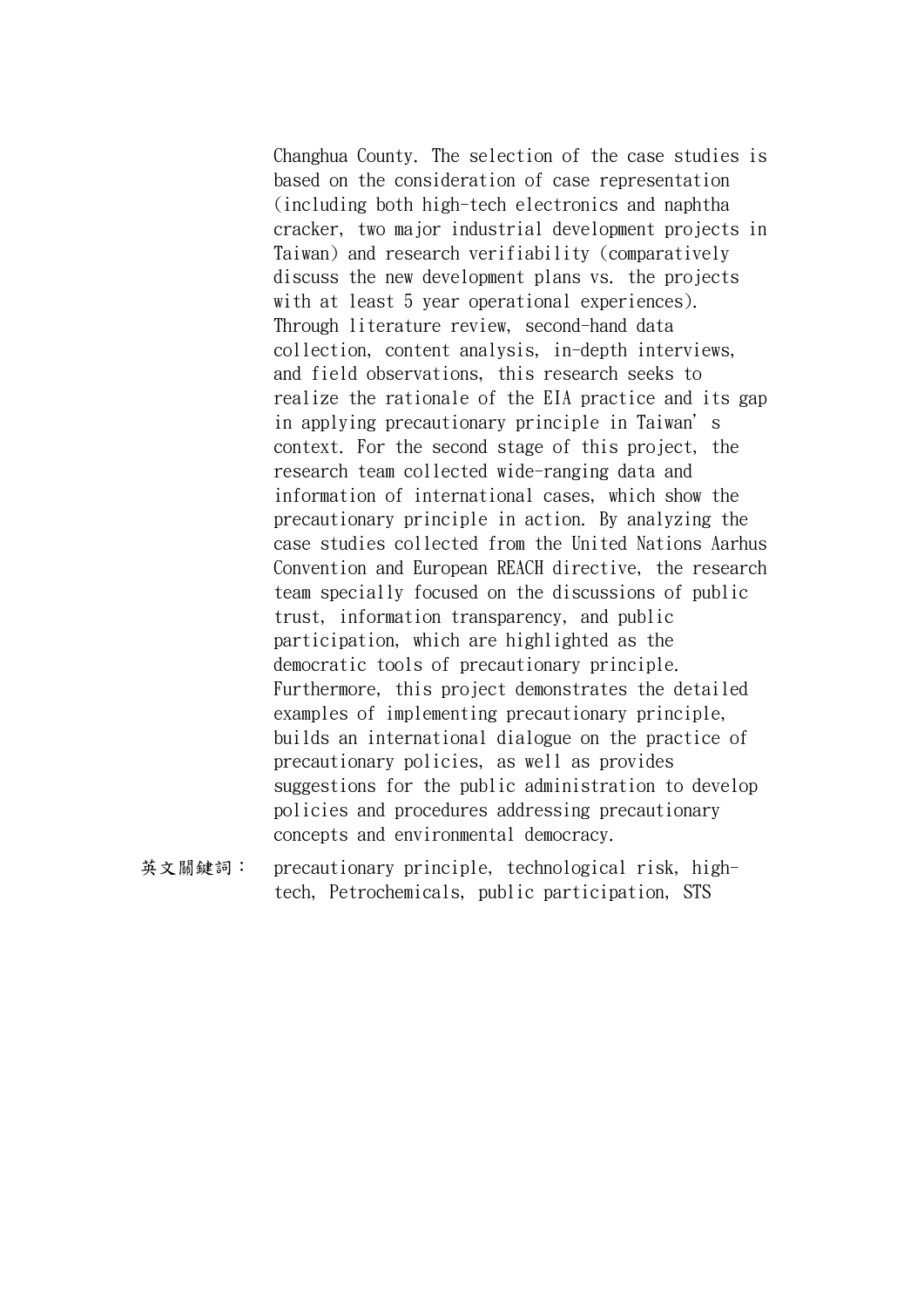# 行政院國家科學委員會補助專題研究計畫 **■** 成 果 報 告 **□**期中進度報告

環評爭議中之科學評估與風險溝通:

### 環境預警制度實踐之探討

- 計書類別:■ 個別型計書 □ 整合型計書
- 計書編號: NSC99-2410-H-004-229-MY2
- 執行期間: 99 年 08 月 01 日至 101 年 07 月 31 日

計畫主持人: 杜文苓

計畫參與人員: 王馨儀、何俊頤、張家維、張傳佳、黃斐萱、施佳良、 張景儀、蔡宛儒

成果報告類型(依經費核定清單規定繳交):■精簡報告 □完整報告

本成果報告包括以下應繳交之附件:

□赴國外出差或研習心得報告一份

□赴大陸地區出差或研習心得報告一份

□出席國際學術會議心得報告及發表之論文各兩份

□國際合作研究計畫國外研究報告書一份

處理方式:除產學合作研究計書、提升產業技術及人才培育研究計書、 列管計畫及下列情形者外,得立即公開查詢 □涉及專利或其他智慧財產權,□一年□二年後可公開杳詢

執行單位:國立政治大學公共行政學系

中 華 民 國 101 年 10 月 31 日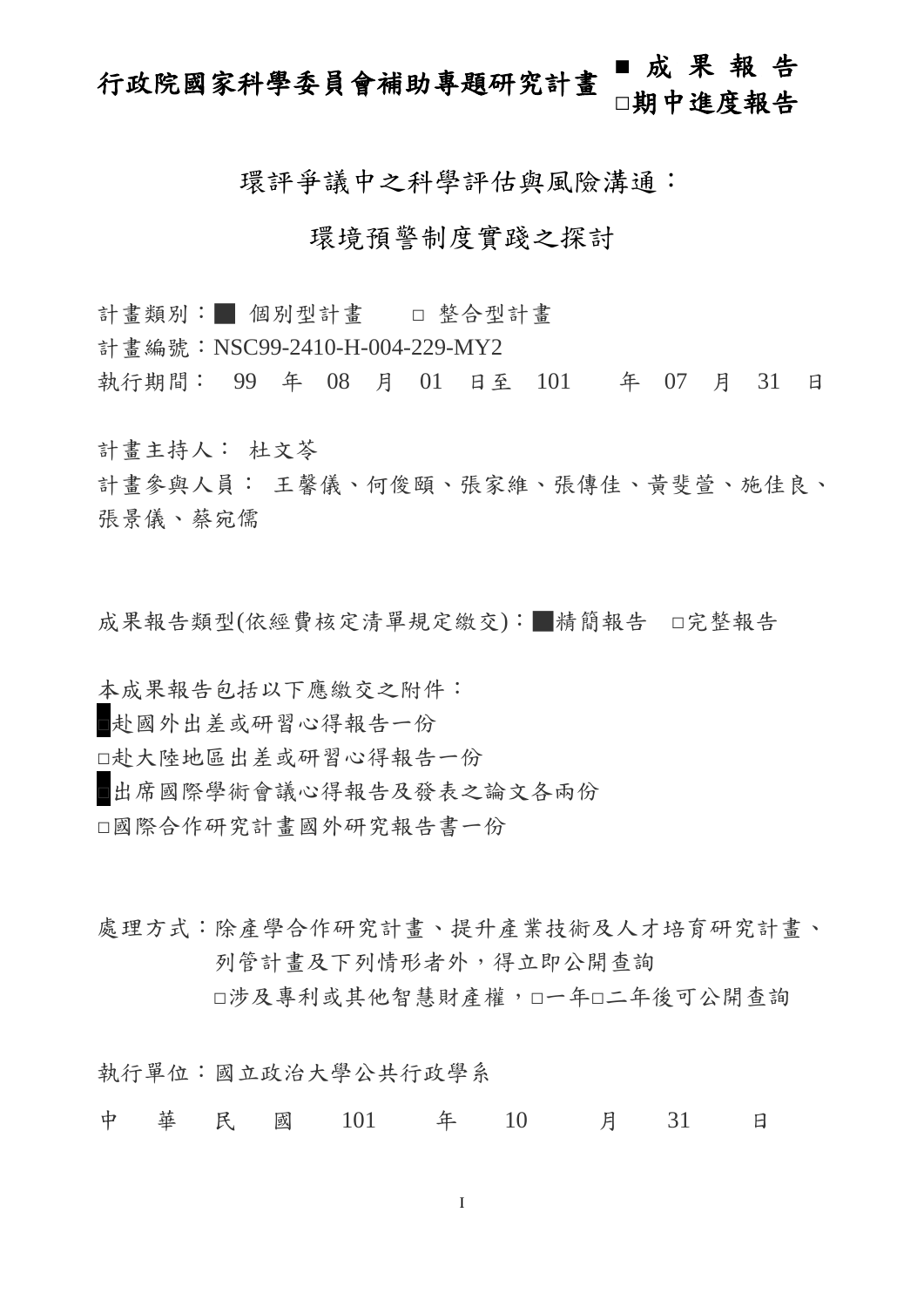### 中文摘要

本研究計畫深入探討環境預警機制的程序設計與實踐,透過學理討論、國際公約實 例蒐集,以及本土四個重大環評爭議個案解析,論辯台灣面對科技風險所應發展的環境政 策,並在實證研究基礎上,討論既有制度與行政程序落實的可行方向。在研究設計上,第 一階段檢視我國重大工業區開發之環評審議問題,分析我國環境預警機制使用之科學評估 與風險溝通模式。考量案例的代表性與可驗性,採用傳統(石化) vs. 新興 (電子)、新(未運 轉施行開發計劃)vs. 舊(開發案實際運轉五年以上), 討論近年來深受矚目的六輕、霄裡溪上 游光電廠、國光石化與中科四期等環境爭議。本計書進行大量文件檢閱與內容分析,輔以 國內外深度訪談與田野參與觀察,蒐集第一手資料。第二階段則廣泛蒐集國際預警制度理 論與實踐相關資料,著重預警原則重要行政程序與制度配套的討論,並聚焦於環境預警之 資訊透明與民主實踐工具探究,針對國際 REACH 與奧爾胡斯(Aarhus)公約進行實踐案例之 內容分析與第一手訪談資料蒐集。同時,針對個案蒐集國外大量關於「公民科學」之文獻 資料,對照國內實際案例,為我國進行環境決策提供更多公共參與之空間。藉由國際相關 公約與案例的探討,與國內具體個案的檢視,了解我國環評預警機制的樣貌與落實程度, 以促進國內外預警原則實踐之對話基礎,並提供我國推動預警制度與環境民主行政之參 考。

關鍵字:環境預警、科技風險、國光石化、中科四期、奧爾胡斯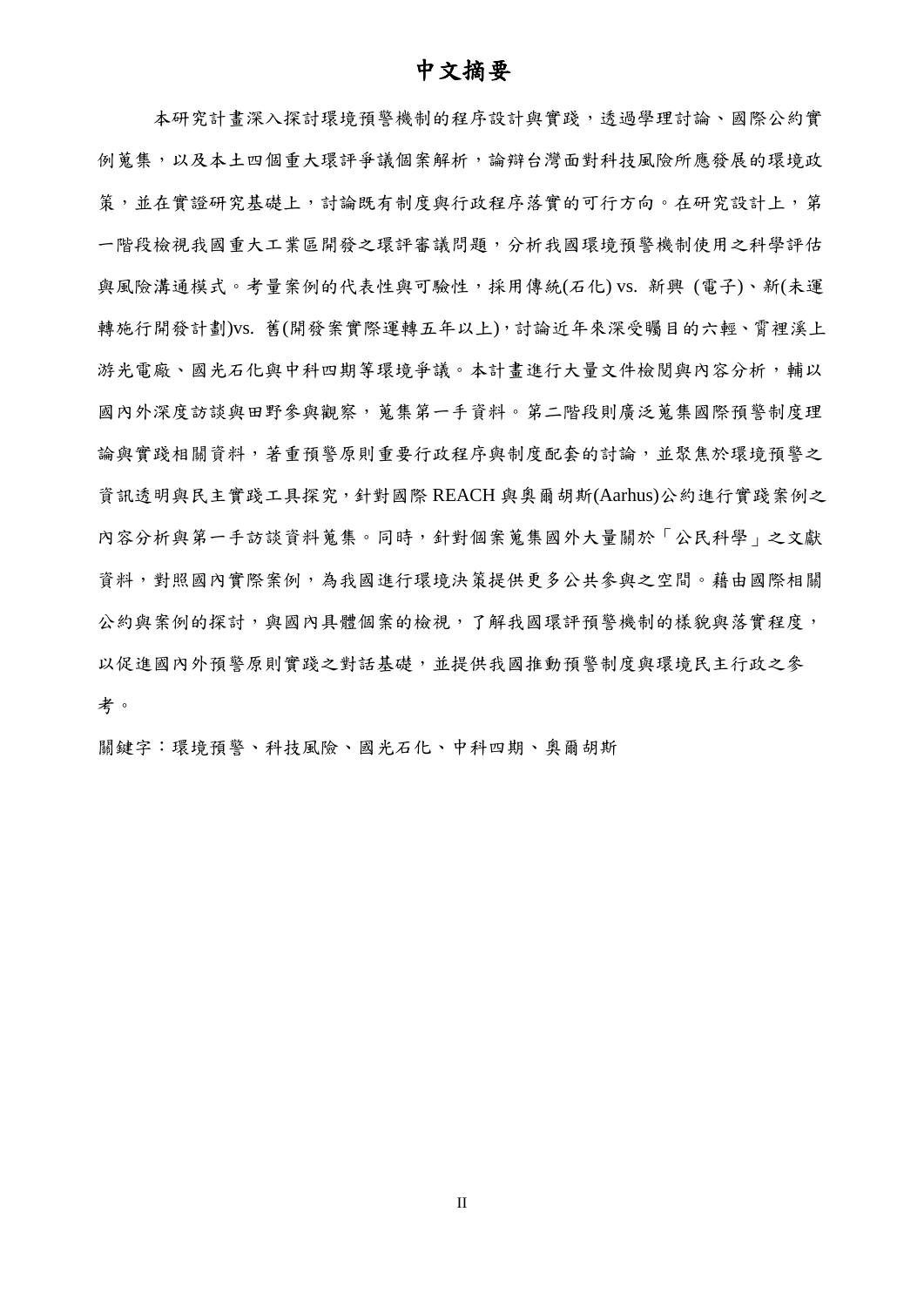### 英文摘要

This research project is set to explore the institutional and policy design for applying the precautionary principle. Through discussion of theoretical background, studies of international cases, and analysis of domestic environmental impact assessment (EIA) disputes, this research project provides an understanding of the characteristics of risk governance in Taiwan, and sheds light on reshaping environmental policy with the precautionary approach. For the first stage of this project, the research team examined the EIA disputes from the 4 selected domestic case studies, 6<sup>th</sup> Naphtha Cracking project at Mailiao of Yunlin County, the TFT-LCD firms at upper stream of Siaoli River, KuoKung Naphtha Cracking project at Changhua County, and 4<sup>th</sup> stage of Central Taiwan Science Park at Erlin, Changhua County. The selection of the case studies is based on the consideration of case representation (including both high-tech electronics and naphtha cracker, two major industrial development projects in Taiwan) and research verifiability (comparatively discuss the new development plans vs. the projects with at least 5 year operational experiences). Through literature review, second-hand data collection, content analysis, in-depth interviews, and field observations, this research seeks to realize the rationale of the EIA practice and its gap in applying precautionary principle in Taiwan's context. For the second stage of this project, the research team collected wide-ranging data and information of international cases, which show the precautionary principle in action. By analyzing the case studies collected from the United Nations Aarhus Convention and European REACH directive, the research team specially focused on the discussions of public trust, information transparency, and public participation, which are highlighted as the democratic tools of precautionary principle. Furthermore, this project demonstrates the detailed examples of implementing precautionary principle, builds an international dialogue on the practice of precautionary policies, as well as provides suggestions for the public administration to develop policies and procedures addressing precautionary concepts and environmental democracy.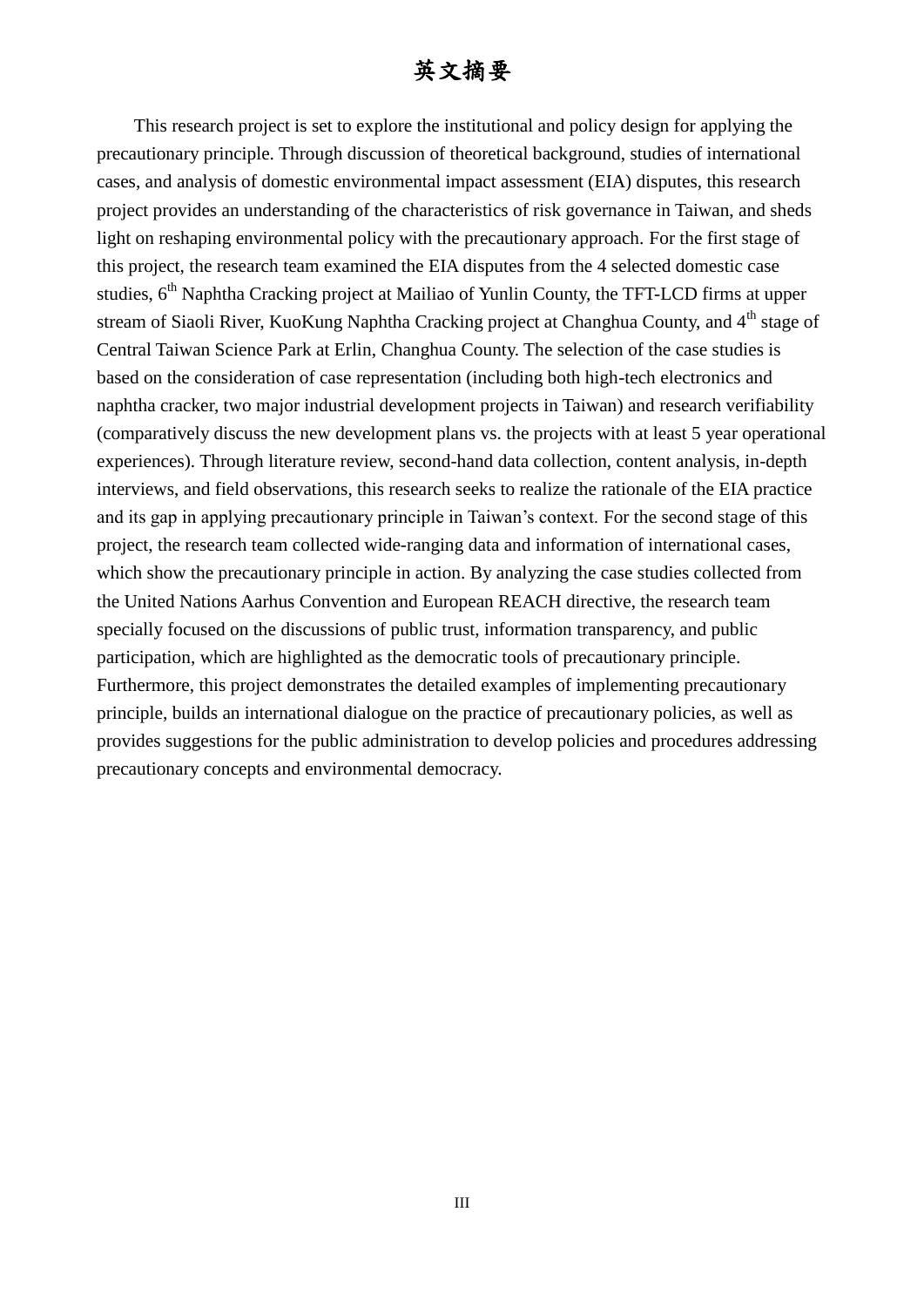### 一、前言

近年來政府推動的重大工程建設計劃受到社會矚目,既有的環境制度面對這些設置開發計 畫,常陷入無法及時解決其伴隨而來社會衝突的困境。以政府推動的中科四期二林園區開發案 為例,在2010年期間在營建署與區委會即召開十多次會議審查開發計畫;當開發案進入環評審 查程序,整個計畫可能引起的環境影響即受到各方高度的關注與質疑。中科四期的環評爭議, 帶出一連串對環評制度與環境行政的質問,也帶出本研究案的研究旨趣與問題意識。

首先,環保署不斷宣稱以最嚴格的標準以求達到對開發行為風險評估與管理之目的,並增 加「專家會議」程序試圖釐清爭議,何以這些程序與宣稱並未能有效解決民眾疑惑與抗爭?進 一步言,環評會議做為一風險溝通入風險評估與溝通如何在專業審議中進行?參與之利 害相關人,包括環評委員、環保內政人員、地方居民、環保團體、開發單位、與其顧問公司等, 如何看待環評審議的風險溝通問題?

其次,環評做為開發行為的制度把關者,面對政策面的協調指示,如何謹守專業評估界線? 進一步追問,環境科學專業在環境決策上扮演什麼角色?環評專業決策如何在民主政治過程中 強化與精進?而過去類似重大開發設置案例之環評審議經驗,能提供什麼樣的啟發?

最後,面對越來越多環境爭議中的科學不確定性問題,環保署近來也不斷重申預警原則的 重要。環評機制的設計本有環境損害預防的概念,但環境預警制度的設計牽涉到更廣的層面。 問題是,我國目前的環境機制,如何支持預警原則的落實?強調預警原則的環境機制應如何設 計?

上述的提問鋪陳出此計劃的研究框架,以環境預警制度的設計與實踐為主要架構,了解國 際間環境預警制度的程序設計與行政實踐之理論與經驗,並從預警原則之制度討論與視角,檢 視國內幾個重大開發設置案的環評審議,討論環境決策過程相關風險評估與溝通的進行,以及 科學專業與政治過程之間的關係,從而釐清我國重大環境爭議所在之盲點,以增進環境決策之 專業性,而國內案例的討論,也可提供預警制度在台灣如何落實的基礎探討。

### 二、研究目的

本計畫以環境預警機制的程序設計進行深入的探討,透過學理討論與個案解析,論辯台灣 面對全球化風險所應發展的環境政策走向,並在實證研究基礎上,討論既有制度與行政程序落 實的可行方向。上述提問鋪陳出此計劃的研究框架:

首先,本研究將從環境預學原則與風險溝通的角度,選擇具代表性的四個國內工業區開發 設置計畫的環評審議進行檢視。考量增加案例的多元性,研究設計上採取新/舊、傳統/高科技 工業區比較性的討論分析。新的案例以計劃執行期之近兩年內發生,目前還在審議階段還未施 行運轉之開發計畫為主;舊的案例則以開發運作至少五年以上,可由迄今實際發生的環境影響 比對當時環評審議內容之開發案為主。研究案例部分鎖定新興高科技園區與傳統石化工業區, 這兩個產業皆是耗水耗能以及需要龐大土地資源的科技製造業,不同的是石化產業之環境風險 因發展歷程久,相關風險研究與知識累積較多,法律規範建制也比較完整;高科技製造業發展 較晚,製程因應產業應用之快速變化而釋放之化學物質也日新月異,但頂著高科技光環的電子

1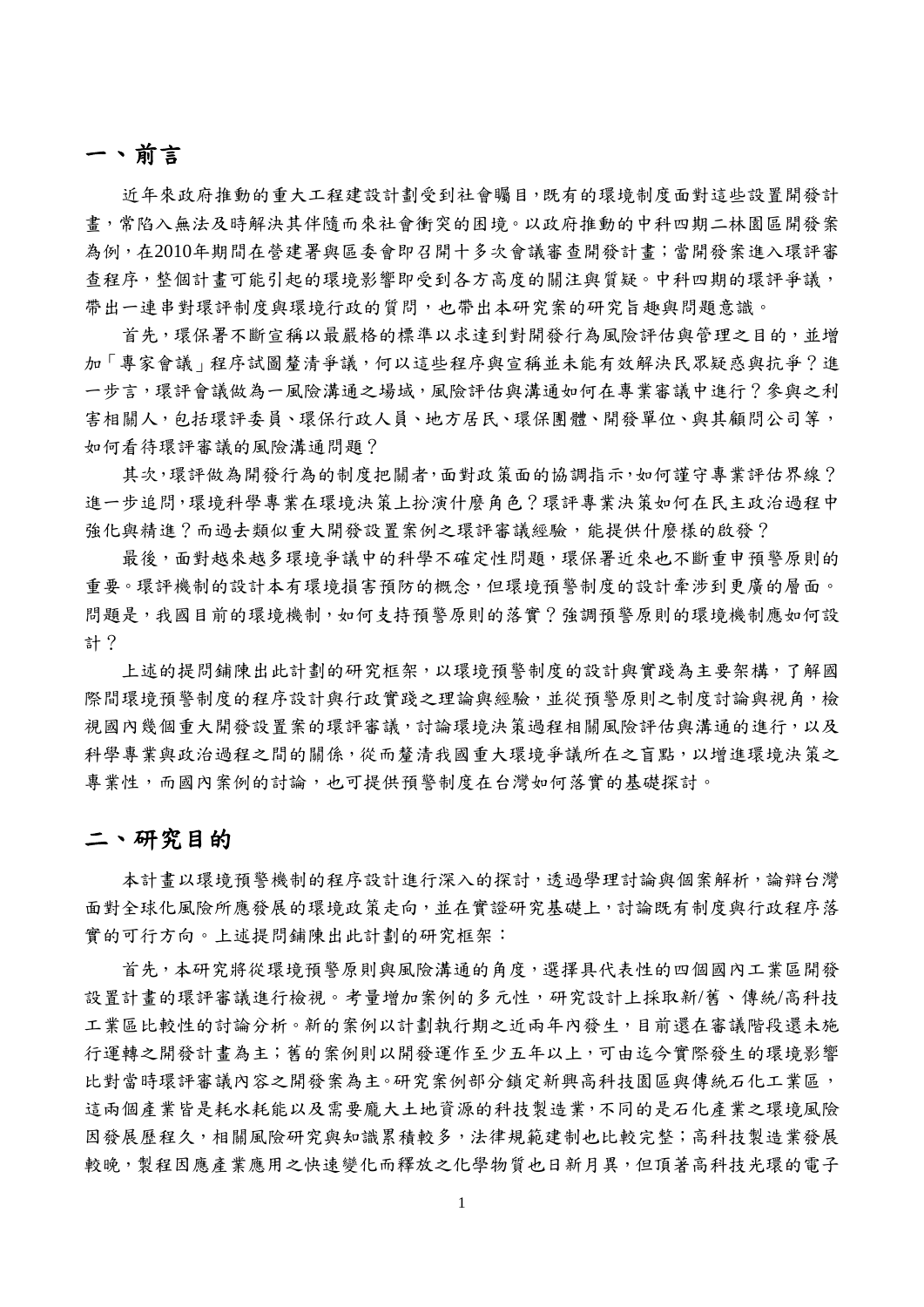製造業,其污染排放物質卻缺乏完整的評估與規範 (Tu and Lee, 2009)。

透過時序與產業別的比較討論,我們可以較為全面性的掌握我國重大開發設置案的環評審 議,探討環評所應具備的預警原則精神在個案中的呈現樣貌,以了解現行環評制度的問題。尤 其環評作為一個科學專業評估與政治管理過程的介面,如何增進其評估專業性與公眾信任,是 本計劃探討研究之重點。而我們也將進一步從預警原則的行政程序,了解個案中的風險溝通、 公民參與、與資訊透明度等面向問題。

有關國內案例的搜集與討論,工業區已經運作開發五年以上的案例,在石化業的部份將探 討六輕案例,此案為台灣近年來最大的石化業開發計書,也是巨大的填海造路工程,從1991 八月年台塑宣布設廠雲林麥寮,同年12月環評通過,到1998年完成填海造路工程與第一期完工 試車,運轉迄今已有十一年以上的歷程,其間有違反用水計畫核定、縮減隔離水道等爭議,2009 年則有第五期的擴建計畫進入環評審查。而高科技產業部分,則以2000年左右環評審查通過, 迄今運作已有七、八年之久,並造成霄裡溪污染事實之兩家桃園龍潭光電廠的環評案例為討論 焦點。此案是近年來高科技廢水爭議中最具代表性的案例,因為甲級水體的污染衝擊明顯,在 地方居民揭露後,環保署從2007年底開始召開多次專案審查會議,最後在98年四月做出建議改 排桃園老街溪之結論。這兩個關於石化業與高科技業開發之代表案例,後續皆因影響重大而施 作環境影響差異分析、召開專案審查會或環評監督小組會議,以及健康風險調查等,對於本研 究探究之環境決策過程相關風險評估與溝通的瞭解,科學在環境政策角色的理解等,相當有助 益。而觀察分析運轉後實際的環境影響問題,據以檢驗過去環評審查預測的結果,也可具體檢 視環評的科學專業盲點。這部分的研究結果,也可成為新興開發案之調查研究與對照的焦點。

新興開發案例在石化業部分,選擇已進入二階段環評審查之國光石化案例,此案例進入環 評二階審查,因而具有較完備之評估與公民參與程序,審議過程中的不同利害關係人所提之風 險論辯、決策之環境評估依據,皆有助於回應本研究有關科學評估、風險溝通、以及與政治過 程間之討論。而在高科技產業部份,則以尚未進行實質開發之中科四期的環境審議為主,此案 環評在2009年十月底於一階段審查在爭議中有條件通過,由於環評審查過程引起高度的矚目, 審查結論中特別置入許多嚴格的條件,為未來開發過程的監督提供另一個場域。另一方面,此 案並未進入二階環評進行實質審查,過程中行政院不斷進入協調,廢水改排方案在兩縣政治角 力中一變再變,公民參與過程備受外界批評,環保署也不斷發表強硬聲明回應外界的質疑。後 續開發過程的環境監督,環評審議過程中的爭論紛擾,各造之風險闡述與科學證據角力等,正 可以具體檢視回應本研究之核心提問。

本計畫有幾個重要的研究目的。首先,台灣歷經工業快速發展的時代,科技風險越形複雜, 近年來環境爭議不斷,既有管制機制常跟不上化合物引進工業製成的速度,如何發展出兼具民 主與效能的風險管理機制,需要深入探究。本計畫研析環境資訊透明、民主參與實踐之決策環 境,輔以國內案例分析所揭露之制度性問題,進而提出相關行政程序與法律補強修正之建議, 有助於預警制度在我國環境政策中具體落實。

其次,環境影響評估作為我國環境預警機制實踐的場域,過去十幾年來施行的成效究竟為 何?既有有關環評專業與政治過程的討論,似乎都暗示著環評無法自外於政治力的影響,而著 重於排除政治干預以保障環評技術專業審查。但預警原則觀點則從肯認科學研究所知有限,需 要廣納各方的考量以及在地提出的早期警訊作為評估決策的依據,並強調風險的接受度是社會

2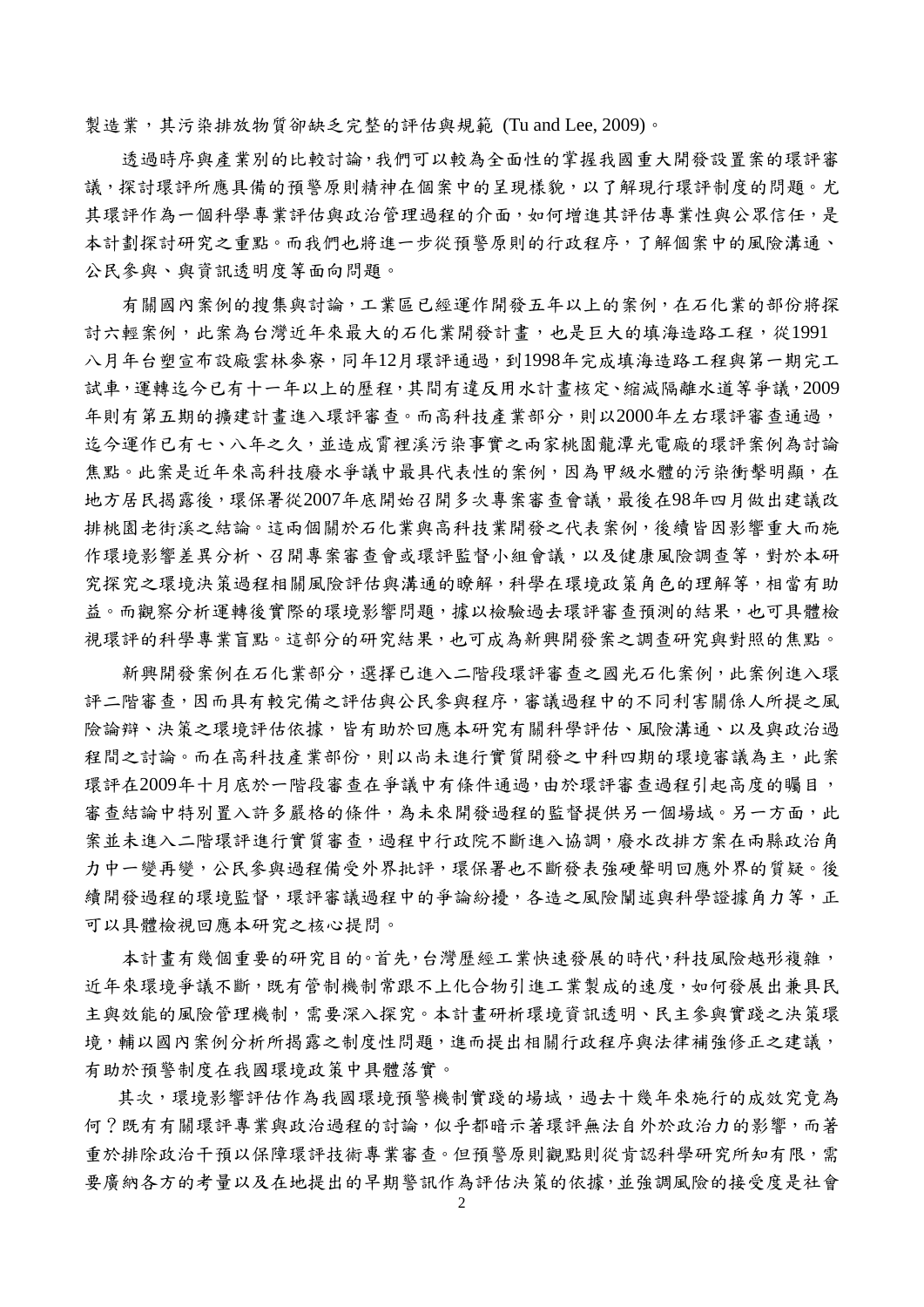價值折衝的結果,因而資訊透明與公民參與機制的設計相當重要(Myers and Raffensperger, 2006)。這種概念所推動的方向,與目前我國環評審查欲往專門技術化的走向相當不同。本研 究探討國內重大環評爭議案例,透過產業別與時序別的選樣,得以協助我們從開發後的運轉影 響,檢視當年環評專業評斷與推估的問題與不足之處,從而評析環評制度運作的盲點。而案例 選取的含括層面,可以幫助我們較為全面認識台灣目前工業區開發的環境風險評估策略,了解 影響環評決策的各方風險論證如何進行角力,提供我們分析環評歷程經驗學習路徑的檢視,為 台灣現行環境預警制度的理論化建構勾勒出較完整的圖像。

最後,運用選取之案例,深入而廣泛地討論現行環境預防審議機制 (以環評為主) 在科學 評估、風險溝通、資訊透明與民眾參與上的表現與問題,有助於我們整體性地思考台灣環境治 理所面臨的制度性課題,了解環境民主行政施行之困境。而國外的相關經驗以及理論性的探討, 適可提供我們進行制度與程序建置的反思與參考,增進我國面對風險社會之環境民主行政能力。 本研究透過深入的一手資料收集、整理、與分析,豐富我國在科技風險與環境治理上的認識與 討論,並增進台灣與國際在風險治理與環境民主課題上的理論對話。進一步針對相關制度建立 所面對之結構性問題,提出反思,期待研究的進行能為社會相關制度的推動提出洞見性之建言。

### 三、文獻探討

1

當代環境問題多元複雜,而我們對於科技風險卻掌握有限。誠如貝克「風險社會」的主張, 與其他時期的文明相較,驅動風險社會變遷主要在於一種「不足」,一種無法掌握外在危險處 境的可計算性 (汪浩 譯, 2004)。Wynne (2007)進一步說明,風險社會變遷的驅動力是「未 知」,而非「知識」,當科技承諾帶來不可預測的後果,科學知識沒有時間好好發展並精鍊不同 領域的檢測,取而代之的是強調科技創新與商業化對研究的剝削,這種「未知」,也使公共政 策必須嚴肅面對「不確定性」議題。Jasanoff (1990) 直言,倚賴科學專業諮詢,並無法解決 科技爭

議,科學諮詢角色應如何界定也還備受爭議,強調科學專業的決策模式,常遭質疑是一種操弄 決策的政治選擇。她認為,科學諮詢機制中如何挑選專家、如何框架討論議題、以及如何決定 專家建議在決策中的比重,都還存有許多歧見;而將科學運用在風險評估之中,更無法將其中 的「價值」成分抽離。Jasanoff 進一步質疑將風險問題科學特性化可以導出較好政策的預設, 強調科學「事實」的社會建構,挑戰科學事實具客觀標準的正當性見解。

預警機制已是國際環境治理面對科技風險之主要原則。1992 年的里約環境與發展宣言<sup>1</sup>中 的第 15 項原則,即提到人類及環境的維護需運用預防性方法 (precautionary approach)來執行。 爾後,預警性原則成為環境政策的新概念,在國際公約或國家政策中相繼出現。1998年由 Science and Environmental Health Network 在 Wingspread 召開的預防原則會議,廣泛地對此原 則討論定調,指出「預警原則為當某行為或某物質可能對人體健康或環境造成危害時,即使原 因與結果之間沒有完全的科學性證明,也應當停止此行為或使用此物質。此種狀況下,證明的 義務應由行為製造者進行,而不在受害者或一般大眾。預防原則的過程應當公開、透明並民主

 $1$  The Rio Declaration on Environment and Development,

http://www.un.org/documents/ga/conf151/aconf15126-1annex1.htm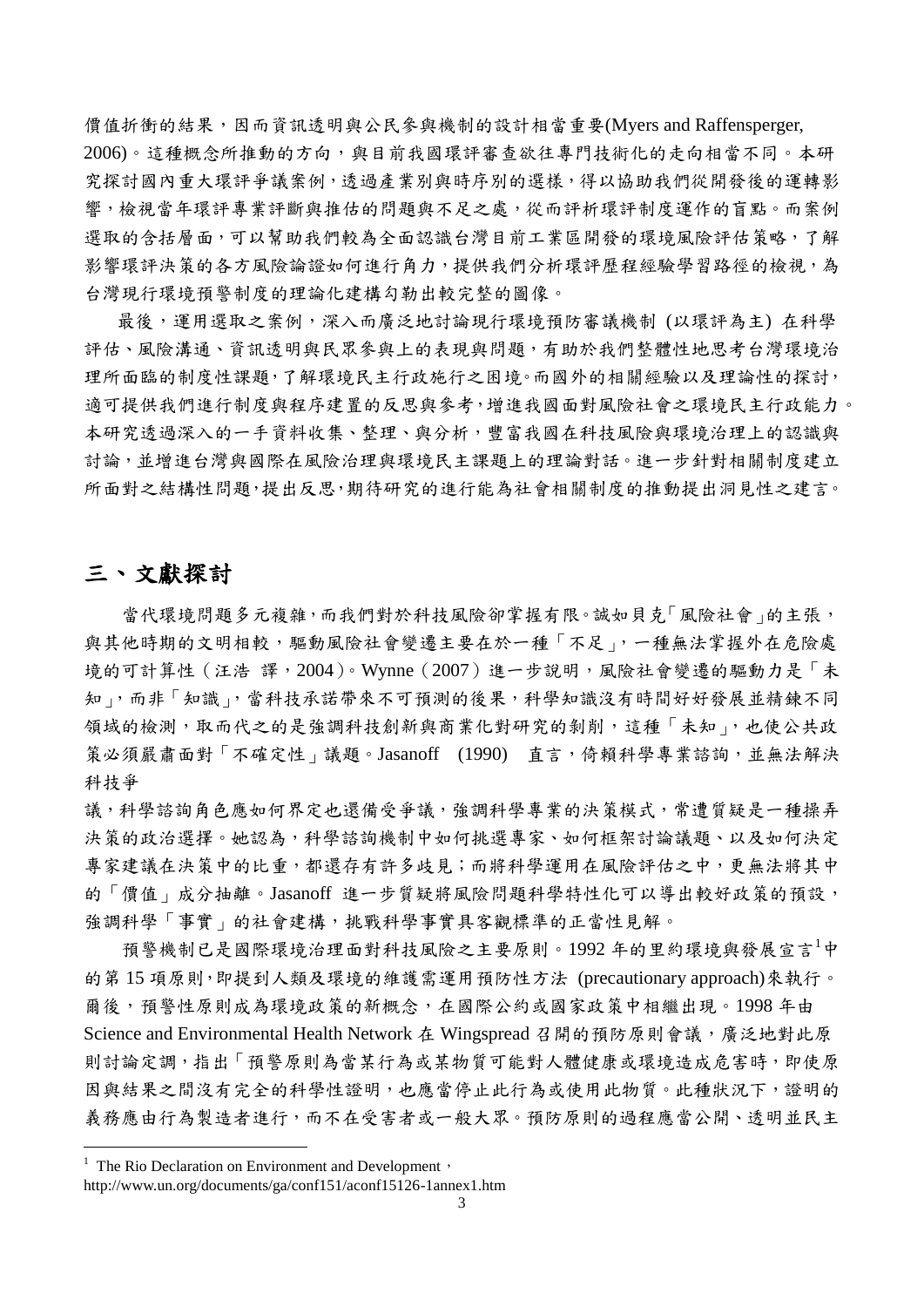進行,可能受影響的團體皆須參與討論,並尋求替代的方案。」<sup>2</sup>2006年歐盟推動通過的「化 學物質的註冊、評估、授權和限制規定」〈Registration, Evaluation and Authorization of Chemicals /REACH〉指令,強調建立完整的化學物質資料以維護健康與環境3,限制使用有害物質或轉為 更安全的物質使用<sup>4,</sup>將舉證責任轉移至製造者本身,不再由政府履行對龐大化學物質的評估 責任,由於管制機構必須接受在高度複雜且資訊有限的環境中進行管制,這樣的規範要求在生 產鏈中的廠商須主動闡明基礎毒物資訊以及風險降低策略,一些學者認為此制度設計充分體現 了預警原則精神(Fuhr and Bizer, 2005)。美國環保署於 2009 年 9 月 29 日亦發表化學物質評估 原則,指出其 1976年訂立的毒性物質控制法(Toxic Substances Control Act/ TSCA),已非規範 既有化學風險的合適工具,進而師法歐盟預警原則重新塑造化學管制法案<sup>5。</sup>

歐盟的REACH制度被我國環保署一再引用作為管制新興化學物質的擔保,但REACH援用 之預警原則精神如何在我國環境政策與制度上落實,卻缺乏整體的討論。Myers (2006)指出, 管制行動通常是環境政策主要工具,但這只是落實預警政策的一環,而且通常不會是最優先要 採取的步驟。更重要的程序包括目標設定、價值、倫理的討論、替代方案的評估、舉證責任轉 移、透明度與公眾參與等,皆是預警系統裡面不可或缺的元素,而每一項元素都牽涉到程序與 法律的規範與支持。預警原則的系統如何設計,以充分落實其目標精神,需要更細緻廣泛的探 討。

預警制度程序中對資訊透明度與公眾參與的重視,近幾年相關國際公約快速發展呼應環境 民主決策程序。聯合國歐洲經濟委員會於1998年發展出奧爾胡斯 (Aarhus) 公約<sup>6,</sup>公約全名為 「有關環境事務決策之資訊請求權與民眾參與,以及司法請求權公約」,即對行政程序中如何 落實資訊透明與公眾參與有著詳細的規範措施。此公約在2001年10月30日正式生效,成為第一 個以廣泛的「環境決策程序之民眾參與」為主要規範議題之國際規範。該公約為強化民眾履行 環境任務,要求行政機制須推動「環境資訊公開」以及「參與式民主」,並賦予這兩者司法可 訟性,以避免被公部門架空,強調「資訊公開一民眾參與一權利救濟」密不可分之三面一體的 關係 (王毓正, 2010)。這項公約主張環境權與人權的結合,認為環境保護與政府課責需緊密 結合,並聚焦在民主內涵脈絡中的公眾與公部門的互動。

在強調政府行政課責、透明、與回應的架構下,公約對於參與的程序、資訊提供的配套措 施等,均有詳細規範,例如,必須考慮到溝通的尊重,以及規定涉及環境保護之污染排放資訊 必須公開等。奧爾胡斯公約從宏觀的角度直指環境民主實踐的充分要件,不僅在於資訊被動公 佈,更與整個行政程序架構設計、是否有意促進公共管理者與利害關係人積極溝通及願意將多 元意見和知識納入決策過程等面向息息相關。此「政策知識論」(policy epistemics)強調,政 策程序設計上必須強化專家理論知識與公民社會文化知識間的互動關係,以協助決策單位問對 的問題和增進公共判斷品質(Fischer, 2009)。而為促進上述行政措施之落實,此公約秘書處

1

<sup>&</sup>lt;sup>2</sup> Wingspread Conference on the Precautionary Principle, January 26, 1998, http://www.sehn.org/wing.html

 $^3$  REACH 強調藉由註冊、評估、授權的過程,所有年產量 1 噸以上的化學物質均需要通過註冊程序,其中年產 量10 噸以上者須對人體及環境的風險進行評估,並針對其風險提出如何適當管理的化學物質安全報告書。

 $^4$  REACH 對可能造成人體或環境有害的物質,不須如同以往由反覆精密的科學證據來取得該物質與毒性的確實 關聯性,只要提出可能造成危害的關聯性者皆經授權制度禁止或限定使用,

詳文請見 <http://www.epa.gov/oppt/existingchemicals/pubs/principles.pdf>

<sup>6</sup> 有關此公約之詳細訊息,請見 UNECE 網頁 <http://www.unece.org/env/pp/>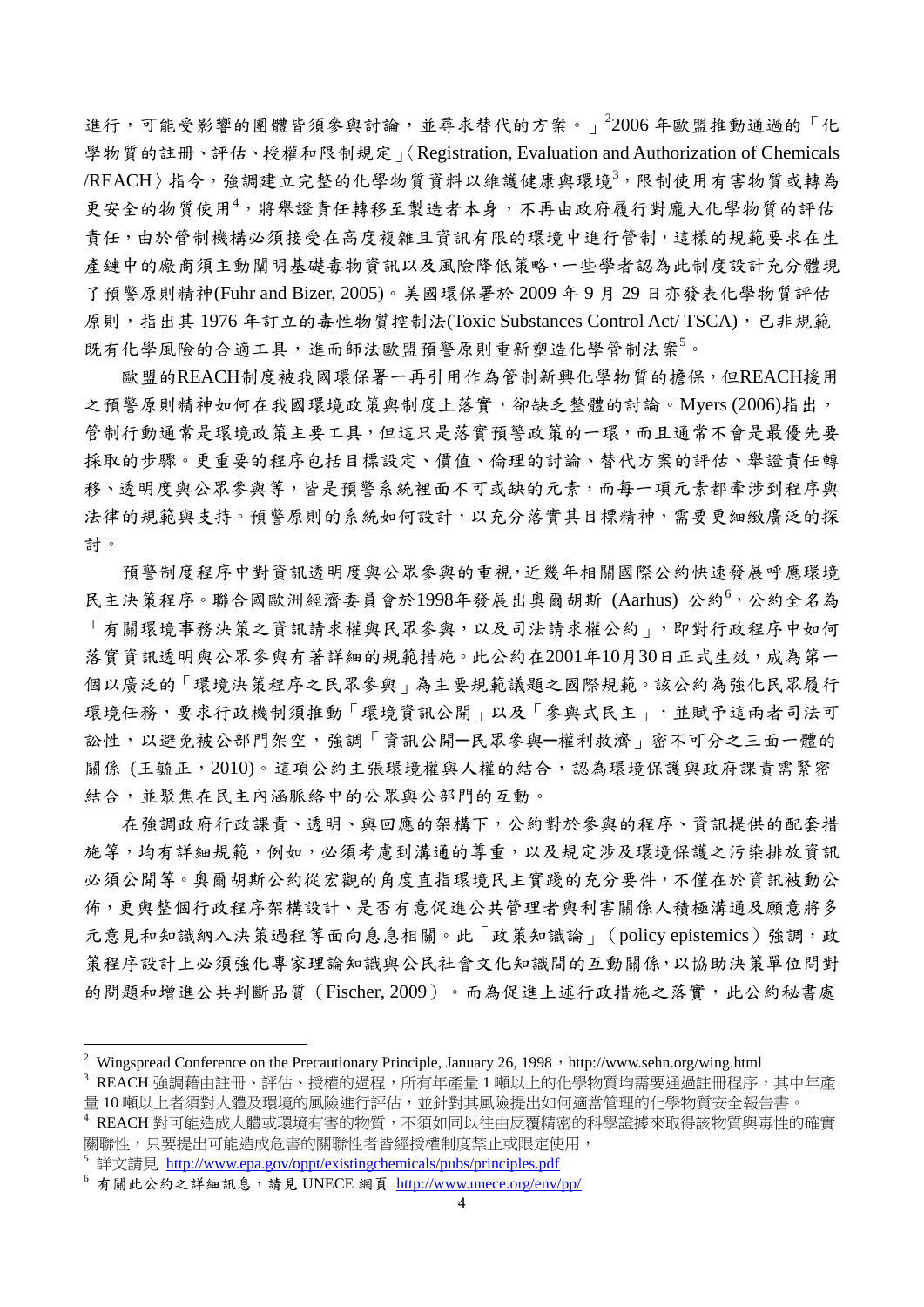也匯集各式各樣的案例與研究,強化公眾知情權之法律與實踐之資訊提供,值得關注與進一步 的研究與討論。

過去的風險管理典範,凡涉及自然科學範疇議題,常交由「專家 / 科學家」來評估解決。 科學家所擁有的專業,乃奠基於科學理性的假定,遵循嚴謹的資料蒐集與變項控制過程,成為 確認事實與瞭解真相的重要權威,對於政治有著巨大的影響力。這樣的認知,使得專家在現代 科技、環境決策的過程中,扮演相當重要的角色。Nelkin(1975)認為,政策制訂者喜歡將他 們的決定界定為技術而非政治,這使得決策看起來理性、客觀而有效率,可以擺脫利益衝突的 紛擾。Jasanoff (1990)的研究顯示,美國在1970年代大量立法並成立環保機構管制環境風險, 在其管制政治 (regulatory politics) 的發展史上,科學諮詢委員會扮演著不可或缺的角色,成 為政府治理中重要的「第五部門」。Weingart(1999)更指出,美國政府中的科學諮詢結構已 影響其他國家進行類似的安排,開創了政治與科學關係的新紀元,也影響轉變政治與科學兩個 體系。而台灣既有的研究也顯示,許多科技風險決策高度仰賴以科學實證為基礎的專家政治(周 桂田,2002, 2004)。

不過,已有越來越多的文獻顯示,這種憑恃專家的風險管理模式受到相當的限制,主要展 現在兩方面:首先,過去的治理典範預設科學 / 政治兩階段架構,科學負責釐清事實,政治 負責依據事實進行政策判斷(Latour, 2004)。其次,科學並非萬能,科學工具在面對高度變動 和不確定性的自然社會中,能掌握的事實僅有很小的一部分(Hinchliffe, 2001)。杜文苓(2009) 分析台灣高科技污染的風險論辯,發現科學在風險決策中的論辯,受限於決策時程、資金贊助、 範疇界定以及資訊不足等因素,只能生產出有限的知識供決策參考。而掌握論述權的一方,往 往主導了科學知識的生產、詮釋與解讀,也影響了管制政策的走向。但科學討論中更多的「不 確定」與「未知」,卻成為產、官消極面對環境風險、拒絕改善汗染的理由,以及不同利益行 動者據以各自表述的爭辯工具,科學專業威信在過程中逐漸喪失。當這個風險處理的制度性結 構遇到社會倡議的挑戰,行政部門所進行的風險溝通,卻是以狹化的科學專業限縮風險範疇的 討論,而使爭議越演越烈(杜文苓,2011;周桂田,2004)。

民主決策過程中納入民眾參與和常民知識,國外亦有相關文獻資料與案例說明,為我國完 善環境政策提供參考。公民科學(Citizen Science)係指基於過往了解環境生態系統的相關資 訊是交由專業性的科學家、專家與政府機關管理,但仍面臨資訊有所不足、預算受限的情況而 引發公眾與非營利組織對於政府的環境管理能力產生質疑,使得一般公民自行組成相關社會網 絡組織進入科學場域成為科學家來進行探索與研究,藉此提供有效率性、公眾教育的環境管理 計畫 (O'Rourke & P. Macey, 2003; C. Conrad & K. G. Hilchey, 2011) 。

此種公民社群組織型態藉由自願性的科學研究獲取相關科學資訊後,和相關的科學實驗室、 學術性機構以及政府機關等有所資訊連結,形成深厚的社會網絡,並且亦使得本身在政策制定 過程產生影響力以及課責性,也帶來公眾教育、促進公民參與等社會利益。

上述新興發展的國際公約與其所匯集之案例,在國內除在法律學界有較為深入的討論外 (施文貞,2004;湯德宗,2009;王毓正,2010),在環境政策與行政領域則較少對相關制度與 案例做進一步的剖析。因此,本計書以環境預警機制的程序設計進行深入的探討,透過學理討 論、國際趨勢以及個案解析,論辯台灣面對全球化風險所應發展的環境政策走向,並在實證研 究基礎上,討論既有制度與行政程序落實的可行方向。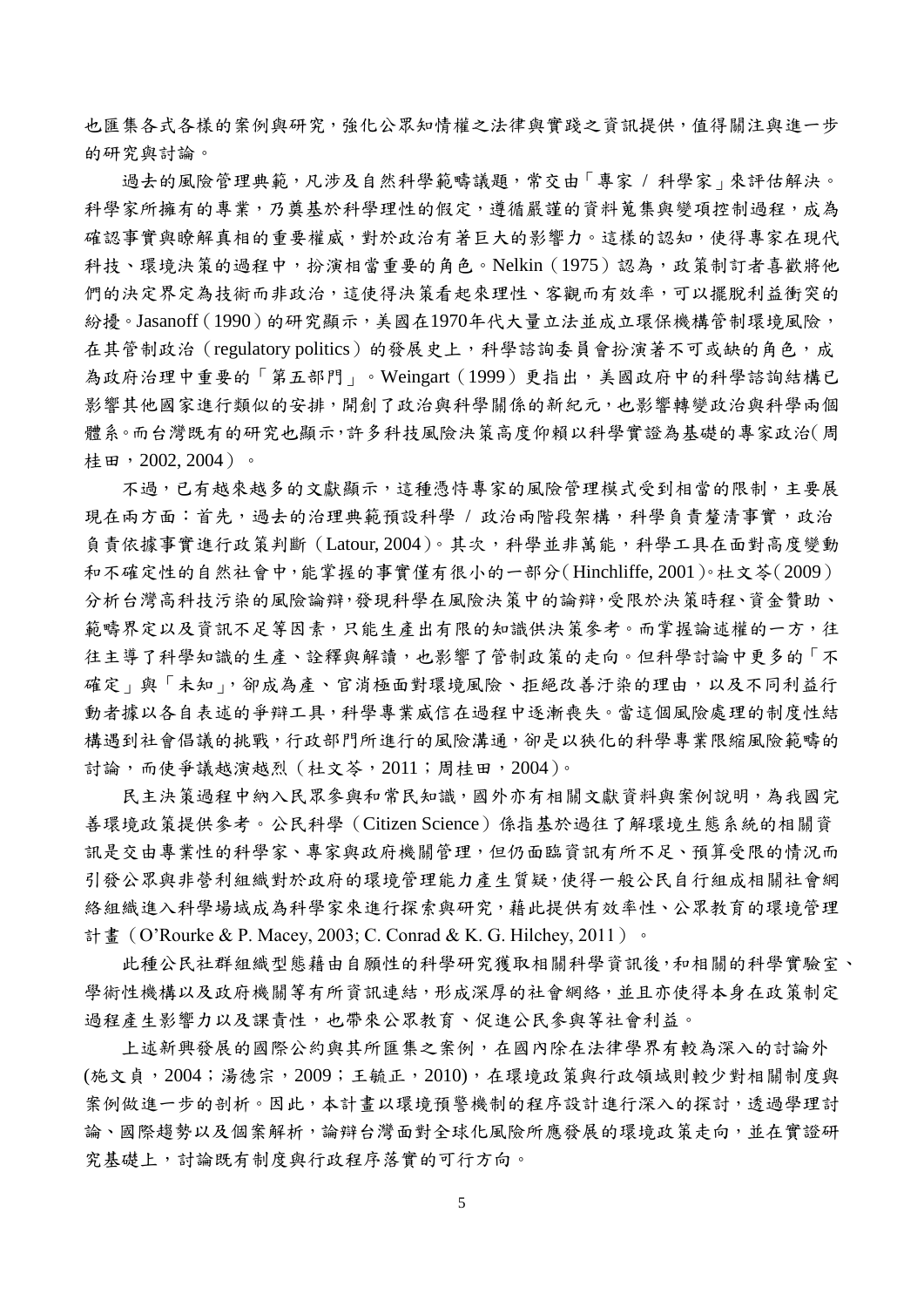#### 四、研究方法

本研究由預警原則之制度討論與視角,檢視國內幾個重大開發設置案的環評審議,以期能 在實證研究基礎上,討論既有制度與行政程序落實的可行方向,嘗試呈現政府環境風險的管理 模式與制度特色,因此,在研究方法的選擇上,主要依賴文獻資料收集與焦點團體座談等質性 研究方法, 操作內容詳述如下:

#### (一)資料蒐集

在資料收集方面,本計書探究環境決策過程相關風險評估與溝通的進行,以及科學專業與 政治過程之間的關係,從而釐清我國重大環境爭議所在之盲點,以增進環境決策之專業性,此 部分主要以文獻蒐集分析為主,針對環保署相關環境評估政策及執行情況記錄資料等進行廣泛、 系統性的收集檢閱;我們蒐集了國內現有環保署現行專家會議紀錄及相關資料文獻,以瞭解我 國的幾個重大開發設置案的環評審議過程及現況,以及既有政策方向的進展與限制。而後我們 針對「公民科學」進行相關資料文獻蒐集,並與我國環評會議之資料進行對照與比較。

在二手文獻方面我們則陸續蒐集了平面媒體的剪報資料,企圖建構出一個較為完整的國內 個案事件歷程紀錄資料庫。之前此類的整理方式,多以剪貼報導至文件檔案後,再進行建檔管 理;但因文件檔案在整理彙整上多有不便,且又容易因為更換管理者,而造成前後檔案資料夾 分類準則不一的困擾。因此在本計畫初始期間我們嘗試使用網際網路搜尋軟體的程式附件 (Firefox的ScrapBook外掛元件)來進行檔案資料庫的管理及彙整。此外掛程式,不僅瀏覽網 頁時,就可同步進行剪貼,操作方便,且內建全文搜尋及標題搜尋功能,可供初步的質性資料 回顧。目前本剪報資料有容以國光石化、中科三四期、六輕、霄裡溪等四 個重要本土環境議題為主,報導時間自2000年至2008年,數量已屆三千兩百多筆。2009年至今 日,檢索商業週刊、遠見雜誌資料庫數量亦有119筆專題報導。

#### (二)焦點團體座談

為了深入了解政府環境風險的管理模式與制度特色,本研究除了蒐集與分析的各種相關文 獻與報導資料外,也將觀察場域鎖定在環保署近期亟欲推動制度化的專家會議場域上,希冀能 剖析此一機制的特色與限制。在研究初期設計方面,我們原計畫透過深度訪談汲取專家會議與 會人士的經驗與觀點,進行第一手資料的研讀分析,並輔以相關會議記錄以及剪報等二手資料 的蒐集整理,嘗試呈現政府環境風險的管理模式與制度特色。

自環保署設置專家會議機制以來,針對不同環境爭議,在中央以及地方,總共舉辦過數十 場次的專家會議,有總數相當多的專家與民間團體代表參與其中。因此,要針對那些專家訪談、 諮詢等,無疑是一大考驗。在蒐集初步的資料後,本計畫規劃訪問曾經參與中科三期、中科四 期、霄裡溪光電廢水、六輕、與國光石化相關之環評與專家會議之委員與民間參與者。會做如 此規劃的原因是,一來受限於經費與時間,使本計書必需在個案與諮詢的人數上有所取捨。二 來,我們前期深入的個案事件的掌握分析,累積一定的基礎與深度,可以克服專家會議的跨域 專業門檻問題。

準備訪談的同時,本計書一方面蒐集相關會議資料,包括會議中的簡報檔、審查評估報告 書、會議紀錄、新聞報導等;另一方面,對於正在審議中的個案,盡可能參與現場的紀錄觀察,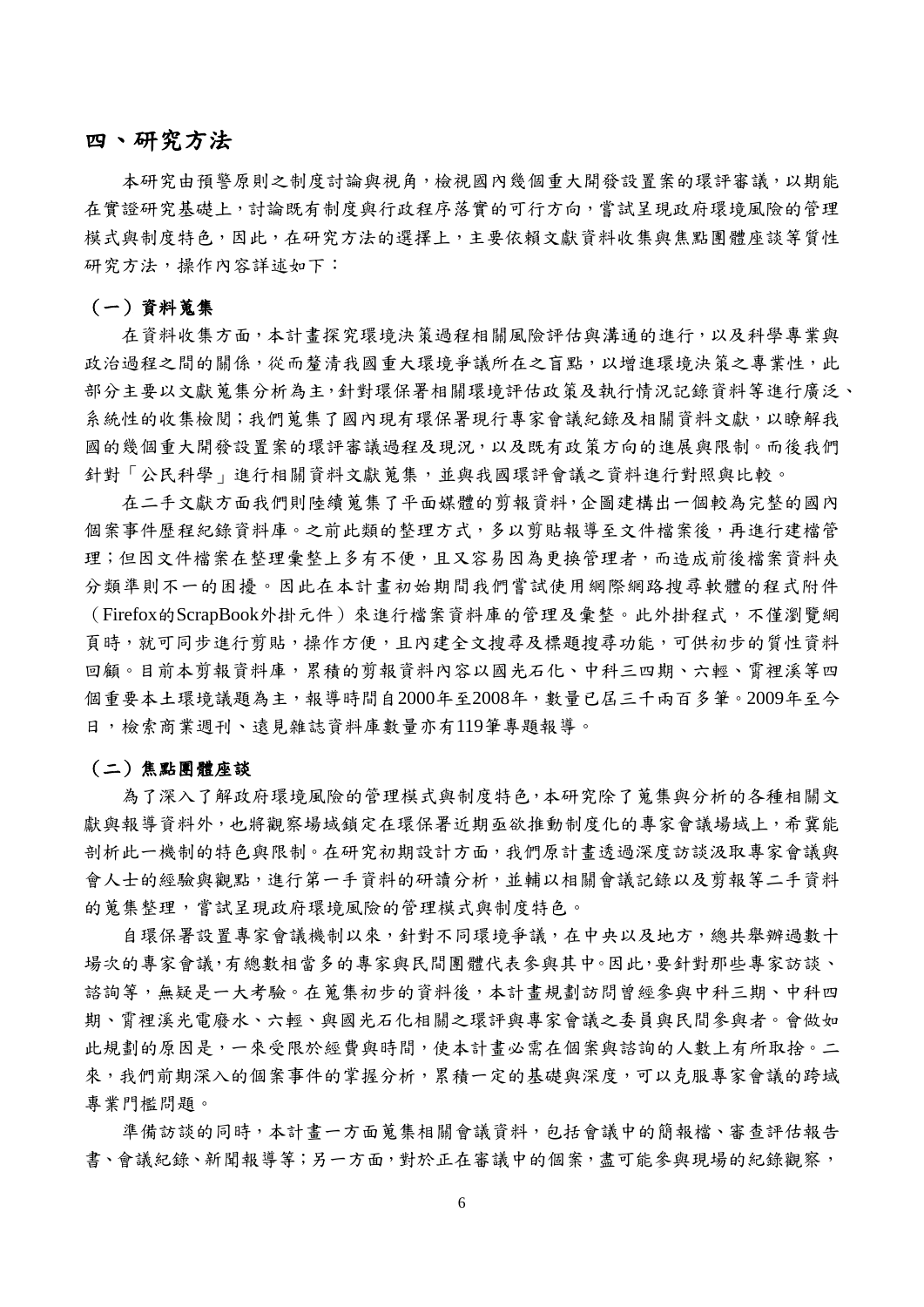並進一步將每一位專家的發言內容做個人資料、會議名稱與時間的分類索引。這些基礎資料的 蒐集與整理,協助本計畫指認不同專家委員在會議中的立場與態度,並成為訪綱發展中探討決 策知識與專家角色的重要基礎。於此同時,我們進行深度訪談的邀約,但約訪過程中卻不順利, 回絕比例不低。擔心缺乏多元異質觀點的呈現,本計畫重新擬定約訪策略,改採焦點座談法。 這個方法實施的優點,在於促進不同觀點的討論對話,激發受訪者的反應與想像;而多場次的 時間選擇,議題手冊的詳細說明,也有助於降低拒訪的比例。對於時間無法配合者,本計書並 擇期實施深度訪談。

研究團隊共完成3場次12人的焦點座談(見表一),另有3位臨時無法出席者提供書面資料, 除此之外,我們也訪談2位在受訪名單內但無法配合座談時間出席的專家學者。此外,本計書 在進行焦點團體訪談前,針對過往的二手文獻進行了事前詳實資料整理,得以協助受訪者回想 過去會議討論情境;並且整理出不同個案的會議結論,得以具體詢問結論生產過程中的知識辯 證以及共識/爭議模式。原本為汲取受訪者經驗與知識的座談安排,卻意外成為不同觀點互動 對話的平台,除了協助回答原本設定的研究發問,更為制度創新的想像激盪出不少的火花,實 為本研究一大收穫。

而初步整理焦點團體座談的研究成果也顯示,現行專家會議制度設計,並未能突破環評專 案審查中的科學知識生產困境,而其範疇討論的限縮,以及功能與位階的定位不明,更將「專 家會議」置放在一個與「公民參與」衝突的尷尬位置。

| 類別       | 訪談對象代碼                                                                | 受訪職稱     |
|----------|-----------------------------------------------------------------------|----------|
| A.專家學者   | $J \cdot S \cdot H \cdot K \cdot B \cdot Y \cdot CI \cdot P \cdot JY$ | 專家       |
| B.地方團體代表 | $Y2 \cdot F \cdot CH \cdot Z \cdot G$                                 | 民間環保團體代表 |
| 總計受訪人數   | 14 人                                                                  |          |

表一本研究焦點座談**/**訪談之對象

資料來源:本研究整理

#### (三)深入訪談

為使資料蒐集更具正確性與深入研究,本研究在焦點團體座談之後,也進行專家學者、環 保團體與地方居民的深入訪談。

| 類別       | 受訪者編號   | 受訪職稱   |
|----------|---------|--------|
| A.專家學者   | $A1-A4$ | 環工學者   |
| B. 環境運動者 | $B1-B3$ | 環保團體成員 |
| C.地方居民   | $C1-C2$ | 地方居民   |
| 總計受訪人數   |         |        |

表二 本研究深入訪談對象

資料來源:本研究整理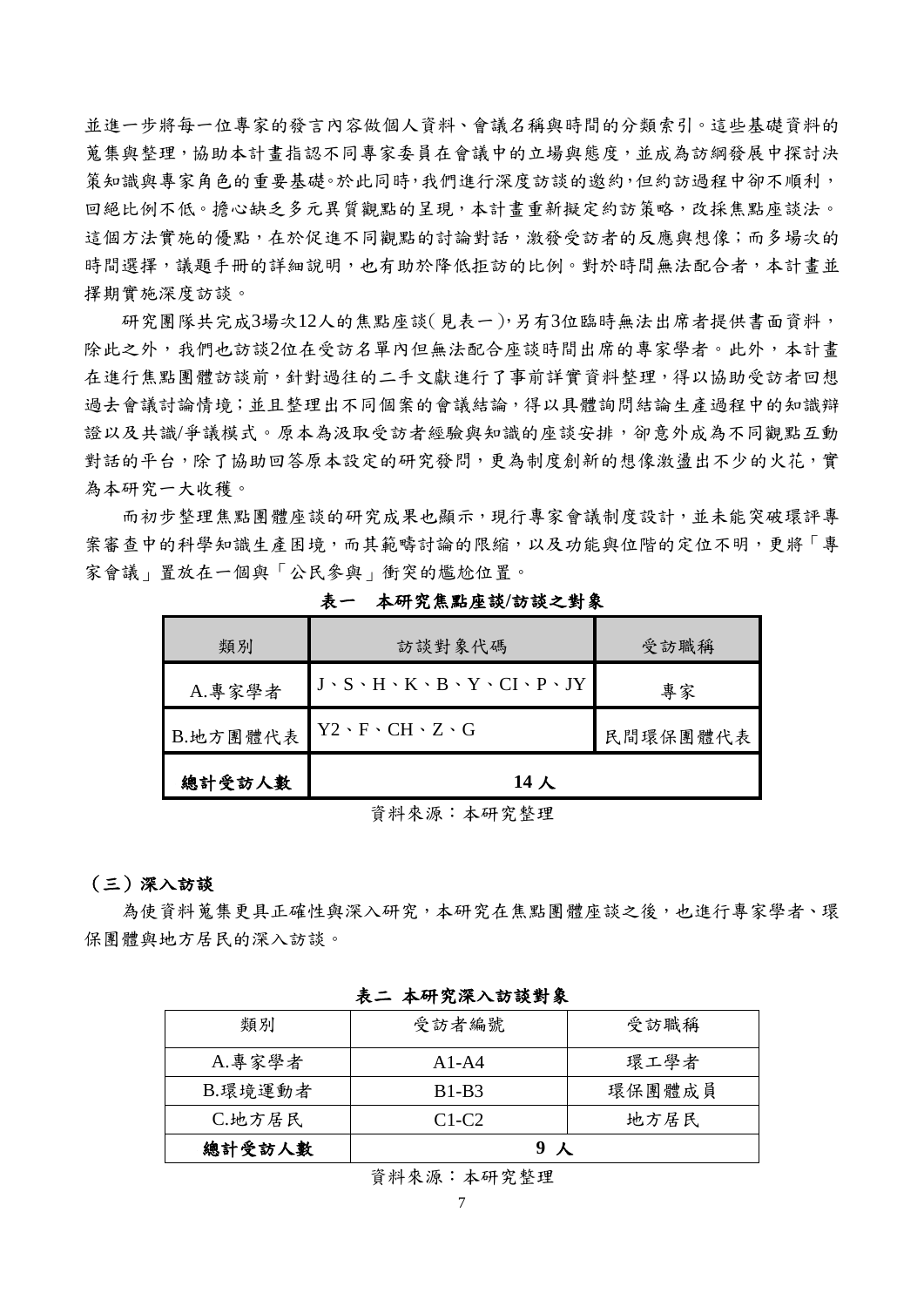### (四)參與會議觀察記錄

本研究透過參與各種環評會議、專家會議與座談會等,進行場域觀察,藉以瞭解熟悉專家 會議運作方式,與本研究主要研究旨趣「環境預警原則」反覆驗證與對話。

| 日期            | 參與觀察之場域名稱                                                          |
|---------------|--------------------------------------------------------------------|
| 2010.08.10    | 從中科三期看我國環評制度的未來座談會                                                 |
| 2010/08/12    | 中科三期(后里園區-七星基地)環境影響說明書第七次環評專案小組初審會議延續會議                            |
| 2010/08/17    | 中科三期七星農場健康風險評估專家會議延續會議                                             |
| 2010/08/25    | 中科三期(后里園區-七星基地)環境影響說明書第八次環評專案小組初審會議延續會議                            |
| 2010/8/31     | 第197次環評大會                                                          |
| 2010/10/08    | 專家會議焦點座談會                                                          |
| 2010/10/25    | 「修正『放流水標準』增訂第4條之1及修正第5條、第2條附表草案及修正『水污<br>染防治法事業分類及定義』公告事項一附件草案」公聽會 |
| 2010/10/27-29 | 六輕總評鑑研討會議                                                          |
| 2010/10/28    | 環境風險評估之公眾參與和專家代理機制探討研討會                                            |
| 2010/10/28    | 99年度環境影響評估技術顧問機構業者評鑑觀摩研討會議                                         |
| 2010/11/30    | 國光石化聽證籌備會議                                                         |
| 2010/12/14    | 國光石化聽證會議                                                           |
| 2011/1/11     | 台塑石化股份有限公司麥寮一廠煉製二廠工安事件環境影響調查報告書                                    |
| 2011/01/31    | 中科三期二次撤銷訴訟停止執行                                                     |
| 2011/02/21    | 中科三期公民訴訟開庭                                                         |
| 2011/03/25    | 中科三期二次撤銷本案訴訟                                                       |
| 2011/03/29    | 中部科學工業園區第四期(二林園區)開發計畫相思寮聚落及耕地保留、放流水排<br>放方案                        |
| 2011/04/01    | 中科三期公民訴訟開庭                                                         |
| 2011/04/15    | 中科三期二次撤銷本案訴訟                                                       |
| 2011/04/18    | 毒管法修法公聽會                                                           |

### 表三參與觀察場域表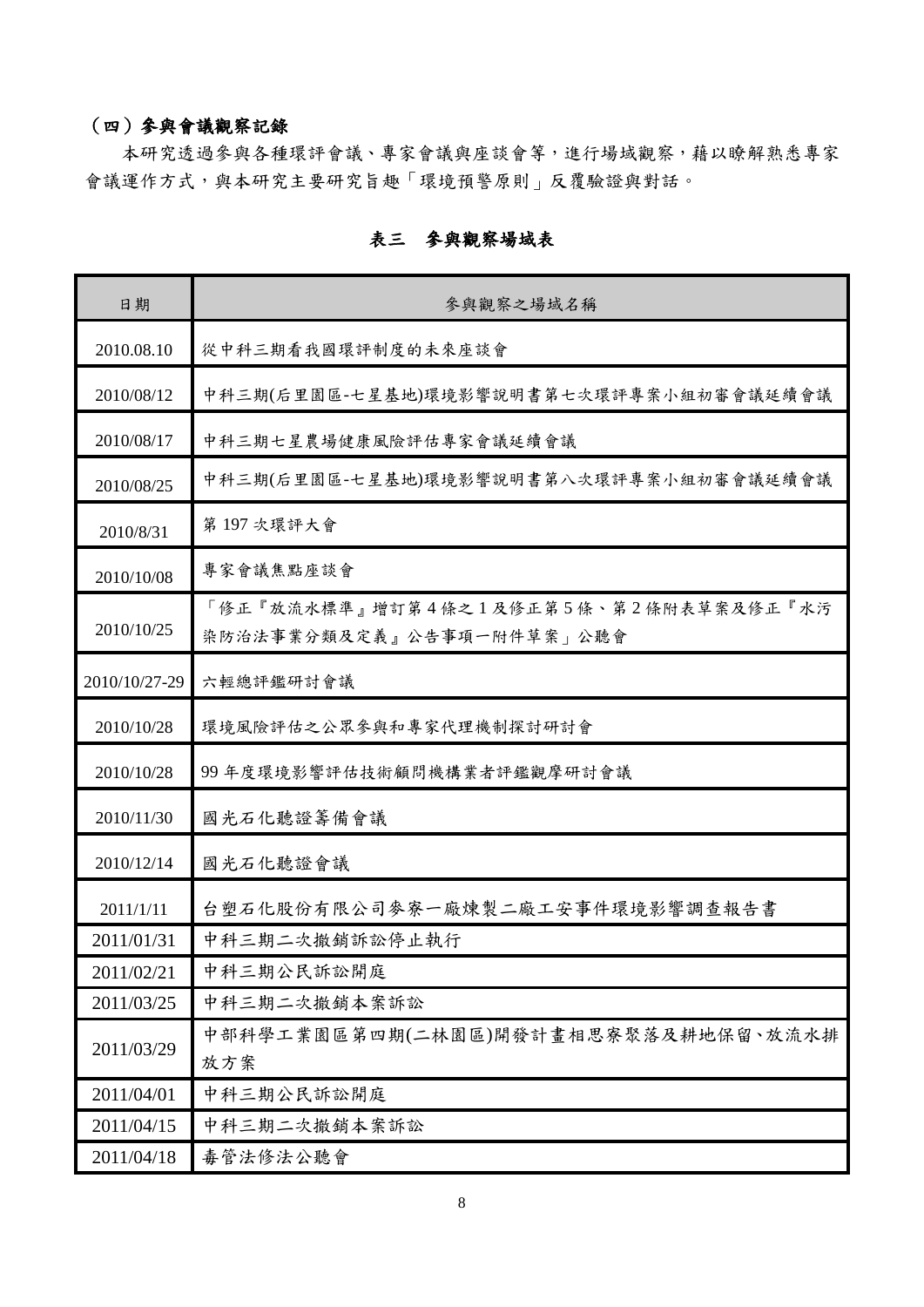| 2011/04/25 | 環境資源部組織法草案公聽會                      |
|------------|------------------------------------|
| 2012/1/1   | 六輕四期擴建計畫台塑公司高密度聚乙烯廠增設備用廢氣焚化爐污染防制設施 |
|            | 變更內容對照表                            |
| 2012/5/3   | 台塑告莊秉潔案民事訴訟部分第一次開庭                 |
| 2012/5/9   | 台塑石化股份有限公司麥寮一廠煉製二廠工安事件環境影響調查報告書    |
| 2012/5/23  | 「台塑石化股份有限公司麥寮一廠煉製二廠工安事件環境影響調查報告書」專 |
|            | 案小組第4次審查會議                         |
| 2012/6/19  | 麥寮汽電股份有限公司六輕四期擴建計畫環境影響說明書第3次變更內容對照 |
|            | 表                                  |
| 2012/6/21  | 台塑告莊秉潔案民事訴訟部分第二次開庭                 |

資料來源:本研究整理

### 五、結果與討論

回顧本研究規劃階段所設定之研究目的,為探討我國環境風險的回應與處置,以及台灣如 何進行預警原則之典範移轉。透過檢視國內幾個重大開發設置案的環評審議,希冀能在實證研 究基礎上,討論既有制度與行政程序落實的可行方向。因此,本研究透過個案文獻資料系統性 蒐集、焦點座談與個別專家的訪談,瞭解我國政府環境風險的管理模式與制度特色。本計畫除 回答原本的研究提問外,在研究操作中資訊累積與個案參與經驗,也深化了本研究進行更多面 向議題的發掘與思考。我們目前為止得到一些階段性的發現,透過不同案例的深度分析,討論 主題包括預警原則中相當重要的制度省思與現狀盤點、資訊公開與資訊民主、與專家政治、公 民參與以及制度設計。以下逐一說明研究所得之幾項重點發現。

#### (一)我國風險管理策略與決策特性的省思

傳統風險決策在菁英主義的模式運作下,往往以單向且專家主導的思維與強勢說服面對 社會大眾質疑,顯現出來的回應模式包括(1)避免揭露資訊,透過先發制人的手段或訴諸社會 契約確保決策權力;(2)訴諸獨立並且會運用理性決策架構的權力體;(3)教育大眾以專家的方 式思考,而使民眾的疑慮因為缺乏對話機制而隱默(Plough and Krimsky, 1987;周桂田, 2004)。 這類專家知識的主流觀點,認為科學勝過其他任何知識傳統,而忽略非科學傳統所做出的知識 主張,並將外界的抵制歸因於對方的資訊錯誤或不理性。

不過,傳統單向且線性的風險評估與決策模式,往往忽略一些現有科學未能掌握的問題 而備受挑戰。Corburn (2005)強調納入地方社區知識的重要性,認為街頭科學(street science)應 為風險決策的重要一環,可以促進風險評估對在地社會文化的敏感度。Irwin 等(1996) 也提醒 研究者,風險決策需要科技知識以外更多元的資訊,這些資訊必須回應可近性、在地性以及能 對公民需求有同理心;而科學界也應與其社群以外做更有效的溝通,願意去理解不同的世界觀 與知識;更重要的,科學家也需要檢視自己背後的「制度性結構」(institutional structure),才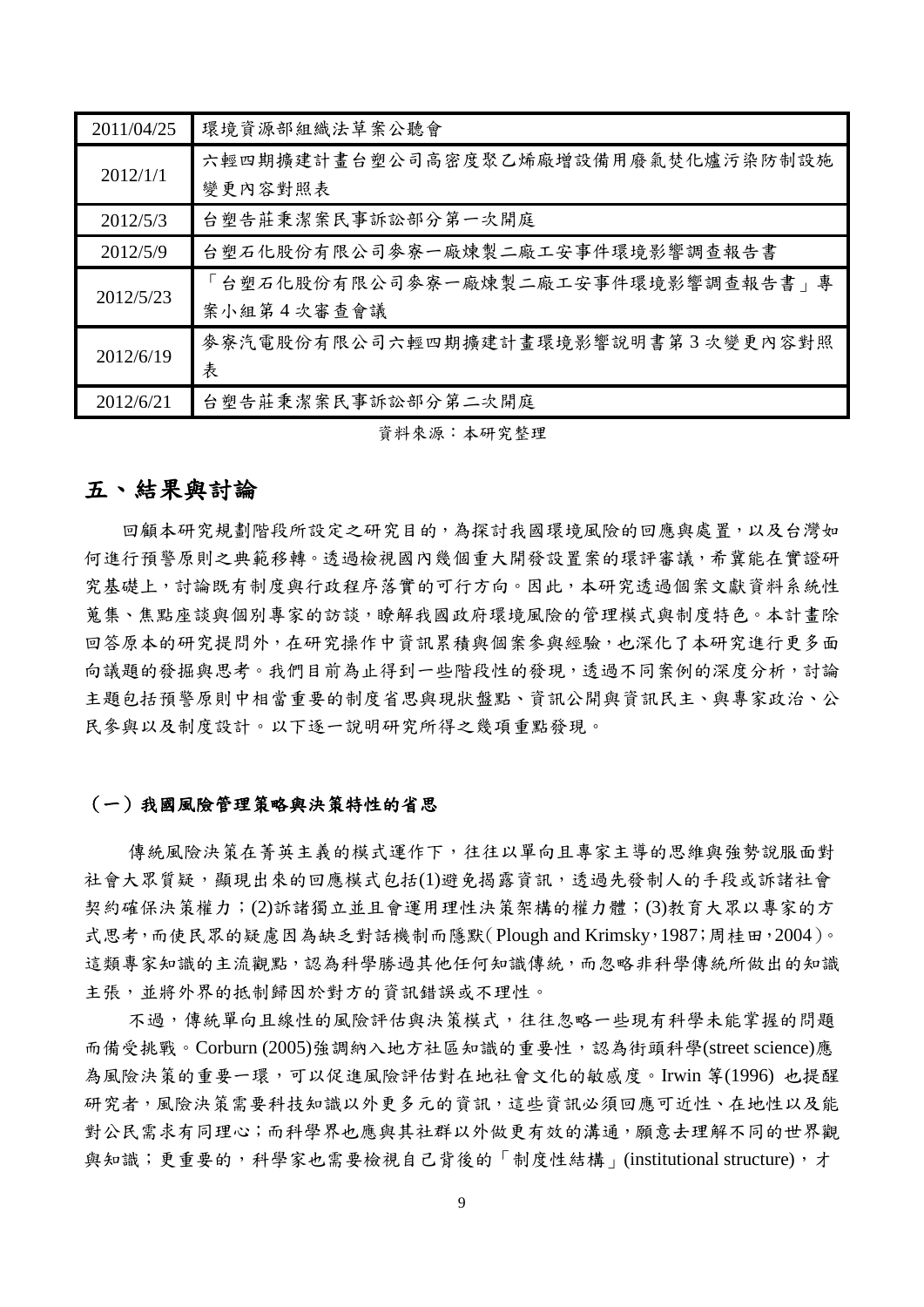能促進有效的理解與溝通,擺脫狹隘的單向說教模式。許多探討科學運用於政策領域的研究同 意這樣的論點,並倡議強化公眾參與,廣納更多元的社會與專業意見,檢視不同論辯後面的價 值體系與權力關係,增進公眾與科學社群的建設性對話(Brown, 2009;Douglas, 2009;Fischer,  $2009$ )。

Stone 直陳傳統強調理性客觀的決策偏見,認為政策目標並非總是清楚明確,即使有共同 贊成的目標,也可能存在競爭性觀點主張。在政策制訂過程中,決策者常會控制決策相關的選 項數目與種類凸顯自己的偏愛,運用議題框架的設定或貼標籤的技巧,讓自己偏愛的結果成為 唯一選項。在「理性、客觀、中立」的帽子下,可能只是突顯既定政策擁有最佳分析結果的偏 見 (朱道凱譯, 2007)。若看不到運用「客觀、理性」詞彙所包裝的「偏見」糖衣,無視於科 學在決策場域的政治運作,可能看不到號稱科學的風險決策盲點,開啟真正的風險溝通。

運用風險論述的詮釋批判觀點,我們探索環保署在中科四期環評過程爭議的回應內容和 言說技巧,批判性地發掘那些未被說出的故事:在複雜的風險議題中,決策者如何透過「科學」 的框架,將風險決策風險分配的議題去政治化?掌握論述權的決策者,如何主導科學知識的 評估與解讀,操作風險的可接受與否?又如何透過行政制度,將複雜的風險溝通過程,化約成 受限的公民參與形式與範疇。透過分析環境風險問題的科技政治運作,本研究也嘗試回應後實 證論者尋求多元方法學運用於公共決策的主張。

我們資料分析發現,環保署目前的環境行政作為,常舉著科學事實與行政民主的旗號, 強調科學專業獨立審查的重要,從教化者的角度,貶抑他人的風險擔憂。對於民間提出的不同 科學事證,往往淡化為「可接受」、「可忽略」、「可管理」的風險。並藉由狹隘的科學事實認定, 強烈駁斥其他的事實與意見,質疑外界的無知。期間不容輿論汙衊的態勢,以及威嚇與抹黑質 疑者專業之詞語,顯示一種單向而強勢的政策宣傳,扼殺了論辨說理與風險溝通的空間。環保 機關面對重大開發政策所透露出科技政治獨裁的本質,無法接受公評的科技政策,更與公眾企 求的環境民主背道而馳。

本研究發現,在發展至上的政策脈絡下,開發效益的政治精算遠遠超過環境評估完善與 否的考量,但當既定政策在環評過程中受到外界高度的檢視與強烈的質疑,專家決策與科學宣 稱成為排除外界疑慮的憑恃,與合理化政治決策的最佳利器。我們因而建議,建構多元方法學 進行公共決策分析的必要性。科技風險決策不僅是科學問題,更涉及環境治理的政治過程。政 府應正視環境風險爭議背後之政治思考,從而強化程序制度的設計,重拾大眾對政府與環評的 信任。握有環境決策行政權的環保署,需要有更寬廣的科學視野,提供良好的公民參與制度環 境,才能縮短知識與政策間的距離,精進科技風險的治理能力。

#### (二)資訊公開與資訊民主

回應當代民主潮流,促使政府資訊公開,以協助公民跨過專業與資訊門檻,了解政策背後 爭議,已成為當今重要公共治理課題。1990 年代以後,許多國家面對民主規範散佈、公民社 會與獨立媒體崛起等趨勢,使政府必須更為重視資訊釋出的課題。資訊公開的法制化,被視為 是人民知情權力的體現,更被放在政府「透明治理」(transparency governance) 的框架中討論 (Florini, 2007; Fung, Graham, and Weil, 2007)。一些研究更指出,資訊完整與全面地公開,可 以擴大環境分析框架,使環境經濟課題討論不只聚焦於有形資源,而能深化無形的價值辯證空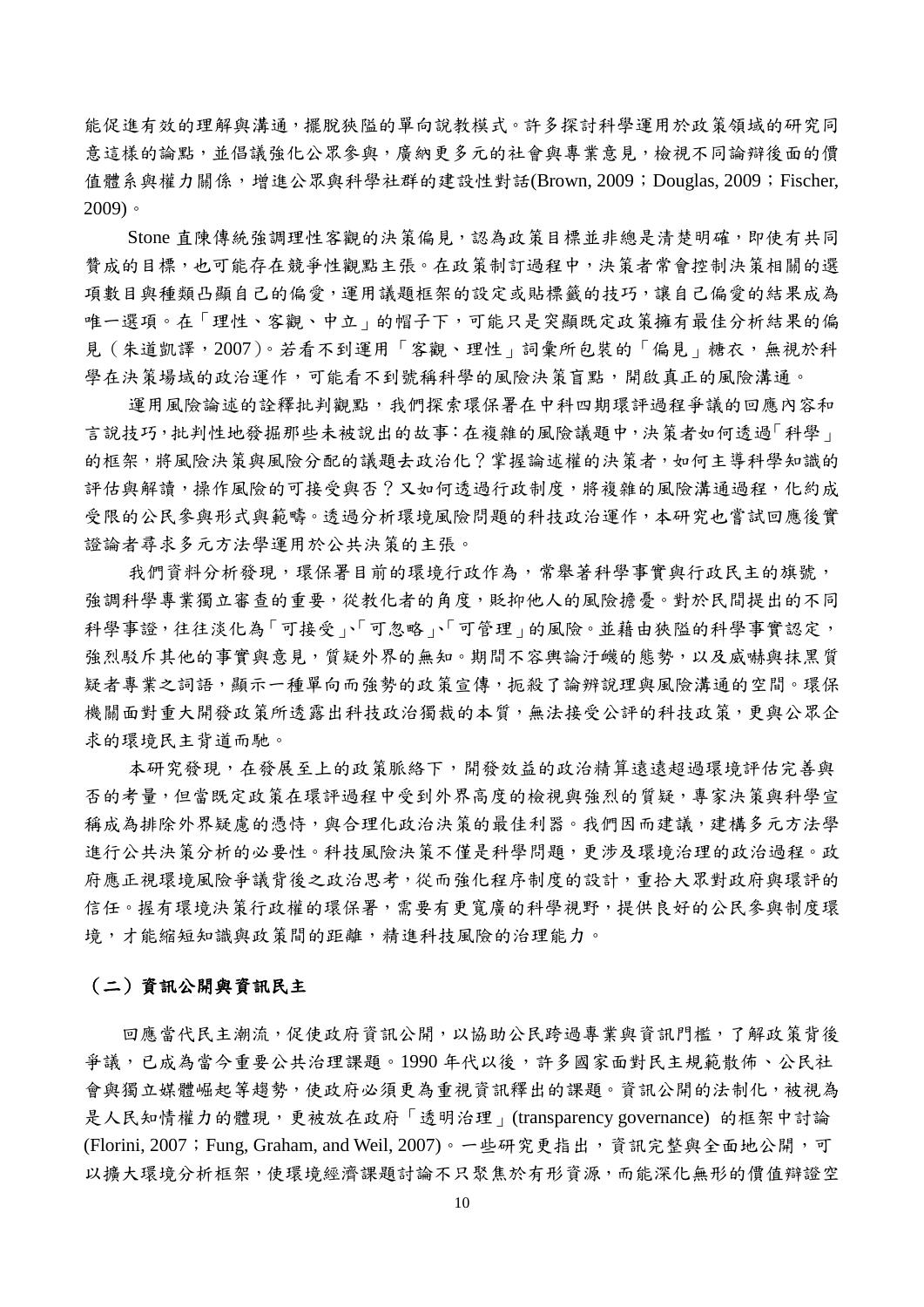間,使民主更加深化 ( Skov and Myers, 2006)。

資訊公開的力量充分展現在毒性化學物質管制上。自從美國國會於 1986 年通過《緊急規 畫與社區知情權利法案》(Emergency Planning and Community Right-to-Know Act),要求製造廠 商需要公佈工廠排放到空氣、水、土壤等化學物與數量,並透過電腦通訊與其他途徑 (by computer telecommunications and other means)告知公眾。在十一年間,毒物的排放大幅減少百 分之 45 (Graham, 2002)。資訊公開成為環境保護計畫重要的一個環節,也促成後續美國環保署 在風險溝通上更積極的作為,包括相關資訊的整合、比較、與電子化,藉以估算化合物對於健 康環境的累積性風險、嚴重風險暴露途徑與影響社群。

聯合國於 1998 年 6 月 25 日通過公布奧爾胡斯公約(Aarhus Convention),明確地界定了 環境事務上的資訊請求權、公民參與以及司法請求權三者間相互關係。此公約強調,為了確保 每個人的健康生存權利,民眾必須擁有環境資訊請求權、參與環境決策程序權和環境事務司法 請求權,從宏觀的角度直指環境民主實踐的充分要件,不僅在於資訊被動公佈,更與整個行政 程序架構設計、是否有意促進公共管理者與利害關係人積極溝通及願意將多元意見和知識納入 決策過程等面向息息相關。而為能克服資訊不對稱的障礙,歐盟許多國家還特別訂定「環境資 訊法」,擴大環境資訊請求權範圍(王毓正,2010)。

瞭解環境資訊公開的國際趨勢,本計畫進一步以霄裡溪污染爭議為案例,探討我國環境資 訊公開實踐上幾個重要的課題。我們的研究結果顯示,公部門不積極生產也不主動提供協助環 境健康風險決策判斷的資訊,民眾靠著自力救濟,挑戰行政與司法對汗染管制失效的問題,不 斷提出爭點,顯示了環境資訊請求權的缺乏,以及行政部門習於採用例外不公開原則的慣例, 已弱化政府資訊公開法的立法美意。此外,民間要求重要環境資訊的調查與審議,到了公部門 設定的專家委員會議議程中,卻被一步步的限制與篩檢,最後再透過行政部門的風險詮釋淡化 問題。雖然法律要求保障民眾的知情權,但政府仍可藉著議程界定與行政裁量權,掌控資訊的 生產、公開與詮釋。為預設狹隘的政策目標,弱化風險知識的生產,限縮社會對風險的認識與 理解,對於精進風險治理能力、落實環境健康民主,顯然並無助益。

霄裡溪案例反映了環境資訊在專業與資源壟斷下極端不對稱的特性。要克服上述問題,我 們建議應參考歐盟國家擴大環境資訊請求的範圍與措施,並參照奧爾胡斯公約,強化民眾的環 境資訊請求權、參與環境決策的程序權和環境事務的司法救濟權。我們認為,環境資訊公開若 不能放在公民參與的脈絡下討論,促進公眾對於資訊的聚焦、對話、與審議,就無法落實環境 民主與透明治理,再多各說各話的資訊公開與解讀,也無助於釐清問題和解決爭議。唯有將環 境資訊的公開放在公民參與的脈絡,才能使不同的風險認知、知識與經驗充分對話,避免資訊 生產、檔案公開、與資料詮釋狹隘偏差化。這不僅是資訊民主的實踐課題,更影響政府環境治 理的正當性,與其解決環境爭議的態度與能力。而針對資訊公開制度的討論,我們建議,除了 消極的檔案文件透明度外,還須檢視資訊生產、公開、詮釋等攸關落實資訊民主等相關課題, 才能精進透明治理之理論與實務。

### (三)專家政治、公民參與以及制度設計

傳統風險管理典範,凡涉及自然科學範疇議題,常交由「專家/科學家」來評估解決。科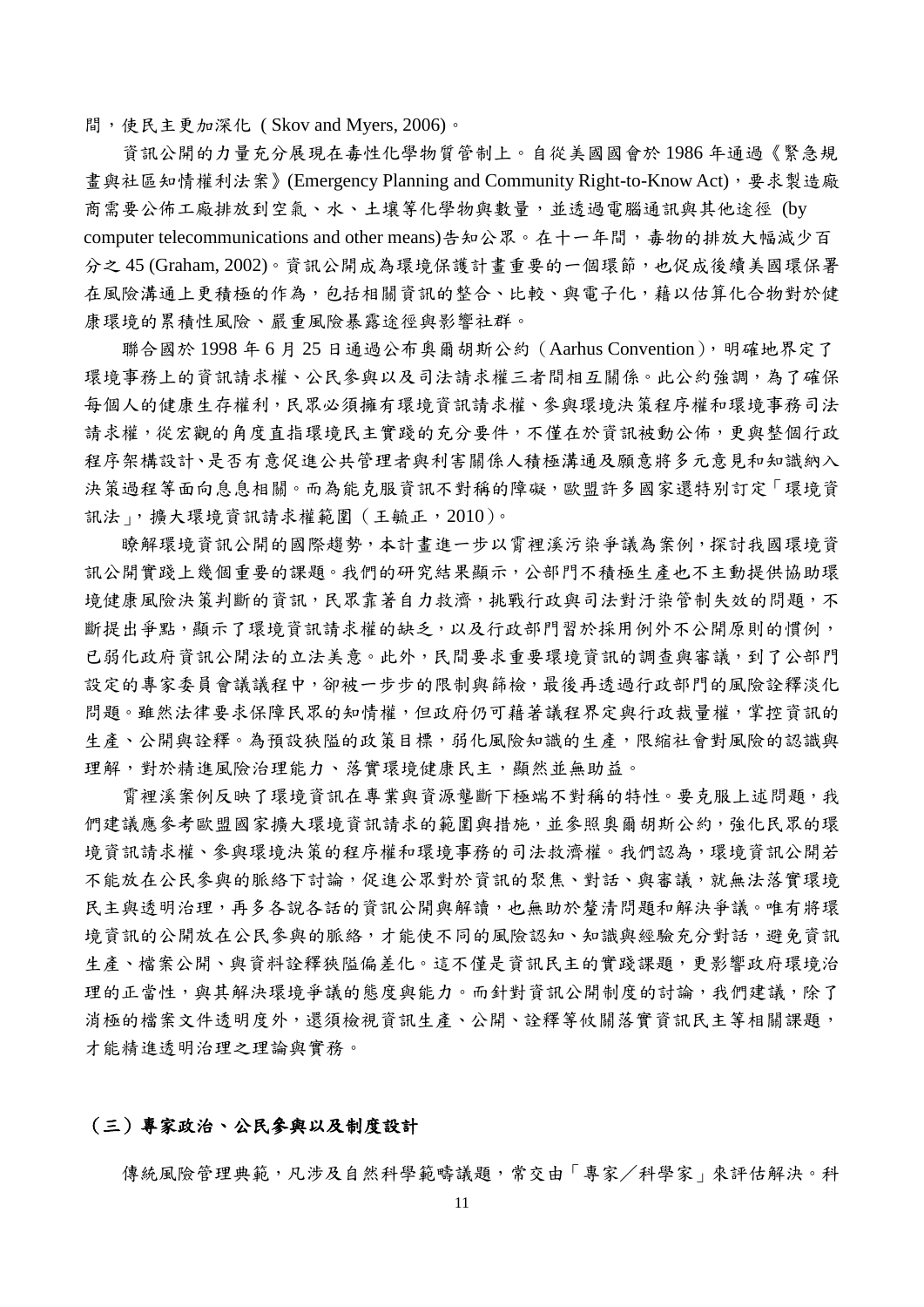學家所擁有的專業,乃奠基於科學理性的假定,遵循嚴謹的資料蒐集與變項控制過程,成為確 認事實與瞭解真相的重要權威,對於政治有著巨大的影響力。這樣的認知,使得專家在現代科 技、環境決策的過程中,扮演相當重要的角色。Nelkin(1975)認為,政策制訂者喜歡將他們的 決定界定為技術而非政治,這使得決策看起來理性、客觀而有效率,可以擺脫利益衝突的紛擾。 Jasanoff(1990)的研究顯示,美國在 1970 年代大量立法並成立環保機構管制環境風險,在其管 制政治(regulatory politics)的發展史上,科學諮詢委員會扮演著不可或缺的角色,成為政府治理 中重要的「第五部門」。

美國政府中的科學諮詢結構影響了其他國家進行類似的安排,開創了政治與科學關係的新 紀元,也影響轉變政治與科學兩個體系(Weingart, 1999)。台灣既有的研究也顯示,許多科技 風險決策高度仰賴以科學實證為基礎的專家政治(周桂田,2002;2004)。而環保署於 2008 年在環評專案審查過程中創設專家會議機制,希望以「公民參與、專家代理」方式,解決環評 重大爭議,但實施至今,成效眾說紛紜。

透過本計畫選擇之深度分析個案,我們檢視其中專家會議的運作,討論其知識建構過程以 及其鑲嵌於環評過程中的制度定位。我們從批判性觀點出發,認為科學專業知識對於爭議中的 風險界定,不再對「真實/真相」掌握唯一的詮釋權。既有科學諮詢機制對於專家挑選、框架 討論議題、以及決定專家建議在決策中的比重,都還存有許多歧見;過度倚賴科學專業諮詢, 往往無法有效解決充滿不確定性的風險爭議(Jasanoff, 1990)。並從知識與政治不應是對立面的 認識論出發,強調科學知識與政治秩序相互依賴的共同生產模型,建議專業者的角色必需從安 全保證人(guarantor of safety)蛻變為肯認新知識、聲音、可能性與新介入方向的保證人(guarantor of recognition) (Corburn, 2005: 41)。強調專業不應被簡化到只有專家的說詞宣稱,而應是一個 集體學習與評估的結果 (Limoges, 1993: 418)。

研究初步結果發現,專家會議作為補強現行環評審查的一種機制,在釐清爭點、確認事實 與強化公民參與等環保署所設定的功能上,效果相當有限。但此成效不彰的結果並不令人意外, 因為這樣的機制設計,並未縝密思考環評判准所需知識生產的能力建置,也忽略科學事實的建 構無法自外於社會價值的影響,卻欲在一個充滿爭議的社會脈絡下創造一個超然中立客觀的結 論,把充滿政治角力的環境決策包裝成專業決定,除了無助於解決爭議,更加深外界對公部門 披著科學糖衣遂行行政操作之實,摒除公民參與的質疑。

現行專家會議的制度設計,凸顯了一個非常值得檢討與揭露的公共管理者常有的盲點,一 種獨厚科學專家諮詢的治理模式;這非但反映了行政機關狹隘的風險管理認識論,在實質的制 度操作上,藉由專業之名來施行公民參與、專家治理,更隱性的操弄與限制環評科學方法論往 多元、開放的評估體系邁進。這樣風險管理模式與運作,除了窄化風險的認識與理解、限縮相 關知識建構的可能,更將參與其中的專家置放在一個與公民參與衝突的尷尬處境,而在爭議中 一點一滴耗損社會大眾對行政機關與科學專業的信任。

我們認為,行政部門欲回應現行環評缺失,就必需承認科技知識生產有其特定的價值取向, 從而檢視環評科技知識的脈絡性、適切性、參與性與公共性,才能形構出負責任的環評知識(林 崇熙,2011)。換言之,我們需要正視科技知識的政治社會性,並在這樣的認識論上,發展出 良好適切的環評科學典統樣態。從理解環評運作之政治脈絡出發,如何改善現行制度缺失,並 不難找到答案。

12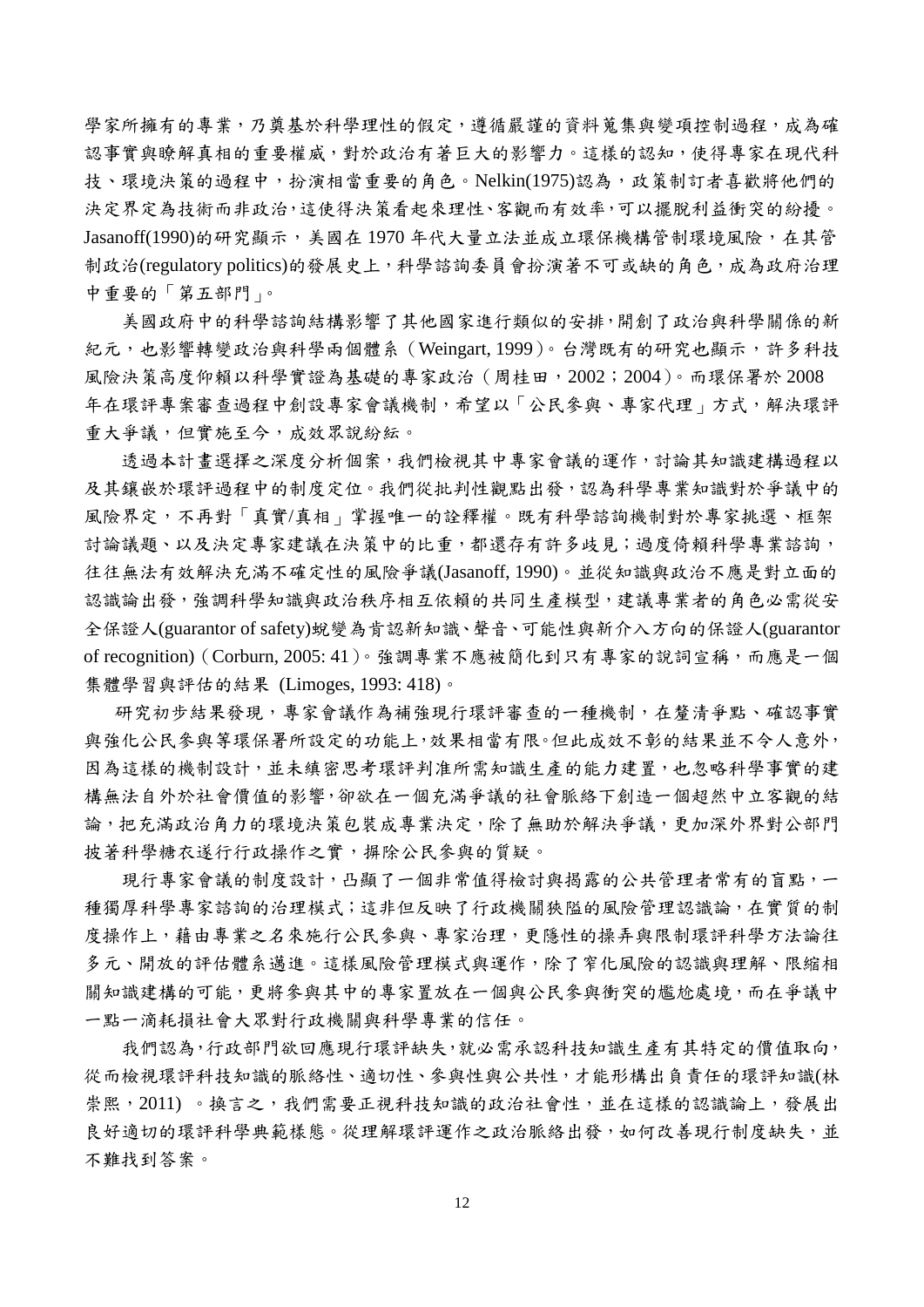專家座談的資料分析顯示,要增加環評的專業性與公信力,政府需要投入相當的資源與建 置相關能力,進行長期環境基礎資料的累積、整理、分析,並支持、接受獨立專業團體的監督, 也應積極蒐集基礎資料,精進研究方法,發展貼近符合環境現況的適用參數。政府機關需瞭解, 專家的聚會討論並非是環評專業的保證,各種環境資訊的累積與整合也是支撐專業評估的知識 基礎。此外,不只一位專家提到公民參與有助於資料蒐集的重要,認為專家並無法在一個封閉 的討論體系中,生產出對於決策有參考價值的科學知識,認為審查階段前「就應有能力把民眾 關切的每個事項都列出來」,並建議程序設計上,應先蒐集民眾意見,讓開發單位先回應與研 究,專家學者再追蹤驗證,才能解決目前拋出議題卻缺乏相對研究,以及目前專家對問題閉門 造車的討論。而要避免現行實問虛答、避重就輕,提升專家與公民參與評估審議的品質,就應 設計促進聚焦對話之相關制度與程序,增進公共參與決策技術。

研究結果也顯示,現行專家會議機制缺乏資源(人力、經費)支援配置、或對設計良好品 質的會議元素缺乏認識、或缺乏統整資訊的努力以及風險溝通的專業與訓練,專家會議本身設 計並無法保證環境知識的積極生產與提供良好的科學評斷,只能依據個案的政治狀況與不同參 與者的資源運作而產生良莠不齊的結果。但案例結果的差異亦提醒我們,專家效能的發揮,在 於協助引介各種聲音和論述共同加入環境評估的討論,從而創造一個啟動知識追求,避免特定 專業壟斷的風險決策場域。如此一來,專家效能才有機會從狹隘限縮的專業表述層次,進化為 專家與公眾集體互動學習和評估的過程,而這樣的公共過程,科學專家不僅可以突破本身背景 與視野的侷限,建構更詳盡的知識論述,協助知識的深化與創新,也能提升社會對專家專業的 信任,跳脫與公民對立的尷尬位置。

### 六、計畫成果自評

本計畫案自從 2010 年接獲通知後,立即組成研究計畫團隊。首先,將原本三年期計畫的內容, 配合通過之計畫修整成兩年計畫,重新擬定計畫時程目標。在這兩年的執行期間內,也還不斷 隨著研究的發現與需要,調整研究方法與觀察研究場域。尤其一些個案發展超乎預期的快速, 例如霄裡溪改排事宜遲遲未能落幕;國光石化爭議則在高度社會動員與備受社會矚目下,戲劇 性的宣布計畫暫停;六輕更在連續工安意外、大火、擴建計畫、風險評估中,成為社會關注的 對象;而中科四期二林園區,在環評通過後,開始公民集體訴訟,爾後更在友達撤資,國科會 提議轉型,但相關之土地徵收合宜性、鄰近水資源分配、以及排放水爭議持續進行。這期間, 團隊成員為蒐集一手資料,參與觀察數十場會議,從中央的環評會議、健康風險評估會議、法 院開庭審議、到地方聽證會、說明會,以及專家、民間團體與地方居民的紀錄調查等,並不斷 在研究團隊會議中討論參與所得與修正提問,執行計畫的範疇與田野觀察內容都多過原始計畫 書所提內容。而相關之田野該與田野觀察記錄,本研究也完整蒐集整理成冊。這兩年來,我 們陸陸續續將一些初步的研究成果發表出版。包括正式論文五篇,三篇分別發表在同屬 TSSCI 期刊之台灣民主季刊與東吳政治學報,一篇與邱花妹教授合著,收錄在林秀幸教授與何明修教 授主編,群學出版社出版的「社會運動的年代 晚近二十年來的台灣行動主義」專書論文之一 章;本人亦受邀於頗負盛名的 EASTS 期刊,為紀錄反國光石化運動的「濕地、石化、島嶼想 像」一書撰寫英文書評。此外,也撰寫多篇英文會議論文,正在持續校正投稿發表中,而其中

13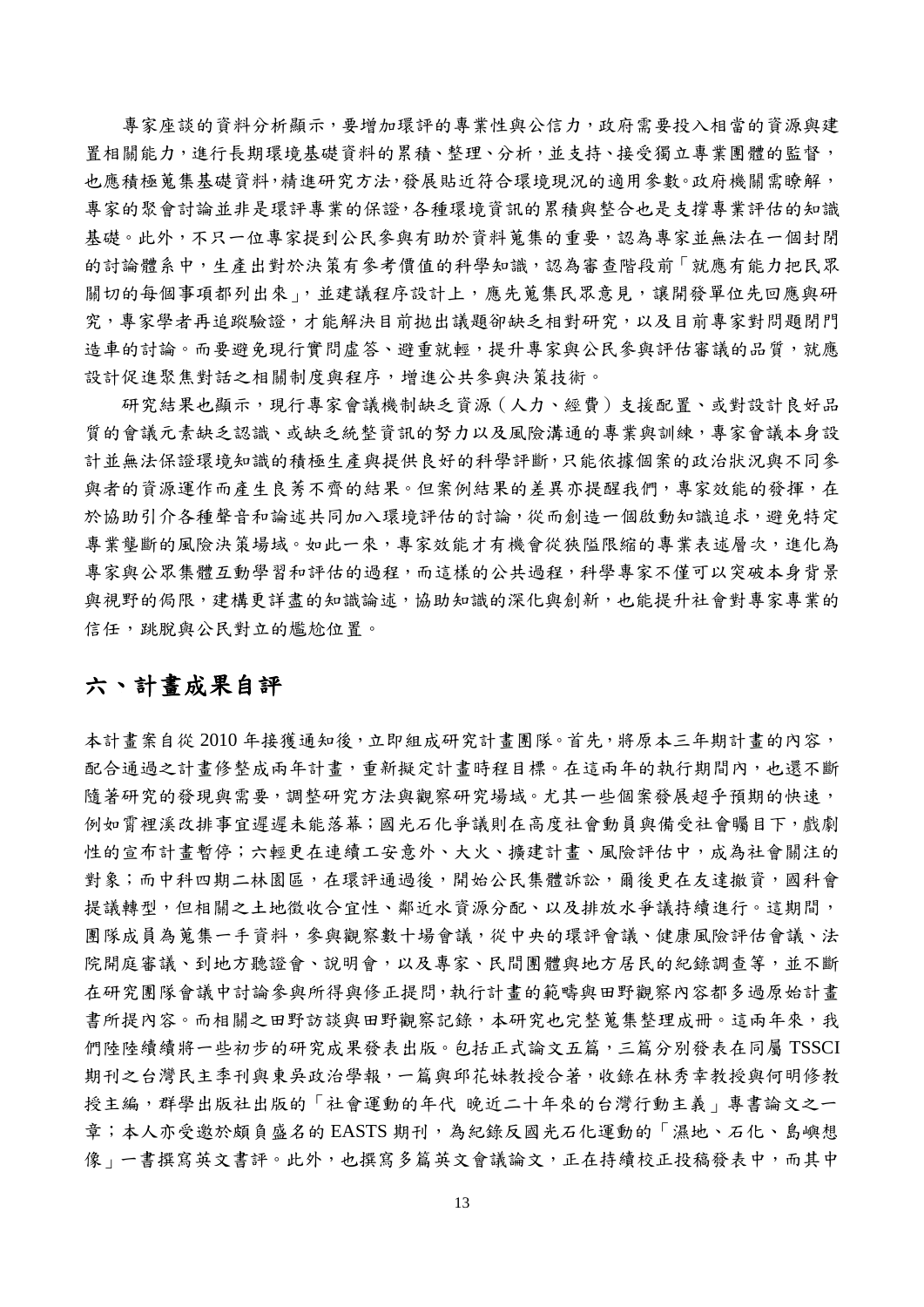兩篇與美、韓、澳學者合作,預計在兩年的工作坊研討,之後集結專書出版。而本案助理張家 維與張傳佳,藉由本計畫的執行,亦完成與計畫主題相關之碩士論文。助理張景儀亦有發表研 討會論文。整體而言,論文發表成果相當豐碩。而對於社會影響方面,研究計畫執行期間,與 成大王毓正老師投稿對國光石化聽證舉辦建言,也在立法院公聽會提供國際預警制度、毒化管 理之資訊,分析國內相關組織調整之方向建議,足見本研究在實務應用的影響力。綜上,本研 究不僅詳實的執行每一計畫步驟,在論文發表上更有超過預期的成果。

(一)正式論文:

杜文苓(2012)。〈環評制度中的專家會議--被框架的專家理性〉,《台灣民主季刊》,9(3):119-156

- Wen-Ling Tu. 2012. Wu Sheng 吳晟 and Wu Ming-Yi 吳明益, eds., Shidi, shihua, daoyu xiangxiang 濕地、 石化、島嶼想像 [Wetlands, Petrochemicals, and Imagining an Island] Taibei: You lu wenhua, 2011. 238 pp. *East Asian Science, Technology and Society: An International Journal* (2012) 6:143–145.
- 杜文苓、李翰林(2011)。〈環境資訊公開的民主實踐課題:以霄裡溪光電廢水汙染爭議為例〉, 《台灣民主季刊》,8(2):59-98。
- 杜文苓(2011)。〈環境風險與科技決策:檢視中科四期環評爭議〉,《東吳政治學報》,29(2): 57-110。
- 杜文苓、邱花妹(2011)。〈台灣反高科技污染運動的發展與策略變遷〉,《社會運動的年代 晚 近二十年來的台灣行動主義 (林秀幸與何明修主編,一版。pp. 35-82).》 台北市:群學出版 社。

(二)會議論文:

- 杜文芩、 施佳良,2012,〈環評知識的政治角色:檢視六輕健康風險評估爭議〉,臺灣 STS 年 會,4/14-15。雲林,臺灣。
- 杜文苓,2011,〈公民參與、專家代理?--檢視環評制度內的專家會議運作〉,臺灣 STS 年會, 5/21-23。台北,臺灣。
- 張傳佳, 2011, 〈環境線記者眼中的專家與常民〉, 臺灣 STS 年會, 5/21-23。台北, 臺灣。
- Wenling Tu, 2012, "The use of scientific knowledge in environmental decision making: Examining expert meetings in Taiwan's environmental impact assessment process" The Inaugural Asia-Pacific Science Policy Studies Research Conference, 2/8-10. Wellington, New zealand.
- Wenling Tu, 2012, ""Invisible" Pollution? Reviewing Policy Issues in Managing Pollution Problems in Taiwan's Electronics Industry" PHEP meeting, 5/28-30. Macau, China.
- Wenling Tu, 2011/11/12 "The Environmental Impacts of Electronic Industry and Their Social Implication in Taiwan." International Symposium: Labor Right & Environmental Justice in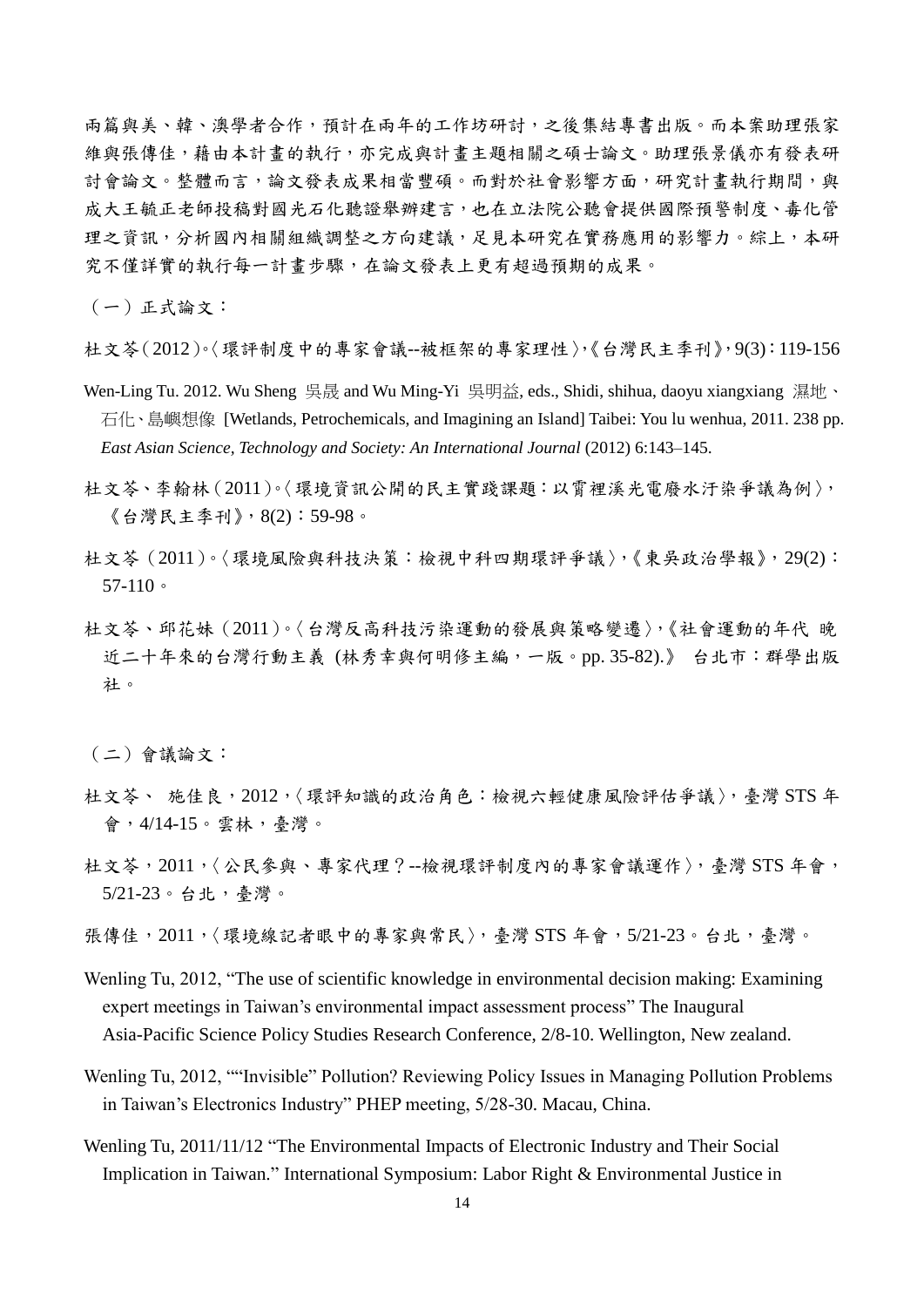Semiconductor, Electronics Industry. Seoul University, South Korea.

Wenling Tu, 2010, "Public engagement in the disputes of high-tech development: a critical review on the risk governance in Taiwan" 4S/JSSTS meeting, 8/25-29. Tokyo, Japan.

(三)學生論文

- 張家維(2012)。〈科學知識與公共決策:解構中科三期環評爭議〉。國立政治大學公共行政系碩 士論文。台北:未出版。
- 張傳佳(2012)。〈獨立/主流媒體的環境風險報導-以國光石化開發案為例〉。國立台灣大新聞研 究所碩士論文。台北:未出版。
- 陳冠睿、 林佳弘、余韶誠、張景儀,2012,〈環評會議的科學知識討論與制度性運作:以六輕 四期開發中的揮發性有機物(VOCs)為例〉,臺灣公共行政與公共事務系所聯合會年會暨「永 續治理:新環境、新願景」國際學術研討會,5/25-26。台南,臺灣。

(四)剪報資料庫建置:

本計畫一年來透過網際網路搜尋軟體的程式附件(Firefox 的 ScrapBook 外掛元件)來蒐集平 面媒體的剪報資料,進行檔案資料庫的管理及彙整,建構出一個較為完整的國內個案事件歷程 紀錄資料庫。目前本剪報資料的剪報資料內容以國光石化、中科三四期、六輕、霄裡 溪等四個重要本土環境議題為主,報導時間自 2000 年至今日,數量已屆三千兩百多筆。

### 參考文獻

王毓正 (2010)。從奧爾胡斯公約檢視我環境影響評估法制中民眾參與之規範。公共行政學報,**35**,61-117。

汪浩譯,Ulrich Beck 著(2004)。《風險社會—通往另一個現代的路上》,台北:巨流。 (Ulrich Beck [2004]. Hao Wang [trans.]. Risikogesellschaft-Auf dem Weg in eine andere Moderne. Taipei: Chu Liu Book Company.)

朱道凱譯,Stone Deborah 著(2007)。《政策弔詭:政治決策的藝術》。台北:群學出版社。

- (Stone, Deborah. 2007. Dau-Kai Chu. trans. Policy Paradox: The Art of Political Decision Making. Taipei: Socio publishing.)
- 杜文苓 (2009)。重大開發案設置衝突與公民參與的省思:以中科三期環評爭議為例。**[**開發設置制度與環境 影響評估制度**]**研討會。台北:中華經濟研究院 2009/10/09。
- 杜文苓,2011,〈環境風險與科技政治:檢視中科四期環評爭議〉,《東吳政治學報》,第二十九卷,第二期,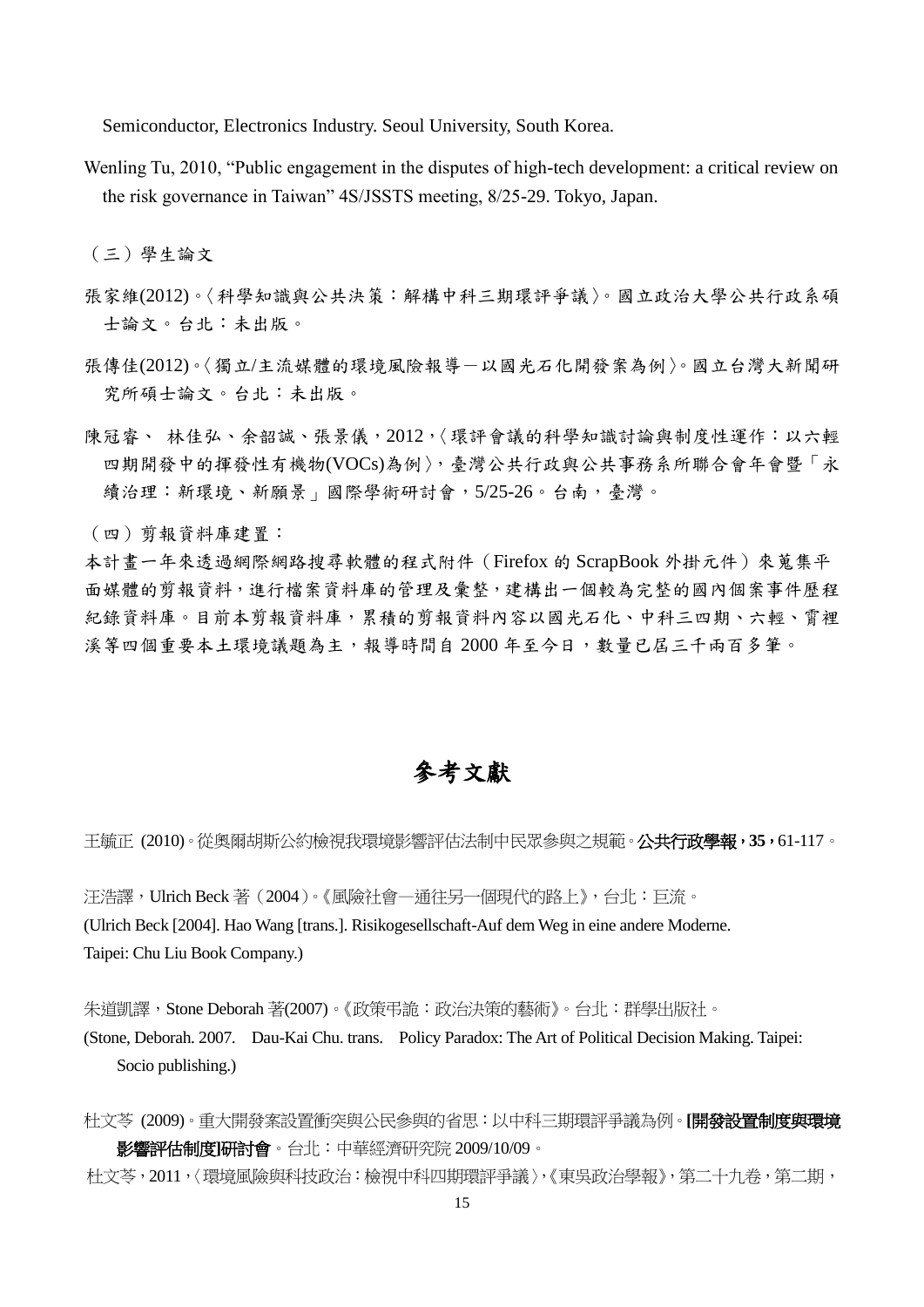頁 57-110。(\*TSSCI) (NSC99-2410-H-004-229-MY2)。

林崇熙(2011 年)。〈不負責任的知識—對環境評估的知識論考察〉。臺灣科技與社會研究 學會第三屆年會「風險社會的公民科技素養」論文。台北:國立陽明大學,5月21-22 日。

施文貞 (2004)。由相關國際環境公約檢視我國環境影響評估法制中之民眾參與制度。律師雜誌,**292**,42-58。

- 周桂田(2002)。〈在地化風險之實踐與理論缺口—遲滯型高科技風險社會〉,《台灣社會研 究》,第 45 期,卷 89-129。
- 周桂田(2004)。獨大的科學理性與隱沒(默)的社會理性之「對話」-在地公眾、科學專家與國家的風 險文化探討。台灣社會研究季刊,**56**,1-63。

湯德宗 (2009) 政府資訊公開法制改進之研究。台北:行政院法務部委託計畫期末報告初稿 2009 年 8 月。

Beck, Ulrich (1992). *Risk society: towards a new modernity*. Newbury Park, CA: Sage Publications.

- B. Wynne (2007) "Risky Delusions: Misunderstanding Science and Misperforming Publics in the GE Crops Issue" in (I. E. P. Taylor ed.)Genetically Engineered Crops: Interim Policies, Uncertain Legislation, Haworth Press.
- Brown, Mark B. 2009. Science in Democracy: Expertise, Institutions, and Representation. Cambridge, MA: the MIT Press.
- Corburn, Jason. 2005. Street Science: Community Knowledge and Environmental Health Justice. Cambridge: The MIT Press.
- C. Conrad & K. G. Hilchey(2011). A review of citizen science and community-based environmental monitoring: Issues and opportunities. Environ. Monit. Assess. 176: 273-291.
- Douglas, Heather. 2009. Science, Policy, and the Value-Free Ideal. Pittsburgh, PA: University of Pittsburgh Press.
- Fischer, Frank (2009). Democracy and Expertise. NY: Oxford University Press.
- Florini, Ann (2007). Introduction: The Battle Over Transparency. In A. Florini (ed.) The Right to Know: Transparency for an Open World (pp.1-18). NY, NY: Columbia University Press.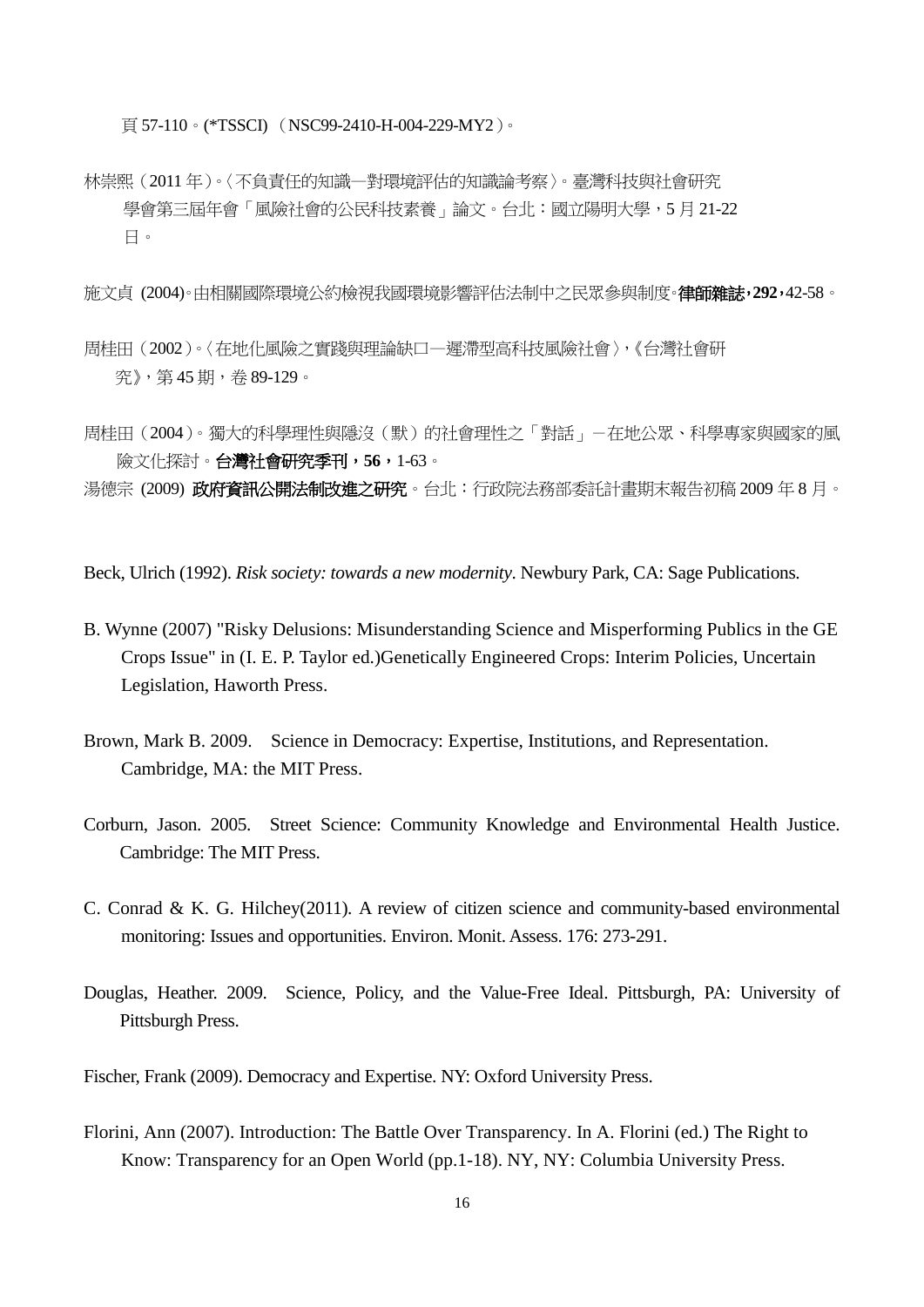- Fung, Archon, Mary Graham, and David Weil (2007). Full Disclosure: The Perils and Promise of Transparency. NY, NY: Cambridge University Press.
- Graham, Mary (2002). Democracy by Disclosure: the Rise of Technopopulism. Washington, D.C.: Brookings Institution Press.
- Hinchliffe, Steve (2001). "Indeterminacy In-Decisions: Science, Policy and Politics in the BSE (Bovine Spongiform Encephalopathy) Crisis." Transactions of the Institute of British Geographers, Vol. 26, No. 2:182-204.
- Irwin, Alan et al. 1996. "Science and Hell's Kitchen." in Alan Irwin and Brian Wynne. eds. Misunderstanding Science?: The Public Reconstruction of Science and Technology: 47-64. New York: Cambridge University Press.
- Jasanoff, Sheila (1990). *The fifth branch: science advisors as policy makers*. Cambridge, MA: Harvard University Press.
- Latour, Bruno (2004). Politics of Nature: How to Bring the Sciences into Democracy. Cambridge, Massachusetts: Harvard University Press.
- Limoges, Camille (1993). "Expert Knowledge and Decision-making in Controversy Contexts." Public Understanding of Science, Vol. 2, No. 4:417-26.
- Myers, Nancy, and Carolyn Raffensperger (eds.) (2006). *Precautionary tools for reshaping environmental policy.* Cambridge, MA: The MIT Press.
- Nelkin, Dorothy (1975). "The Political Impact of Technical Expertise." Social Studies of Science, Vol. 5, No. 1:35-54.
- N. J. Myers(2006). "Introduction," in Precautionary tools for reshaping environmental policy, N. J. Myers and C. Raffensperger, Eds. MIT Press, 2006, pp. 1-25.
- O'Rourke & P. Macey(2003). "Community Environmental Policing: Assessing New Strategies of Public Participation in Environmental Regulation." Journal of Policy Analysis and Management, Vol. 22, No. 3:383-414.
- Plough, A., & Krimsky, S. (1987). The emergence of risk communication studies: social and political context.*Science, Technology, & Human Values, 12*(3/4), 4–10.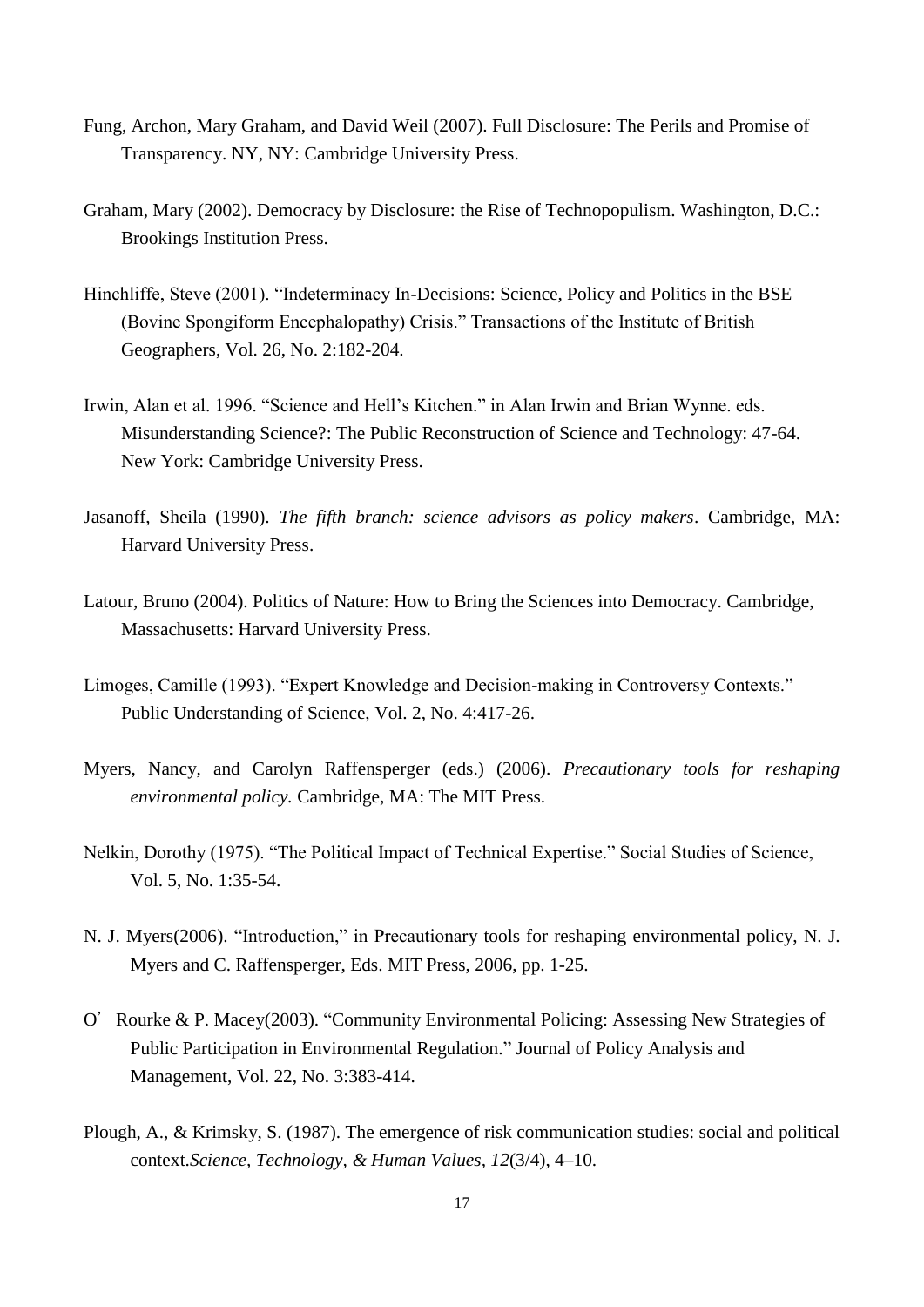- Skov, Joshua and Nancy J. Myers (2006). Transparency: A Precautionary Economic Analysis of Coalbed Methane. In N. Myers and C. Raffensperger (eds.), Precautionary Tools for Reshaping Environmental Policy (pp. 269-98). Cambridge, MA: The MIT Press
- W. Tu and Y. Lee(2009). "Ineffective environmental laws in regulating electronic manufacturing pollution: examining water pollution disputes in Taiwan," in Sustainable Systems and Technology, 2009. ISSST'09. IEEE International Symposium on, 2009, pp. 1–6.
- Weingart, Peter (1999). "Scientific Expertise and Political Accountability: Paradoxes of Science in Politics." Science and Public Policy, Vol. 26, No. 3:151-61.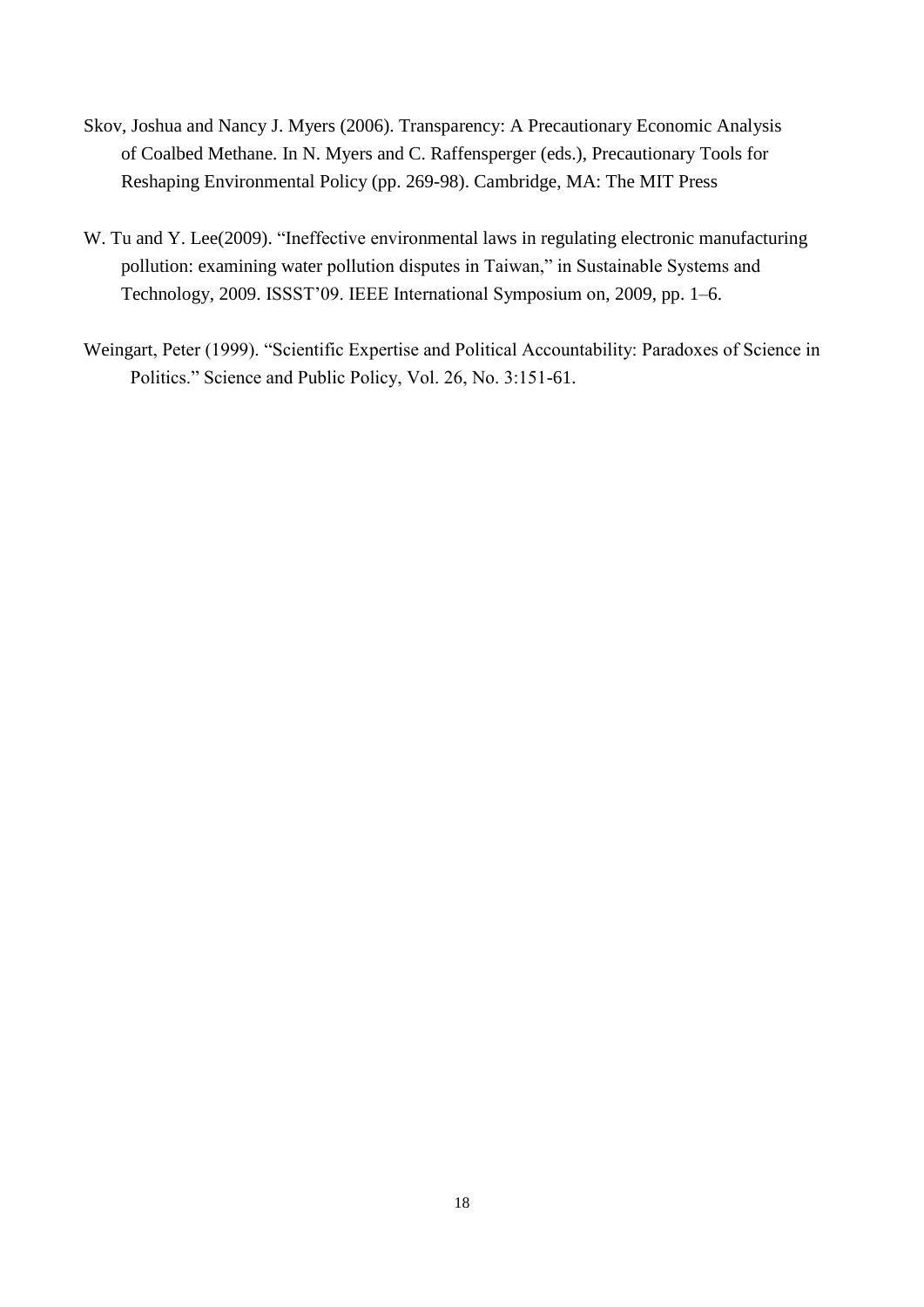## 國科會補助專題研究計畫出席國際學術會議心得報告

日期:2011 年 11 月 15 日

| 計畫編號       | NSC $99 - 2410 - H - 004 - 229 - MY2$                                                                                                                 |                             |  |  |  |
|------------|-------------------------------------------------------------------------------------------------------------------------------------------------------|-----------------------------|--|--|--|
| 計畫名稱       |                                                                                                                                                       | 環評爭議中之科學評估與風險溝通:環境預警制度實踐之探討 |  |  |  |
| 出國人員<br>姓名 | 服務機構<br>政大公行系碩士生<br>張家維<br>及職稱                                                                                                                        |                             |  |  |  |
| 會議時間       | 2011年11月9至<br>首爾,南韓<br>2011年11月13<br>會議地點<br>日                                                                                                        |                             |  |  |  |
| 會議名稱       | (中文)<br>$(\frac{3\pi}{2})$ The International Conference on the Occupational and Environmental Health<br>in the High-tech Era ,                        |                             |  |  |  |
| 發表題目       | (中文)<br>$(\frac{\text{H}}{\text{H}} \times)$ Invisible Pollution? – The Environmental Impacts of Electronic Industry and<br>Their Social Implications |                             |  |  |  |

#### 一、參加會議經過

在首爾大學公共衛生學院舉辦的 The International Conference on the Occupational and Environmental Health in the High-tech Era,我們的報告著墨在責任科技運動。我們的報告為第三個,所有講者報告完 後,聽眾間有相當熱烈的互動,許多人對於台灣的科技決策與環境問題,提出許多看法與建議。此次 報告投影片準備許多田野照片,因而引起相當的注目。尤其污染管制政策與公民參與影響力相關問題, 都有熱烈的討論。

二、與會心得

會議開始前,我們有機會與首爾大學公衛學院院長白道明教授私下交換意見,他是一個影響許多職 衛學生投入工運的重要人物。會議一開始由三星受害者 Hwang Yumi 的父親開場致詞,能親眼看到他 本人,實在感到十分光榮與開心,他所展現出無私而偉大的力量,令人深深動容。韓國、美國、台灣、 與中國的案例輪番報告,接著還有許多討論,容納一百人左右的會議室,擠進了大概兩百人,演講報 告過程中桌子不斷調整以增加擺放椅子的空間,這是我演講報告以來所見最熱烈的一次吧!原訂兩個 小時的會議,最後開了五個小時才結束。令人印象深刻的談話,包括一位教授幾次提到他 feel very embarrassed,因為他之前對這個運動躊躇不前,認為一,三星在韓國的影響力這麼大,不可能挑戰成 功;二,化學暴露與健康關係很難取得科學證明,何況科技業用許多商業秘密不願公佈化學清單,更 難取得證明。但他看到這個運動居然這麼努力的突破了一些困境,讓社會中更多人知道,也讓他後來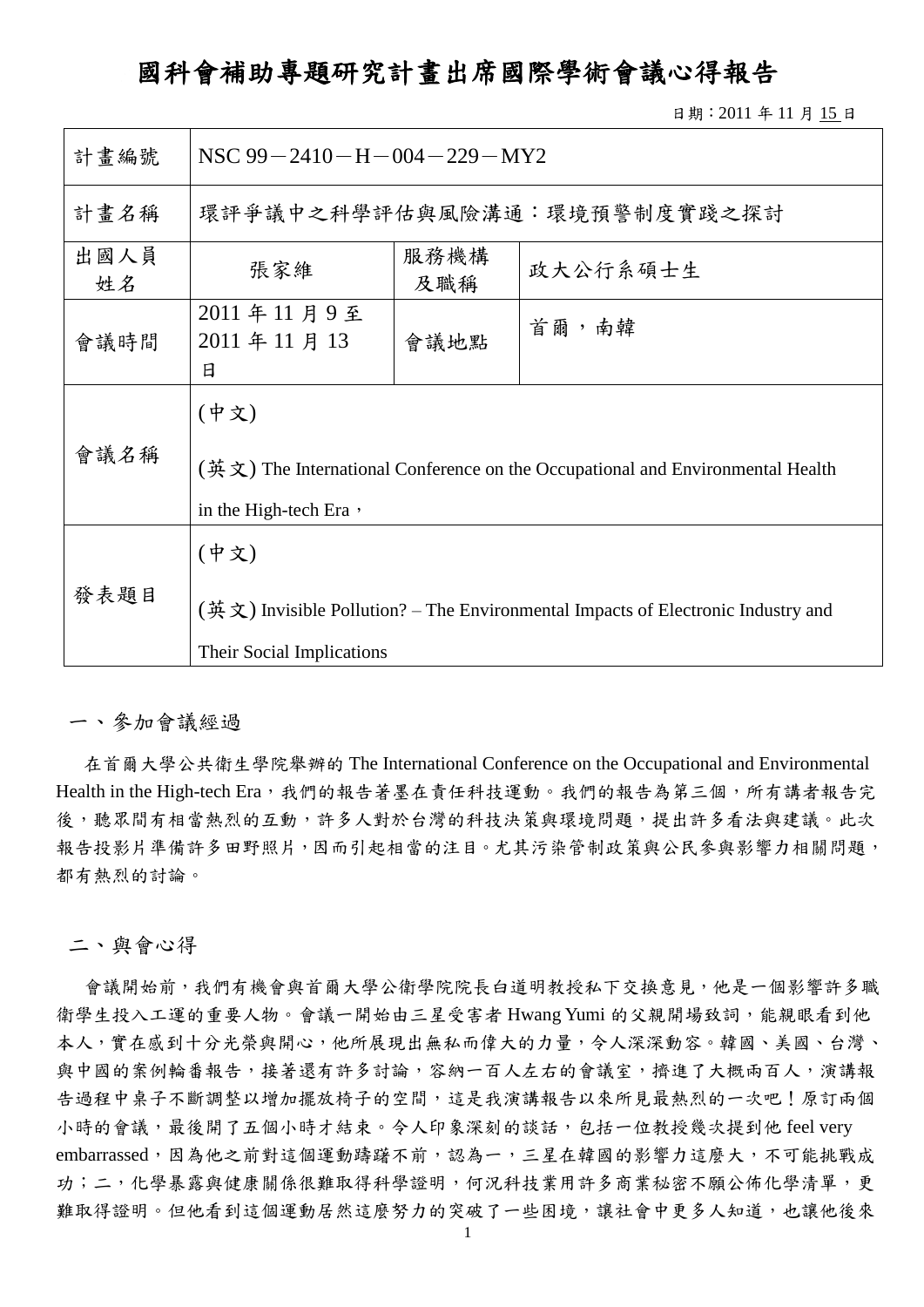義無反顧的投入。

### 三、發表論文全文或摘要

The Information Technology (IT) industries have played a vital role in driving the world economy. Many developing regions have supported the IT industries with public resources to promote national economic development. Today, Asia is the major production base for high-tech products. Behind the economic prosperity, however, it's been seldom noticed that the high-tech manufacturing is a chemical-use intensive industry, and its manufacturing processes release hundreds of chemicals and constantly generate thousands of tons of wastewater per day. This research project, taking the example of "silicon island" Taiwan, aims to increase our knowledge on the environmental problems of electronic manufacturing, analyze the inefficiency of environmental systems which may underestimate or even cover up the invisible pollution dangers, elaborate on the social implications and propose the new direction for governing the environmental problems caused by the electronic manufacturers.

#### **Method:**

This research intends to investigate environmental changes surrounding the high-tech manufacturing sites, analyze the drawbacks of the environmental laws in regulating high-tech pollutants, and explore their policy implications. We collect the data through governmental official and academic reports that study and document the chemical pollutants associated with high-tech manufacturers. We also investigate the litigation and official documents, including environmental impacts assessment statements, to understand the major debates about environmental risks of electronic manufacturing. By conducting the field observations and the interviews with those involved in the official consulting process of standard making for high-tech pollutant emissions, we would further explore the obstacles of making or raising the environmental standards.

### **Result:**

- 1. Identifying the major environmental risks/concerns through the collected academic and governmental official reports.
- 2. Identifying the shortcomings of the current environmental standards and addressing the government's deficient manpower and capacity to effectively oversee and rectify the toxics management issues.
- 3. Citizen litigation and social advocacy exposed administrative malfeasance and brought the international precautionary perspectives to readdress the environmental and health problems caused by high-tech manufacturing development.

#### **Discussion:**

This research project first investigates the environmental pollution problems associated with the established high-tech clusters (Hsinchu Science-based Industrial Park/ HSIP and two TFT-LCD factories in the upper stream of Siaoli river). We analyze the collected data and identify many hazardous chemical substances in the wastewater of the high-tech industry. The official report "Probe Project on Analysis and regulating Standards on Quality of Wastewater of High-tech Industry," commissioned by the Taiwan EPA in 2007 also points out that the impacts of wastewater of the high-tech industry on ecology are definite. However, the current knowledge on the impacts of pollutants remains insufficient. Toxic regulation issues remain problematic in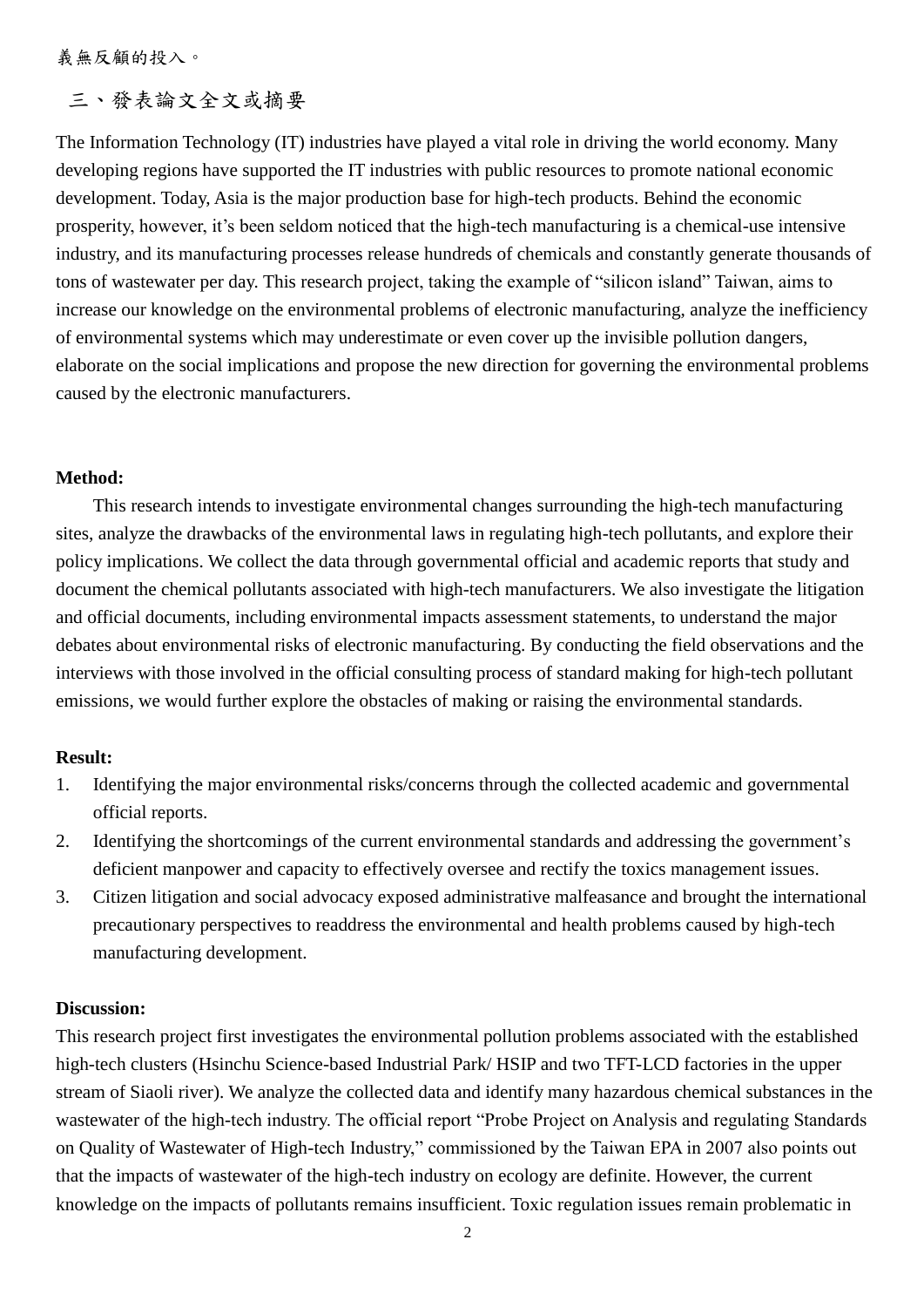Taiwan as the EPA is reluctant to make a fundamental reform to deal with the toxics matters at the origin, but would only take small steps of change to appease the pressures for reform whenever they do occur. The research also discusses the environmental disputes of two proposed high-tech development projects (the third and fourth stage development of Central Taiwan Science Park/CTSP), analyzing how political decisions of supporting the high-tech expansion have tried to downplay and underestimate the environmental impacts of the high-tech manufacturing development. The presentation finally demonstrates the citizens' efforts in revealing the dirty secrets of high-tech "invisible" pollution and advocating the information disclosure rules and precautionary principles along with the international allies, to positively respond to the challenges we face today.

### 四、建議

此次會議開啟了與韓國學界與民間組織在責任科技議題上五天的國際交流活動。行前我們準備了想 要與韓國那邊交流的資料與各項問題,瞭解三星職災認定問題,以及參與學者之主要背景,積極推動 相關議題之對話與理解。如能加強互動,深化此類國際連結,相信有助於台灣責任科技研究在亞太地 區扮演更重要的角色。

#### 五、攜回資料名稱及內容

現在的會議都講究環境保護,為減少不必要垃圾,除了大會手冊,與當地地圖、基本的首爾 交通介紹資訊等,並無太多額外的資料。

### 六、其他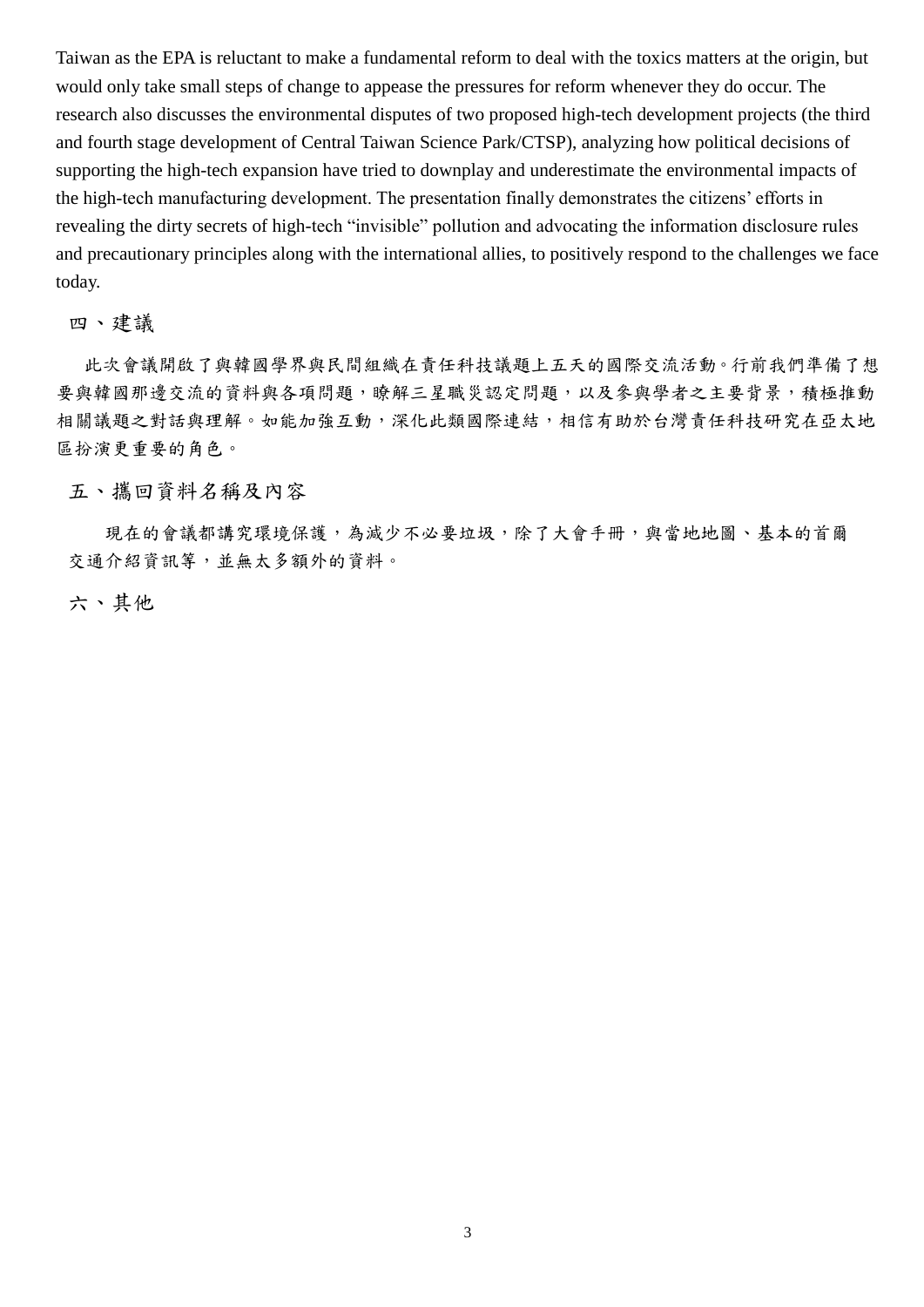### 國科會補助專題研究計畫出席國際學術會議心得報告

日期:2012 年 2 月 17 日

| 計畫編號       | NSC $99 - 2410 - H - 004 - 229 - MY2$                                                                                                                                                        |  |                             |  |  |
|------------|----------------------------------------------------------------------------------------------------------------------------------------------------------------------------------------------|--|-----------------------------|--|--|
| 計畫名稱       |                                                                                                                                                                                              |  | 環評爭議中之科學評估與風險溝通:環境預警制度實踐之探討 |  |  |
| 出國人員<br>姓名 | 服務機構<br>杜文芩<br>政大公行系副教授<br>及職稱                                                                                                                                                               |  |                             |  |  |
| 會議時間       | 2012年2月8至<br>紐西蘭威靈頓 Victoria University<br>2012年2月10日<br>會議地點<br>of Wellington                                                                                                               |  |                             |  |  |
| 會議名稱       | (中文) 亞太與科學政策研究會議<br>(英文)The Inaugural Asia-Pacific Science Policy Studies Research<br>Conference                                                                                             |  |                             |  |  |
| 發表題目       | (中文)環境決策中科學知識的使用<br>$(\frac{3\pi}{2})$ The use of scientific knowledge in environmental decision making:<br>Examining expert meetings in Taiwan's environmental impact assessment<br>process |  |                             |  |  |

一、參加會議經過

此次參與在紐西蘭維多利亞大學舉辦的亞太科學政策研究研討會,為亞太科技與社會網絡 (APSTSN)運用國際科技與社會學會(4S)所給予的經費協助,加以紐西蘭 STS 社群從紐西蘭各界募到的 款項而舉辦。本人由於前兩年擔任亞太科技與社會網絡理事,擔任促進台灣與亞太 STS 網絡交流的橋 樑,除了自己投稿與會,也積極聯繫台灣其他 STS 社群的學術工作者,最後台灣團多達七人成行,此 外,也有遇到負笈日本留學的台灣參與者,為此次會議最大的東亞代表團。

我的論文發表在 2 月 10 日的上午,panel 主題是社區參與、不確定性與專業(community engagement, uncertainty and expertise),由亞太科技與社會網絡的召集人主持,除了我以外,另外兩位報告者來自澳 大利亞,她們的案例中,講述政府與公民團體在水資源管理上以及社區事務決定上的 co-development, 嘗試將新的概念注入政府治理中。比較起來,我國政府在環境事務上的治理模式,還停留在此次會議 的 keynote speaker Roger A. Pielke, Jr 教授所說的 linear model, 強調專家只能扮演純科學角色, 而無視 科學與社會纏繞的關係的一種治理舊模型。所以我一開始的報告,簡單解釋我與其他兩位報告人所面 臨國家治理模式上的差異問題,緊接著循著問題進行分析詮釋。報告完後,有幾個針對我的報告提出 問題,讓我有機會可以更加釐清一些內容,討論包括台灣在民主化過程、政府體制安排、專家角色與 科技專業治理策略等問題。精彩熱烈的討論過程,也讓我收穫良多。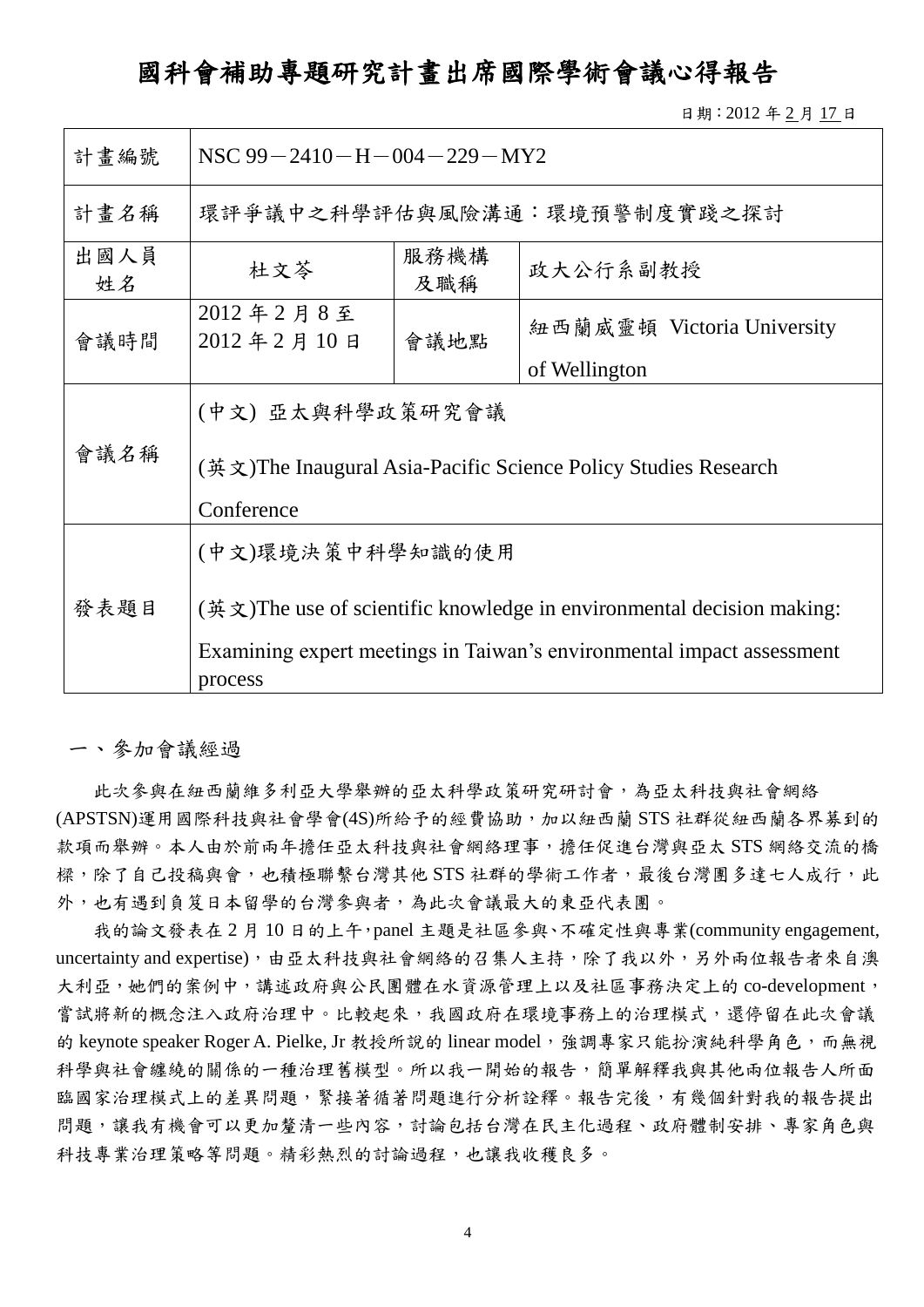二、與會心得

除了我自己的報告 panel 之外,我也參加多場會議的討論,包括"Bridging stakeholder expectations of the science system," "The use, abuse and misuse of expertise," "Doubt, precaution and global risk management" "Why is there no democratic accountability in 'democratic' science policy"等主題會議,凝聽 亞太各國在政策議題上專家角色、風險管理以及公民參與等問題。

此外,更令我印象深刻的是大會的原住民論壇,從會議一開始,就是由原住民祝禱儀式揭幕,到 會議結束,則是紐西蘭毛利原住民議題討論的壓軸,論壇由毛利祝禱歌聲展開,接著請了毛利原住民 社區工作者或學術工作者進行報告,討論毛利在科技社會參與的問題、突破與展望,強調毛利原住民 自主性與文化傳統保存與知識的價值,以及在地實踐的各項努力。

第一次到紐西蘭開會,看到紐西蘭的毛利文化特色以及這樣的傳統智慧文化的肯認,使紐西蘭在 世界文化中獨樹一幟。不得不提的是,此次大會特地設立原住民論文獎與學生論文獎,經由評審頒給 最佳論文寫作得獎人。原住民研究論文獎由林益仁、顏愛靜老師領銜的台灣原住民研究團隊,講述他 們過往十年台灣原住民自然資源管理研究 (Contesting the state natural resources management policy in Taiwan: A perspective from indigenous people's ecological knowledge)。台灣原住民研究團隊在此次會議受 到相當的矚目,來自紐西蘭、澳洲、英國的學者,都表達未來與台灣原住民 STS 研究合作的興趣。我 想,這是此行最大的收穫!

### 三、發表論文全文或摘要

The government often relies on scientific assessments as the basis for their decision making reference when faced with the intricate environmental policy issues. With scientific authority, experts play a pivotal role in influencing the assessments and judgments of the decision makers and the public during the modern environmental decision-making process. However, growing number of studies have indicated that expert reliant risk management models are fraught with many limitations.

This paper aims to explore the generation of scientific knowledge for the policy-relevant decision making and the expert's role in the decision making mechanism. By examining the "expert meeting" operations in the Environmental Impact Assessment (EIA) review process and the "citizen participation expert representation" mechanism created by Taiwan's Environmental Protection Agency (EPA) to resolve major environmental disputes, this paper discusses how scientific knowledge is created, interpreted, and utilized in Taiwan's environmental decision making process.

Through the in-depth interviews and focus group discussions on the experiences and viewpoints of the expert meeting participants, with supplementation of relevant meeting minutes, newspaper clippings, and other secondary data, this paper intends to present the government's environmental risk management paradigm and characteristics. The study revealed that the institutional design of existing expert meetings has failed to produce better scientific knowledge for environmental assessments. The ambiguity of its function and position has further placed "expert meetings" in a conflicting and awkward position against "citizen participation." This article further recommends reform directions for the EIA process and suggests an open, dialectic, and collective learning system for both the experts and the public in order to create better scientific knowledge for the environmental decision making process.

**Key words**: scientific knowledge, environmental decision making, expert, citizen participation, EIA, Taiwan.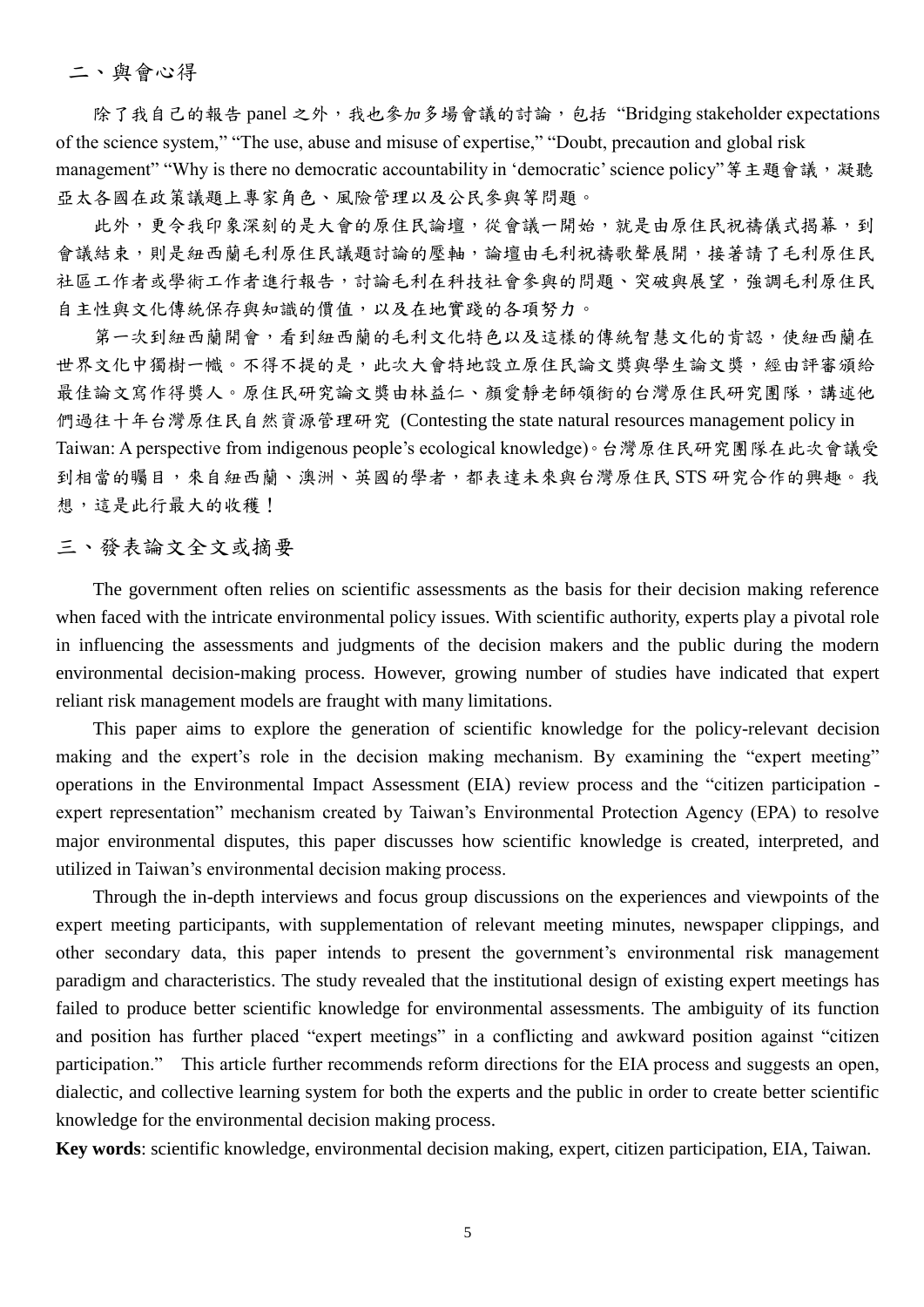四、建議

如果此行對於台灣舉辦會議或學術交流合作有些意義,我覺得主要有兩點。第一、原住民 STS 相 關研究,台灣與亞太南島民族的原住民議題合作相當有潛力,未來應深化這個領域的研究。第二,在 政策與 STS 關連的主題上,紐西蘭會議表現出這個舉世關注的趨勢與主題,也值得台灣公共行政與 STS 相關領域的學者更加關注與研究的投入。

### 五、攜回資料名稱及內容

此次大會把所有的資訊濃縮為一小薄本的會議手冊(Science and Policy, the inaugural Asia Pacific Science Policy Studies Research Conference Tahua nuku, tahua rangi-- Constructing National Wellbeing through Science and Innovation)。其餘皆是上網作業,整個會議的資料與相關布置充滿了簡約的紐西蘭 風。後續主辦單位也把大家的討論與投影片上網。

六、其他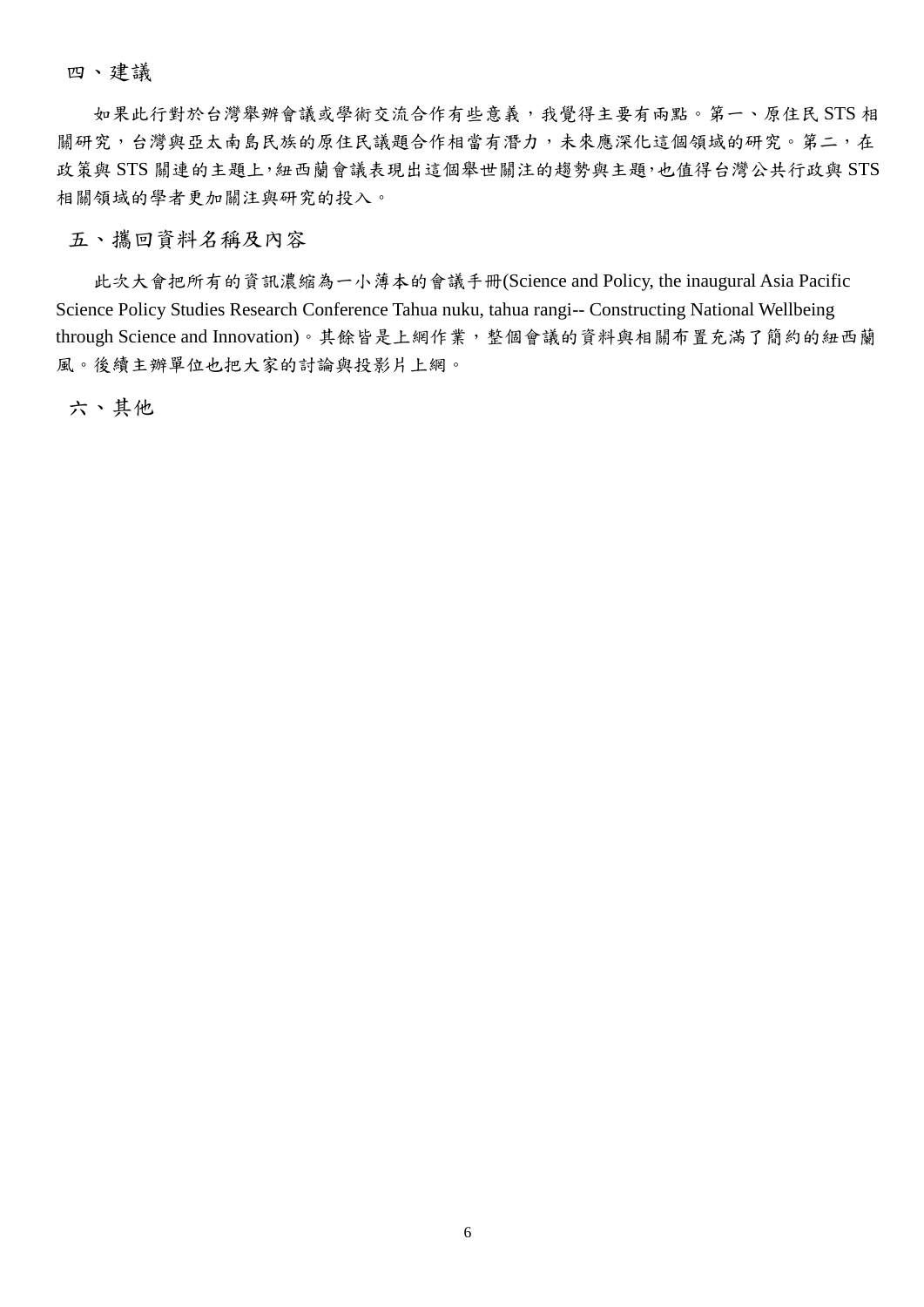# 國科會補助專題研究計畫出席國際學術會議心得報告

日期:2012 年 6 月 1 日

| 計畫編號       | NSC $99 - 2410 - H - 004 - 229 - MY2$                                                   |  |                             |  |  |  |
|------------|-----------------------------------------------------------------------------------------|--|-----------------------------|--|--|--|
| 計畫名稱       |                                                                                         |  | 環評爭議中之科學評估與風險溝通:環境預警制度實踐之探討 |  |  |  |
| 出國人員<br>姓名 | 服務機構<br>杜文芩<br>政大公行系副教授<br>及職稱                                                          |  |                             |  |  |  |
| 會議時間       | 2012年5月28至<br>會議地點<br>澳門 University of Macau Library<br>2012年5月30日                      |  |                             |  |  |  |
|            | (中文)                                                                                    |  |                             |  |  |  |
| 會議名稱       | (英文) iCBEB 2012 Conference                                                              |  |                             |  |  |  |
|            | (中文)                                                                                    |  |                             |  |  |  |
| 發表題目       | $(\frac{3\pi}{2})$ "Invisible" Pollution? Reviewing Policy Issues in Managing Pollution |  |                             |  |  |  |
|            | Problems in Taiwan's Electronics Industry                                               |  |                             |  |  |  |

一、參加會議經過

此次感謝國科會補助得以參加於澳門舉辦之 International Symposium on Public Health and Environmental Protection (PHEP),發表我本年度國科會執行計畫成果,討論科學評估在污染管制上的 運作與侷限。由於這個會議的發表規定要通過論文全文審查機制方得參與,我的論文於今年一月投稿, 於三月接到主辦單位的接受通知,並進行所有格式與 copy right 的文件工作,以符合 IEEE 之論文發表 要求,五月份則是進行出席口頭報告。大會將我的研究報告排在會議進行的第二天早上,連續三個小 時有來自各方領域在環境問題上的討論。同場報告的研究者,多半來自環境工程、環境生物等領域, 來自社會科學人文領域的文章並不多,而少數有關政策闡述的論文,卻不一定有人出席。所以我在報 告開場的時候,特別強調環境科學作為一個跨領域科學之重要性,必須有來自各個領域專業的探討, 尤其必須重視環境管理中科學評估產出過程的社會影響,以及環境控制之政策知識的完整性。相較於 其他論文著重在模型模擬,討論物質與健康影響間的因果關係,我的論文發表是以較為巨觀的角度進 行環境影響分析。由於報告時間已接近中午 panel 議程結束之時間點,較為可惜之處是無法有更多的提 問與互動。

二、與會心得

此次選擇這個會議的參與,有別於以往幾次參加以科技與永續系統會議的經驗。這次 International Symposium on Public Health and Environmental Protection (PHEP)與[ICBEB 2012\( International Conference](http://www.icbeb.org/)  [on Biomedical Engineering and Biotechnology\)](http://www.icbeb.org/)合辦, 為 the Institute of Electrical and Electronics Engineers (IEEE)的年度重要會議,選在中國澳門舉辦,也顯示 IEEE 的亞洲合作拓展與影響。當時參與這個會議 主要目的,主要認為亞洲為全球重要之科技產品製造中心,相關之環境、健康風險之問題,應在亞洲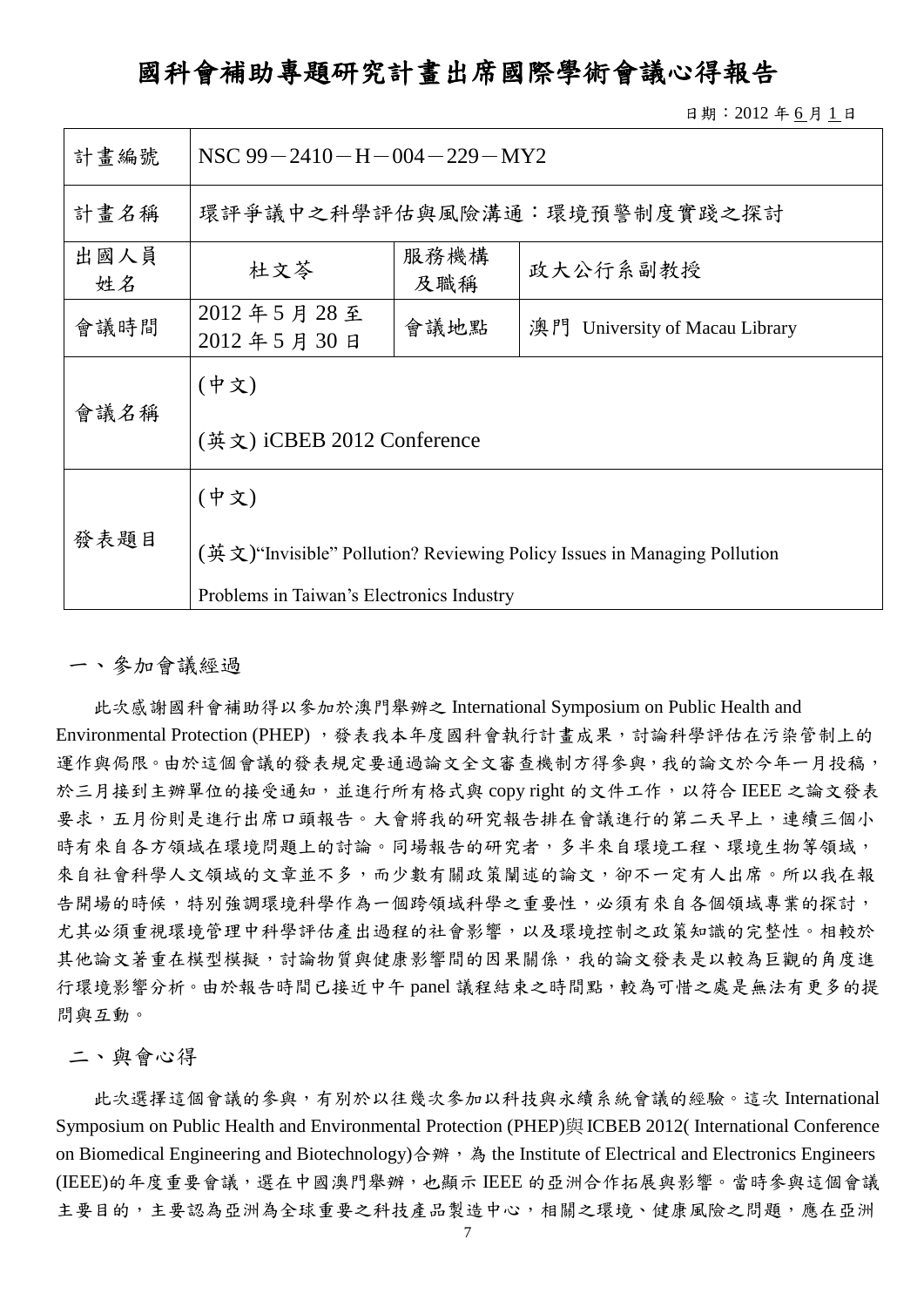社群引起更為廣泛的重視與討論,也希望我的研究可以跟亞洲之學術社群,尤其跨相關領域之學者專 家有更多交流機會。因此雖然 International Symposium on Sustainable Systems and Technology 也接受我 的論文摘要,並幾度邀請希望確認我到波士頓的參與(來函表示大會肯定我主題的重要性),但當時認 為這樣議題在亞洲有更重要學術性與政策實用性,因此選擇參與這項會議。不過,或許因為主辦單位 經驗不足,從註冊報名到整個會議報告的安排,較無看到促進學識交流平台的企圖心,更令人訝異的 是,有許多在議程上的報告者居然缺席,主辦單位的安排似乎形式(符合國際重要會議的規範)重於 實質,跟我以往參與的會議經驗相當不同。唯一令人欣慰之處是,有來報告的論文發表者,品質都不 錯,連續聽了三個小時,也還覺得意猶未竟,雖是許多科技專業的評估模擬,但反而有些可以彌補從 單純社會研究觀察之不足。

三、發表論文全文或摘要

*Abstract--* Taking the example of "silicon island" Taiwan, this paper discusses the arduous task to detect the pollution problems associated with electronic manufacturing and analyzes the current policy and regulatory framework for the management of hazardous substances in the electronic sector. The research further highlights the positive impacts made by social advocacy for the responsible and sustainable high-tech industry, which brought the international precautionary perspectives and the information disclosure rules into the domestic policy framework to readdress the environmental and health problems associated with the electronic production.

*Keywords-component: toxic control; PFOs, electronic production; environmental policy; Taiwan*

四、建議

此次澳門接辦這樣的國際會議,即便經驗不足,也似乎缺乏運用會議提升在地研究能量的企圖心, 但有國際重要研究機構之支持,也成功地吸引來自各地的學者參與,其中更不乏看到中國的優秀年輕 學者,戰戰兢兢的呈獻自己研究成果。台灣若有機會舉辦這類由重要機構支援的大型國際會議,應有 作的更好的能力與設計,值得未來台灣在爭取相關國際會議主辦權之參考。

五、攜回資料名稱及內容

六、其他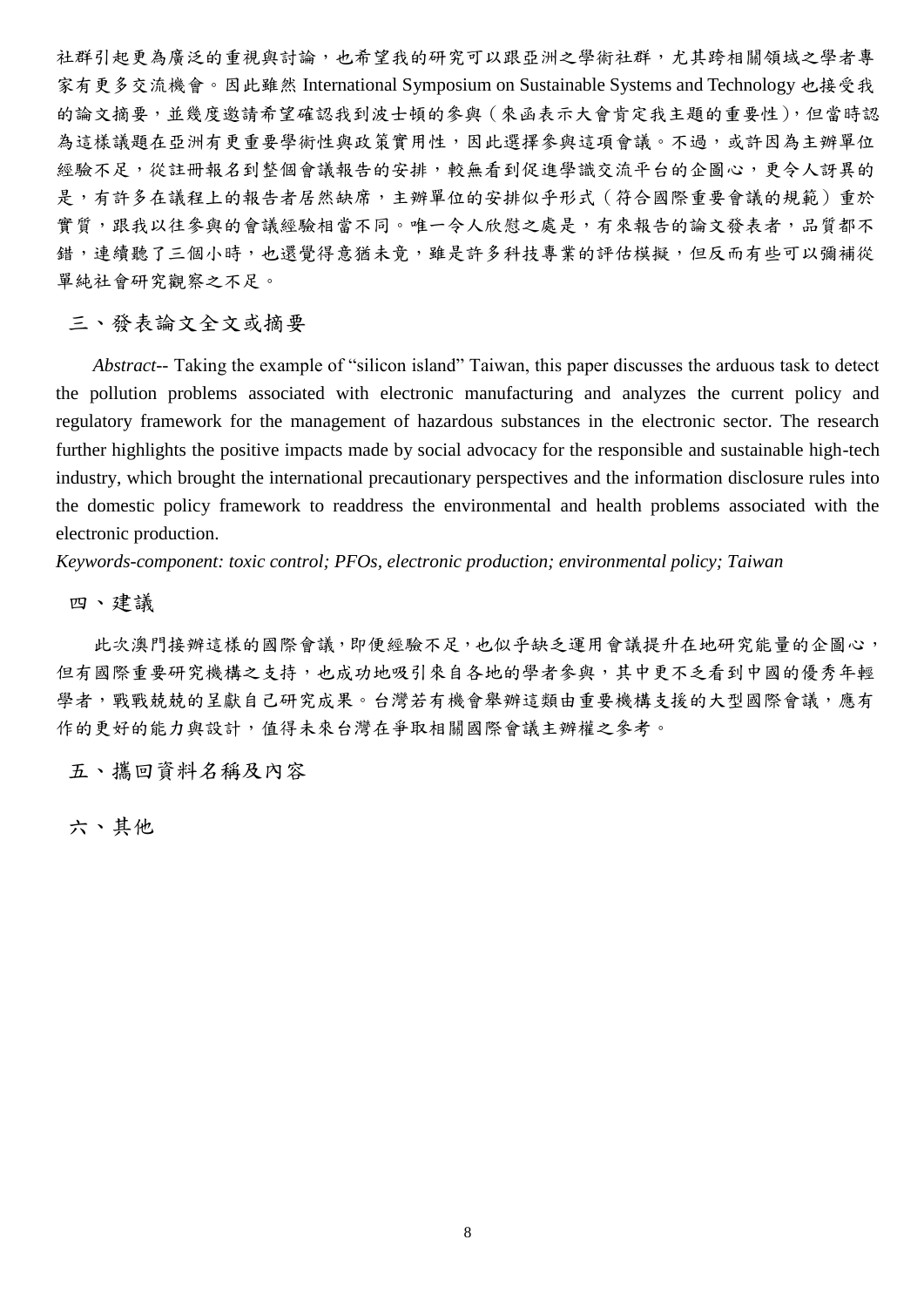# 國科會補助計畫衍生研發成果推廣資料表

日期:2012/10/30

|         | 計畫名稱:環評爭議中之科學評估與風險溝通:環境預警制度實踐之探討          |
|---------|-------------------------------------------|
| 國科會補助計畫 | 計畫主持人: 杜文苓                                |
|         | 計畫編號: 99-2410-H-004-229-MY2<br>學門領域: 公共行政 |
|         |                                           |
|         | 無研發成果推廣資料                                 |
|         |                                           |
|         |                                           |
|         |                                           |
|         |                                           |
|         |                                           |
|         |                                           |
|         |                                           |
|         |                                           |
|         |                                           |
|         |                                           |
|         |                                           |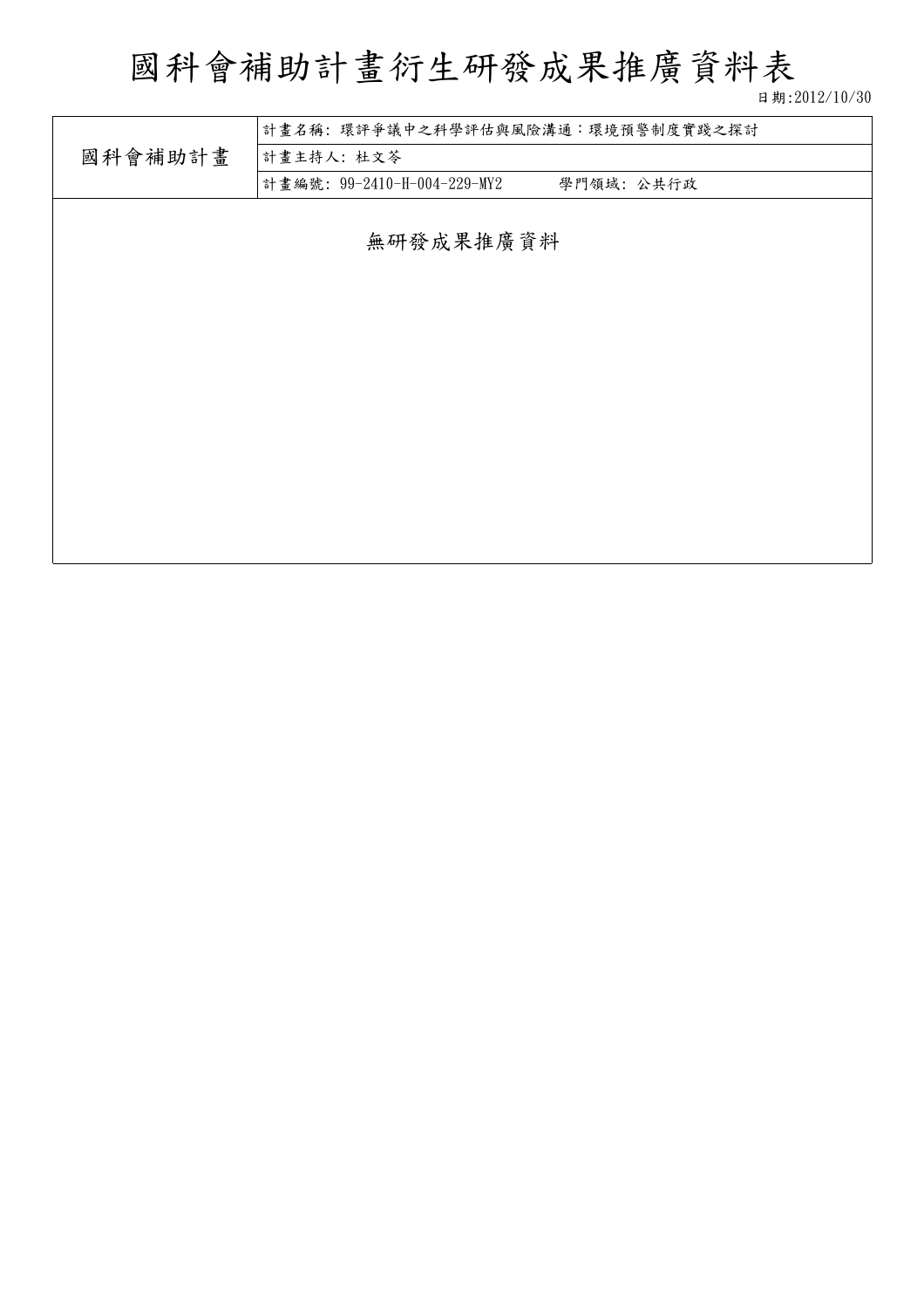# 99 年度專題研究計畫研究成果彙整表

| 計畫主持人:杜文苓<br>計畫編號: 99-2410-H-004-229-MY2 |                 |           |                          |                               |                    |     |                                                       |
|------------------------------------------|-----------------|-----------|--------------------------|-------------------------------|--------------------|-----|-------------------------------------------------------|
| 計畫名稱:環評爭議中之科學評估與風險溝通︰環境預警制度實踐之探討         |                 |           |                          |                               |                    |     |                                                       |
|                                          | 成果項目            |           | 實際已達成<br>數 (被接受<br>或已發表) | 量化<br>預期總達成<br>數(含實際已<br>達成數) | 本計畫實<br>際貢獻百<br>分比 | 單位  | 備註 (質化說<br>明:如數個計畫<br>共同成果、成果<br>列為該期刊之<br>封面故事<br>等) |
|                                          |                 | 期刊論文      | 4                        | $\overline{0}$                | 100%               |     |                                                       |
|                                          | 論文著作            | 研究報告/技術報告 | 0                        | $\overline{0}$                | 100%               | 篇   |                                                       |
|                                          |                 | 研討會論文     | 3                        | $\overline{0}$                | 100%               |     |                                                       |
|                                          |                 | 專書        |                          | $\overline{0}$                | 100%               |     |                                                       |
|                                          | 專利              | 申請中件數     | 0                        | $\boldsymbol{0}$              | 100%               | 件   |                                                       |
|                                          |                 | 已獲得件數     | $\boldsymbol{0}$         | $\overline{0}$                | 100%               |     |                                                       |
| 國內                                       |                 | 件數        | $\theta$                 | $\overline{0}$                | 100%               | 件   |                                                       |
|                                          | 技術移轉            | 權利金       | $\theta$                 | $\overline{0}$                | 100%               | 千元  |                                                       |
|                                          |                 | 碩士生       | $\overline{4}$           | $\overline{0}$                | 100%               | 人次  |                                                       |
|                                          | 參與計畫人力<br>(本國籍) | 博士生       | $\overline{2}$           | $\overline{0}$                | 100%               |     |                                                       |
|                                          |                 | 博士後研究員    | $\boldsymbol{0}$         | $\overline{0}$                | 100%               |     |                                                       |
|                                          |                 | 專任助理      | $\overline{2}$           | $\overline{0}$                | 100%               |     |                                                       |
|                                          |                 | 期刊論文      | $\overline{0}$           | $\overline{0}$                | 100%               |     |                                                       |
|                                          | 論文著作            | 研究報告/技術報告 | $\overline{0}$           | $\overline{0}$                | 100%               | 篇   |                                                       |
|                                          |                 | 研討會論文     | 4                        | $\overline{0}$                | 100%               |     |                                                       |
|                                          |                 | 專書        | $\boldsymbol{0}$         | $\overline{0}$                | 100%               | 章/本 |                                                       |
|                                          | 專利              | 申請中件數     | $\boldsymbol{0}$         | $\overline{0}$                | 100%               | 件   |                                                       |
|                                          |                 | 已獲得件數     | $\overline{0}$           | $\vert$ 0                     | 100%               |     |                                                       |
| 國外                                       | 技術移轉            | 件數        | 0                        | $\overline{0}$                | 100%               | 件   |                                                       |
|                                          |                 | 權利金       | $\boldsymbol{0}$         | $\overline{\mathbf{0}}$       | 100%               | 千元  |                                                       |
|                                          |                 | 碩士生       | $\boldsymbol{0}$         | $\overline{0}$                | 100%               | 人次  |                                                       |
|                                          | 參與計畫人力          | 博士生       | $\boldsymbol{0}$         | $\overline{0}$                | 100%               |     |                                                       |
|                                          | (外國籍)           | 博士後研究員    | $\boldsymbol{0}$         | $\overline{0}$                | 100%               |     |                                                       |
|                                          |                 | 專任助理      | $\boldsymbol{0}$         | $\boldsymbol{0}$              | 100%               |     |                                                       |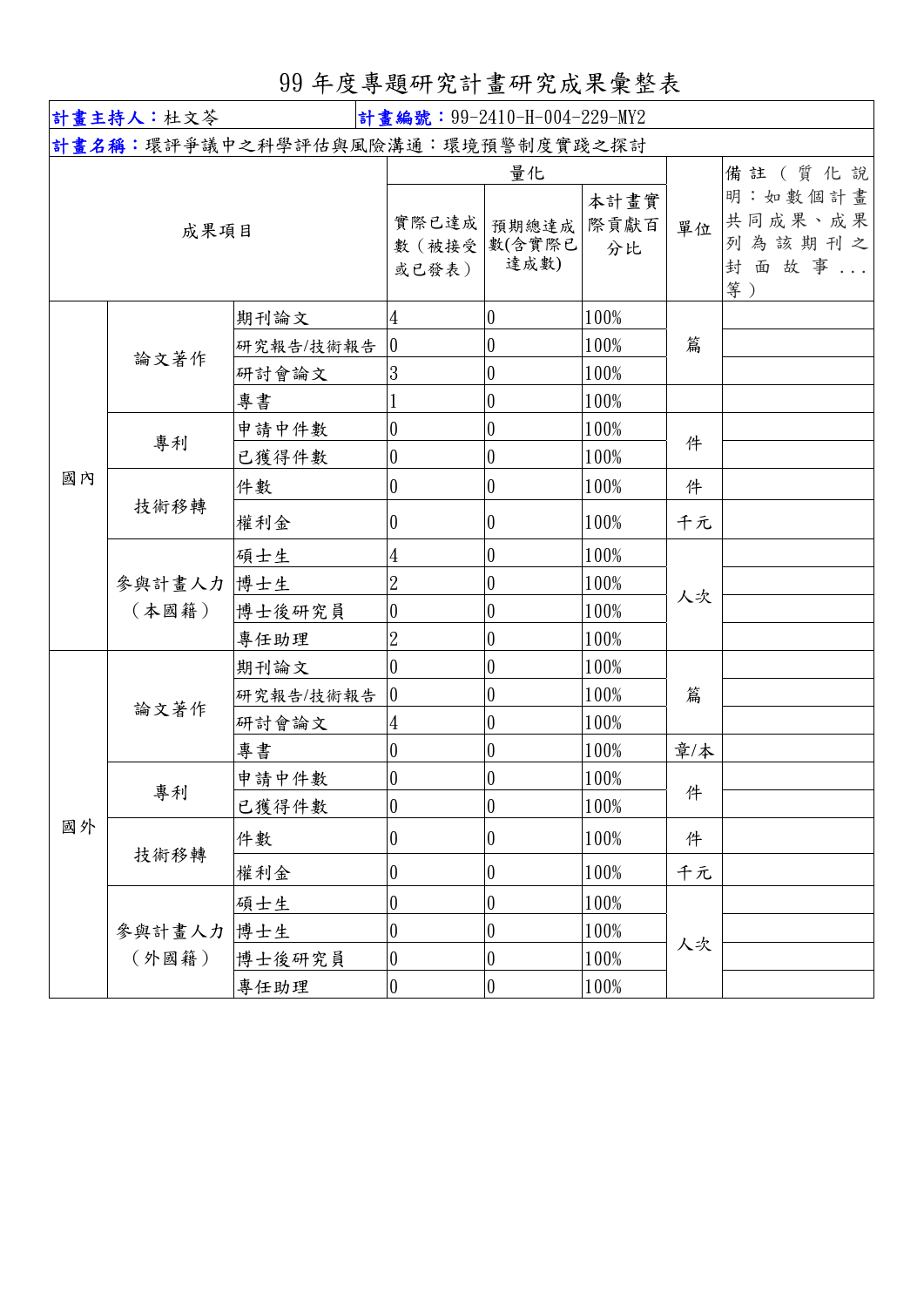其他成果 (無法以量化表達之成|the Social Sciences in Australia 贊助的台澳學術交流計畫,主題為 果如辦理學術活動、獲Environmental Sustainability Transitions in the Asia-Pacific: Science,| 得獎項、重要國際合 作、研究成果國際影響 Context。而目前相關計畫成果,也有來自美國 Sharon Kingsland 教授 (Chair, | 力及其他協助產業技 History of Science & Technology Dept.Johns Hopkins University)與韓國 術發展之具體效益事 Buhm Soon Park 教授(Director of the Graduate Program of Science and 項等,請以文字敘述填 Technology Policy. KAIST)邀請撰寫 Environmentalism, Health, and Policy: 列。) 此次國科會贊助之計畫主題,在跨國參與會議過程,引起國際合作的興趣。 2010-2011 期間,澳洲學者 Richard Hindmarsh 教授邀請本人進行由 Academy of Citizenship, and Policy Learning in Cross-Cultural New Perspectives 一書,此書邀請多位國際學者共同撰寫,預計明年十月於美 國 John Hopkins University 開工作坊討論。

|         | 成果項目            | 量化 | 名稱或內容性質簡述 |
|---------|-----------------|----|-----------|
| 科       | 測驗工具(含質性與量性)    |    |           |
| 教       | 課程/模組           |    |           |
| 處       | 電腦及網路系統或工具      |    |           |
| 計<br>畫  | 教材              |    |           |
| $\hbar$ | 舉辦之活動/競賽        |    |           |
| 填       | 研討會/工作坊         |    |           |
| 項       | 電子報、網站          |    |           |
| 目       | 計畫成果推廣之參與(閱聽)人數 |    |           |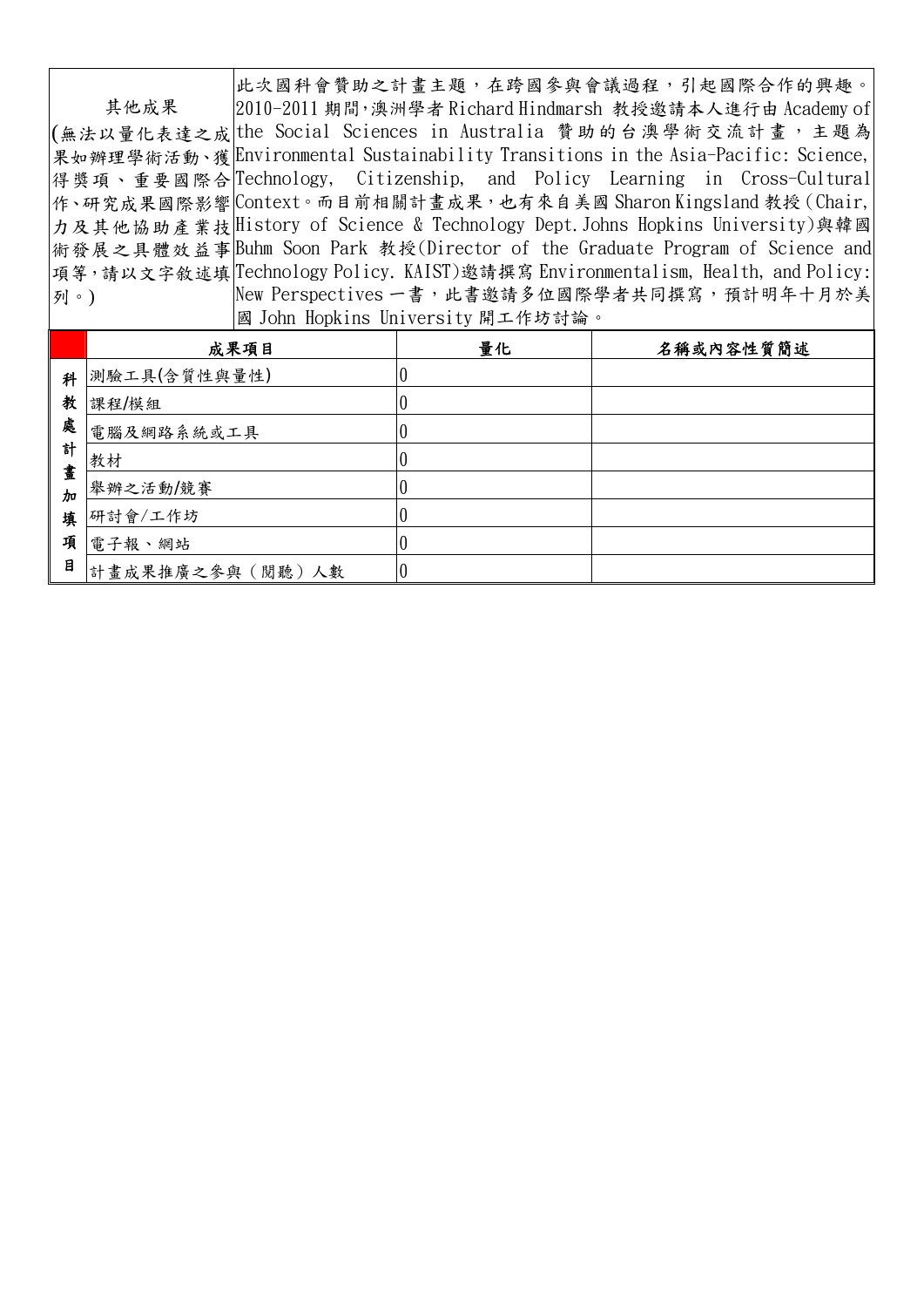# 國科會補助專題研究計畫成果報告自評表

請就研究內容與原計畫相符程度、達成預期目標情況、研究成果之學術或應用價 值(簡要敘述成果所代表之意義、價值、影響或進一步發展之可能性)、是否適 合在學術期刊發表或申請專利、主要發現或其他有關價值等,作一綜合評估。

| 1. 請就研究內容與原計畫相符程度、達成預期目標情況作一綜合評估            |
|---------------------------------------------|
| 達成目標                                        |
| □未達成目標(請說明,以 100 字為限)                       |
| □實驗失敗                                       |
| □因故實驗中斷                                     |
| □其他原因                                       |
| 說明:                                         |
| 2. 研究成果在學術期刊發表或申請專利等情形:                     |
| 論文:■已發表 □未發表之文稿 □撰寫中 □無                     |
| 專利:□已獲得 □申請中 ■無                             |
| 技轉:□已技轉 □洽談中 ■無                             |
| 其他: (以100字為限)                               |
| 3. 請依學術成就、技術創新、社會影響等方面,評估研究成果之學術或應用價        |
| 值 (簡要敘述成果所代表之意義、價值、影響或進一步發展之可能性) (以         |
| 500 字為限)                                    |
| 本計畫案自從 2010 年接獲通知後,立即組成研究計畫團隊。首先,將原本三年期計畫的  |
| 内容,配合通過之計畫修整成兩年計畫,重新擬定計畫時程目標。在這兩年的執行期間內,    |
| 也還不斷隨著研究的發現與需要,調整研究方法與觀察研究場域。尤其一些個案發展超乎     |
| 預期的快速,例如霄裡溪改排事宜遲遲未能落幕;國光石化爭議則在高度社會動員與備受     |
| 社會矚目下,戲劇性的宣布計書暫停;六輕更在連續工安意外、大火、擴建計書、風險評     |
| 估中,成為社會關注的對象;而中科四期二林園區,在環評通過後,開始公民集體訴訟,     |
| 爾後更在友達撤資,國科會提議轉型,但相關之土地徵收合宜性、鄰近水資源分配、以及     |
| 排放水爭議持續進行。這期間,團隊成員為蒐集一手資料,參與觀察數十場會議,從中央     |
| 的環評會議、健康風險評估會議、法院開庭審議、到地方聽證會、說明會,以及專家、民     |
| 間團體與地方居民的紀錄調查等,並不斷在研究團隊會議中討論參與所得與修正提問,執     |
| 行計畫的範疇與田野觀察內容都多過原始計畫書所提內容。而相關之田野訪談與田野觀察     |
| 記錄,本研究也完整蒐集整理成冊。這兩年來,我們陸陸續續將一些初步的研究成果發表     |
| 出版。包括正式論文五篇,三篇分別發表在同屬 TSSCI 期刊之台灣民主季刊與東吳政治學 |
| 報,一篇與邱花妹教授合著,收錄在林秀幸教授與何明修教授主編,群學出版社出版的「社    |
| 會運動的年代 晚近二十年來的台灣行動主義」專書論文之一章;本人亦受邀於頗負盛名     |
| 的 EASTS 期刊,為紀錄反國光石化運動的「濕地、石化、島嶼想像」一書撰寫英文書評。 |
| 此外,也撰寫多篇英文會議論文,正在持續校正投稿發表中,而其中兩篇與美、韓、澳學     |
| 者合作,預計在兩年的工作坊研討,之後集結專書出版。而本案助理張家維與張傳佳,藉     |